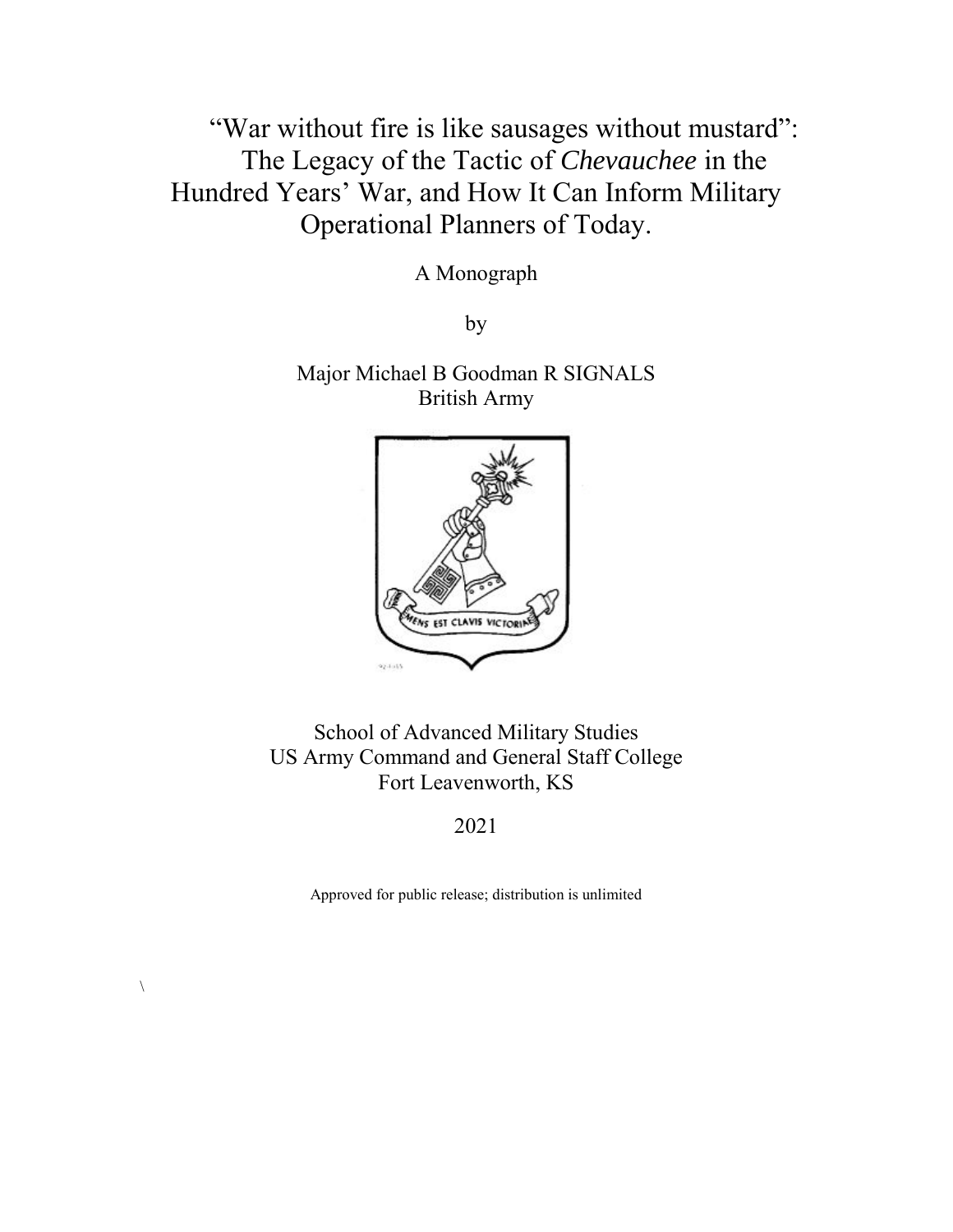# **REPORT DOCUMENTATION PAGE**

*Form Approved*<br>*OMB No. 0704-0188* 

|                                                                                                                                                                                                                                                                                                                                                                                                                                                                                                                                                                                                                                                                                                                                                                                                                                                                                                                                                                                                                                                                                                                                                                                                                                                                                                                                                                                                                                                                                                                                                                                                                                                                                                                                                                                                                                                                                                                                                                                |                                                        |              |                                                           |                               | OMD IVO. U7U4-U 100                              |  |
|--------------------------------------------------------------------------------------------------------------------------------------------------------------------------------------------------------------------------------------------------------------------------------------------------------------------------------------------------------------------------------------------------------------------------------------------------------------------------------------------------------------------------------------------------------------------------------------------------------------------------------------------------------------------------------------------------------------------------------------------------------------------------------------------------------------------------------------------------------------------------------------------------------------------------------------------------------------------------------------------------------------------------------------------------------------------------------------------------------------------------------------------------------------------------------------------------------------------------------------------------------------------------------------------------------------------------------------------------------------------------------------------------------------------------------------------------------------------------------------------------------------------------------------------------------------------------------------------------------------------------------------------------------------------------------------------------------------------------------------------------------------------------------------------------------------------------------------------------------------------------------------------------------------------------------------------------------------------------------|--------------------------------------------------------|--------------|-----------------------------------------------------------|-------------------------------|--------------------------------------------------|--|
| Public reporting burden for this collection of information is estimated to average 1 hour per response, including the time for reviewing instructions, searching existing data<br>sources, gathering and maintaining the data needed, and completing and reviewing this collection of information. Send comments regarding this burden estimate or any other<br>aspect of this collection of information, including suggestions for reducing this burden to Department of Defense, Washington Headquarters Services, Directorate for<br>Information Operations and Reports (0704-0188), 1215 Jefferson Davis Highway, Suite 1204, Arlington, VA 22202-4302. Respondents should be aware that notwithstanding<br>any other provision of law, no person shall be subject to any penalty for failing to comply with a collection of information if it does not display a currently valid OMB control<br>number. PLEASE DO NOT RETURN YOUR FORM TO THE ABOVE ADDRESS.                                                                                                                                                                                                                                                                                                                                                                                                                                                                                                                                                                                                                                                                                                                                                                                                                                                                                                                                                                                                              |                                                        |              |                                                           |                               |                                                  |  |
|                                                                                                                                                                                                                                                                                                                                                                                                                                                                                                                                                                                                                                                                                                                                                                                                                                                                                                                                                                                                                                                                                                                                                                                                                                                                                                                                                                                                                                                                                                                                                                                                                                                                                                                                                                                                                                                                                                                                                                                | 1. REPORT DATE (DD-MM-YYYY)                            |              | 2. REPORT TYPE                                            |                               | 3. DATES COVERED (From - To)                     |  |
| 23 05 2019                                                                                                                                                                                                                                                                                                                                                                                                                                                                                                                                                                                                                                                                                                                                                                                                                                                                                                                                                                                                                                                                                                                                                                                                                                                                                                                                                                                                                                                                                                                                                                                                                                                                                                                                                                                                                                                                                                                                                                     |                                                        |              | <b>MASTER'S THESIS</b>                                    |                               | <b>JUNE 18-MAY 19</b>                            |  |
| <b>4. TITLE AND SUBTITLE</b>                                                                                                                                                                                                                                                                                                                                                                                                                                                                                                                                                                                                                                                                                                                                                                                                                                                                                                                                                                                                                                                                                                                                                                                                                                                                                                                                                                                                                                                                                                                                                                                                                                                                                                                                                                                                                                                                                                                                                   |                                                        |              |                                                           |                               | <b>5a. CONTRACT NUMBER</b>                       |  |
| "War without fire is like sausages without mustard":                                                                                                                                                                                                                                                                                                                                                                                                                                                                                                                                                                                                                                                                                                                                                                                                                                                                                                                                                                                                                                                                                                                                                                                                                                                                                                                                                                                                                                                                                                                                                                                                                                                                                                                                                                                                                                                                                                                           |                                                        |              |                                                           |                               | <b>5b. GRANT NUMBER</b>                          |  |
| The Legacy of the Tactic of <i>Chevauchee</i> in the Hundred Years'                                                                                                                                                                                                                                                                                                                                                                                                                                                                                                                                                                                                                                                                                                                                                                                                                                                                                                                                                                                                                                                                                                                                                                                                                                                                                                                                                                                                                                                                                                                                                                                                                                                                                                                                                                                                                                                                                                            |                                                        |              |                                                           |                               |                                                  |  |
| War, and How It Can Inform Military Operational Planners of                                                                                                                                                                                                                                                                                                                                                                                                                                                                                                                                                                                                                                                                                                                                                                                                                                                                                                                                                                                                                                                                                                                                                                                                                                                                                                                                                                                                                                                                                                                                                                                                                                                                                                                                                                                                                                                                                                                    |                                                        |              |                                                           |                               | <b>5c. PROGRAM ELEMENT NUMBER</b>                |  |
| Today.                                                                                                                                                                                                                                                                                                                                                                                                                                                                                                                                                                                                                                                                                                                                                                                                                                                                                                                                                                                                                                                                                                                                                                                                                                                                                                                                                                                                                                                                                                                                                                                                                                                                                                                                                                                                                                                                                                                                                                         |                                                        |              |                                                           |                               |                                                  |  |
| 6. AUTHOR(S)                                                                                                                                                                                                                                                                                                                                                                                                                                                                                                                                                                                                                                                                                                                                                                                                                                                                                                                                                                                                                                                                                                                                                                                                                                                                                                                                                                                                                                                                                                                                                                                                                                                                                                                                                                                                                                                                                                                                                                   |                                                        |              |                                                           |                               | <b>5d. PROJECT NUMBER</b>                        |  |
| MAJ Michael B. Goodman                                                                                                                                                                                                                                                                                                                                                                                                                                                                                                                                                                                                                                                                                                                                                                                                                                                                                                                                                                                                                                                                                                                                                                                                                                                                                                                                                                                                                                                                                                                                                                                                                                                                                                                                                                                                                                                                                                                                                         |                                                        |              |                                                           |                               | <b>5e. TASK NUMBER</b>                           |  |
|                                                                                                                                                                                                                                                                                                                                                                                                                                                                                                                                                                                                                                                                                                                                                                                                                                                                                                                                                                                                                                                                                                                                                                                                                                                                                                                                                                                                                                                                                                                                                                                                                                                                                                                                                                                                                                                                                                                                                                                |                                                        |              |                                                           |                               | <b>5f. WORK UNIT NUMBER</b>                      |  |
| 7. PERFORMING ORGANIZATION NAME(S) AND ADDRESS(ES)<br>U.S. Army Command and General Staff College                                                                                                                                                                                                                                                                                                                                                                                                                                                                                                                                                                                                                                                                                                                                                                                                                                                                                                                                                                                                                                                                                                                                                                                                                                                                                                                                                                                                                                                                                                                                                                                                                                                                                                                                                                                                                                                                              |                                                        |              |                                                           |                               | <b>8. PERFORMING ORG REPORT</b><br><b>NUMBER</b> |  |
| ATTN: ATZL-SWD-GD                                                                                                                                                                                                                                                                                                                                                                                                                                                                                                                                                                                                                                                                                                                                                                                                                                                                                                                                                                                                                                                                                                                                                                                                                                                                                                                                                                                                                                                                                                                                                                                                                                                                                                                                                                                                                                                                                                                                                              |                                                        |              |                                                           |                               |                                                  |  |
|                                                                                                                                                                                                                                                                                                                                                                                                                                                                                                                                                                                                                                                                                                                                                                                                                                                                                                                                                                                                                                                                                                                                                                                                                                                                                                                                                                                                                                                                                                                                                                                                                                                                                                                                                                                                                                                                                                                                                                                | Fort Leavenworth, KS 66027-2301                        |              |                                                           |                               |                                                  |  |
|                                                                                                                                                                                                                                                                                                                                                                                                                                                                                                                                                                                                                                                                                                                                                                                                                                                                                                                                                                                                                                                                                                                                                                                                                                                                                                                                                                                                                                                                                                                                                                                                                                                                                                                                                                                                                                                                                                                                                                                |                                                        |              | 9. SPONSORING / MONITORING AGENCY NAME(S) AND ADDRESS(ES) |                               | <b>10. SPONSOR/MONITOR'S</b>                     |  |
|                                                                                                                                                                                                                                                                                                                                                                                                                                                                                                                                                                                                                                                                                                                                                                                                                                                                                                                                                                                                                                                                                                                                                                                                                                                                                                                                                                                                                                                                                                                                                                                                                                                                                                                                                                                                                                                                                                                                                                                | ADVANCED MILITARY STUDIES PROGRAM                      |              |                                                           |                               | <b>ACRONYM(S)</b>                                |  |
|                                                                                                                                                                                                                                                                                                                                                                                                                                                                                                                                                                                                                                                                                                                                                                                                                                                                                                                                                                                                                                                                                                                                                                                                                                                                                                                                                                                                                                                                                                                                                                                                                                                                                                                                                                                                                                                                                                                                                                                |                                                        |              |                                                           |                               | 11. SPONSOR/MONITOR'S REPORT<br><b>NUMBER(S)</b> |  |
|                                                                                                                                                                                                                                                                                                                                                                                                                                                                                                                                                                                                                                                                                                                                                                                                                                                                                                                                                                                                                                                                                                                                                                                                                                                                                                                                                                                                                                                                                                                                                                                                                                                                                                                                                                                                                                                                                                                                                                                | 12. DISTRIBUTION / AVAILABILITY STATEMENT              |              |                                                           |                               |                                                  |  |
|                                                                                                                                                                                                                                                                                                                                                                                                                                                                                                                                                                                                                                                                                                                                                                                                                                                                                                                                                                                                                                                                                                                                                                                                                                                                                                                                                                                                                                                                                                                                                                                                                                                                                                                                                                                                                                                                                                                                                                                | Approved for Public Release; Distribution is Unlimited |              |                                                           |                               |                                                  |  |
| <b>13. SUPPLEMENTARY NOTES</b>                                                                                                                                                                                                                                                                                                                                                                                                                                                                                                                                                                                                                                                                                                                                                                                                                                                                                                                                                                                                                                                                                                                                                                                                                                                                                                                                                                                                                                                                                                                                                                                                                                                                                                                                                                                                                                                                                                                                                 |                                                        |              |                                                           |                               |                                                  |  |
| <b>14. ABSTRACT</b><br>The historical legacy of the Hundred Years' War (1337-1453) is often personified by the great battles of the conflict:<br>Crécy (1346), Poitiers (1356), Agincourt (1415), and Orleans (1428) dominate both the literature and the public memory of the<br>war between the kingdoms of France and England. However, rather than the singular, sustained period of conflict its name<br>implies, the Hundred Years' War was largely conducted by a series of seasonal campaigns that ebbed and flowed in both<br>frequency and violence. In the first fifty years of the conflict, one such method of fighting was the <i>chevauchee</i> . Literally<br>translated as a "ride," a modern understanding of <i>chevauchee</i> , put simply, would be that of raiding an opponent's territory. Yet,<br>chevauchee was not just the occupation of small bands of soldiers; moreover, in practice they were often large, highly<br>orchestrated affairs which sought to undermine their opponents by weakening their states, reducing income through plunder and<br>militarily challenging the ability of the attacked area to respond. Some <i>chevauchees</i> ended in large engagements, as was seen in<br>the Battle of Poitiers, but they also ended too with the attacker culminating when their resources had been consumed. It is this<br>dichotomy which has relevance to aspects of warfare today; how did <i>chevauchees</i> end and under what circumstances did<br>hostilities cease or pause? Furthermore, does <i>chevauchee</i> have a lasting legacy for military planners? As violence continues to be<br>used by various state and non-state actors to undermine the legitimacy and effectiveness of many governments around the globe<br>there is arguably considerable relevance as to what knowledge a study of the early campaigns of the Hundred Years' War may<br>illuminate for our current generation.<br><b>15. SUBJECT TERMS</b> |                                                        |              |                                                           |                               |                                                  |  |
|                                                                                                                                                                                                                                                                                                                                                                                                                                                                                                                                                                                                                                                                                                                                                                                                                                                                                                                                                                                                                                                                                                                                                                                                                                                                                                                                                                                                                                                                                                                                                                                                                                                                                                                                                                                                                                                                                                                                                                                | Raiding, Chevauchee, Hundred Years' War                |              |                                                           |                               |                                                  |  |
| <b>16. SECURITY CLASSIFICATION OF:</b>                                                                                                                                                                                                                                                                                                                                                                                                                                                                                                                                                                                                                                                                                                                                                                                                                                                                                                                                                                                                                                                                                                                                                                                                                                                                                                                                                                                                                                                                                                                                                                                                                                                                                                                                                                                                                                                                                                                                         |                                                        |              | <b>17. LIMITATION</b><br><b>OF ABSTRACT</b>               | 18. NUMBER<br><b>OF PAGES</b> | 19a. NAME OF RESPONSIBLE PERSON                  |  |
| Unclassified<br>a. REPORT                                                                                                                                                                                                                                                                                                                                                                                                                                                                                                                                                                                                                                                                                                                                                                                                                                                                                                                                                                                                                                                                                                                                                                                                                                                                                                                                                                                                                                                                                                                                                                                                                                                                                                                                                                                                                                                                                                                                                      | <b>b. ABSTRACT</b>                                     | c. THIS PAGE |                                                           |                               |                                                  |  |
|                                                                                                                                                                                                                                                                                                                                                                                                                                                                                                                                                                                                                                                                                                                                                                                                                                                                                                                                                                                                                                                                                                                                                                                                                                                                                                                                                                                                                                                                                                                                                                                                                                                                                                                                                                                                                                                                                                                                                                                |                                                        |              |                                                           |                               | 19b. PHONE NUMBER (include area code)            |  |
| (U)                                                                                                                                                                                                                                                                                                                                                                                                                                                                                                                                                                                                                                                                                                                                                                                                                                                                                                                                                                                                                                                                                                                                                                                                                                                                                                                                                                                                                                                                                                                                                                                                                                                                                                                                                                                                                                                                                                                                                                            | (U)                                                    | (U)          | (U)                                                       | 40                            | 913 758-3300                                     |  |

**Standard Form 298 (Rev. 8-98) Prescribed by ANSI Std. Z39.18**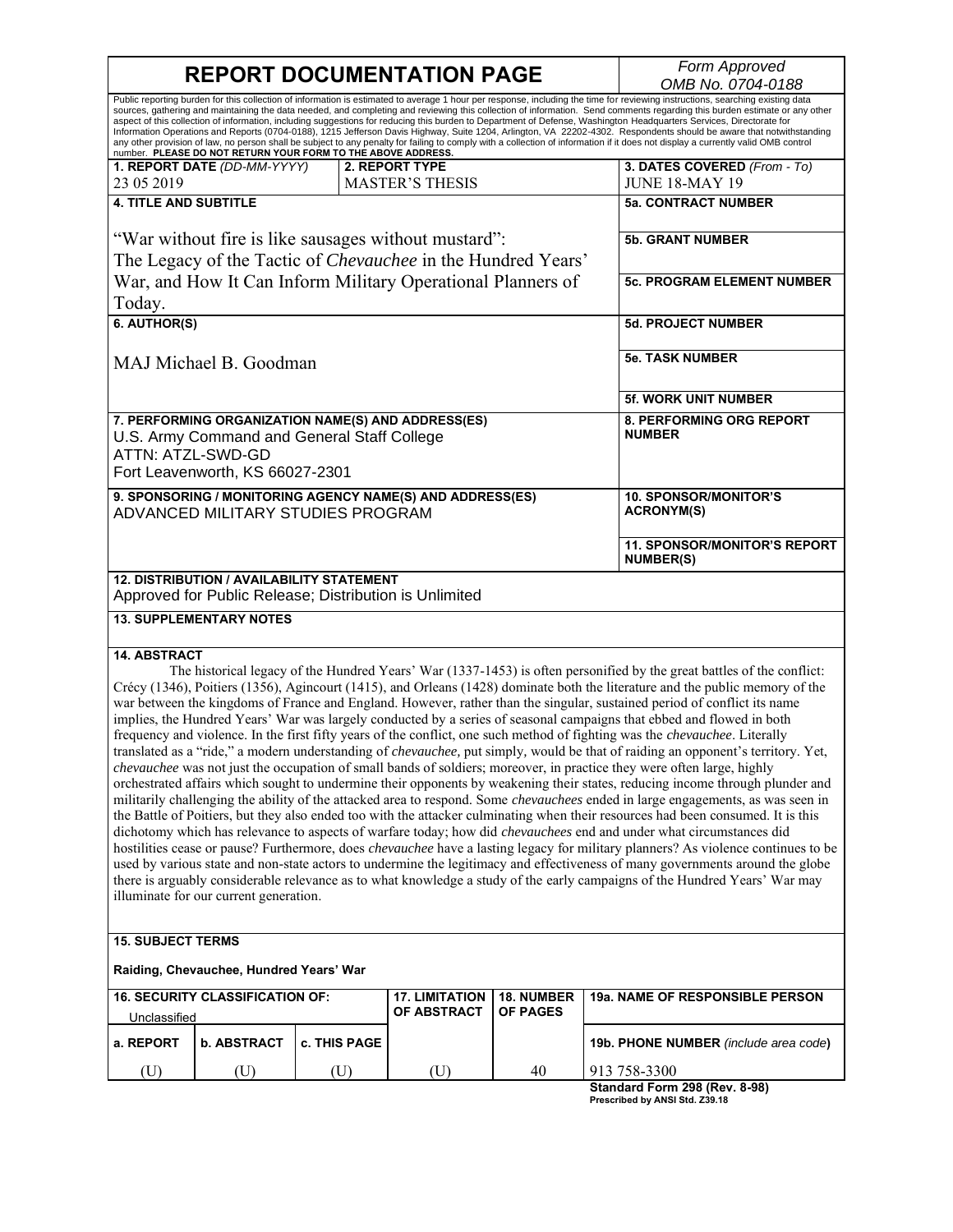## Monograph Approval Page

Name of Candidate: MAJ Michael B Goodman

Monograph Title: "War without fire is like sausages without mustard": The Legacy of the Tactic of *Chevauchee* in the Hundred Years' War, and How It Can Inform Military Operational Planners of Today.

Approved by:

\_\_\_\_\_\_\_//signed/2 APR 21/RAH//\_\_\_\_\_\_, Monograph Director Ricardo Herrera, PhD

//signed/7 APR 21/JQR// Seminar Leader Jacob Q. Robinson, LtCol USMC

\_\_\_\_\_\_//signed//BAP//\_\_\_\_\_\_\_, Director, School of Advanced Military Studies Brian A. Payne, COL

Accepted this 20th day of May 2021 by:

\_\_\_\_\_\_\_\_\_\_\_\_\_\_\_\_\_\_\_\_\_\_\_\_\_\_\_\_\_\_\_\_\_\_, Assistant Dean of Academics for Degree Programs Dale F. Spurlin, PhD and Research, CGSC

The opinions and conclusions expressed herein are those of the student author and do not necessarily represent the views of the US Army Command and General Staff College or any other government agency. (References to this study should include the foregoing statement.)

Fair use determination or copyright permission has been obtained for the use of pictures, maps, graphics, and any other works incorporated into the manuscript. This author may be protected by more restrictions in their home countries, in which case further publication or sale of copyrighted images is not permissible.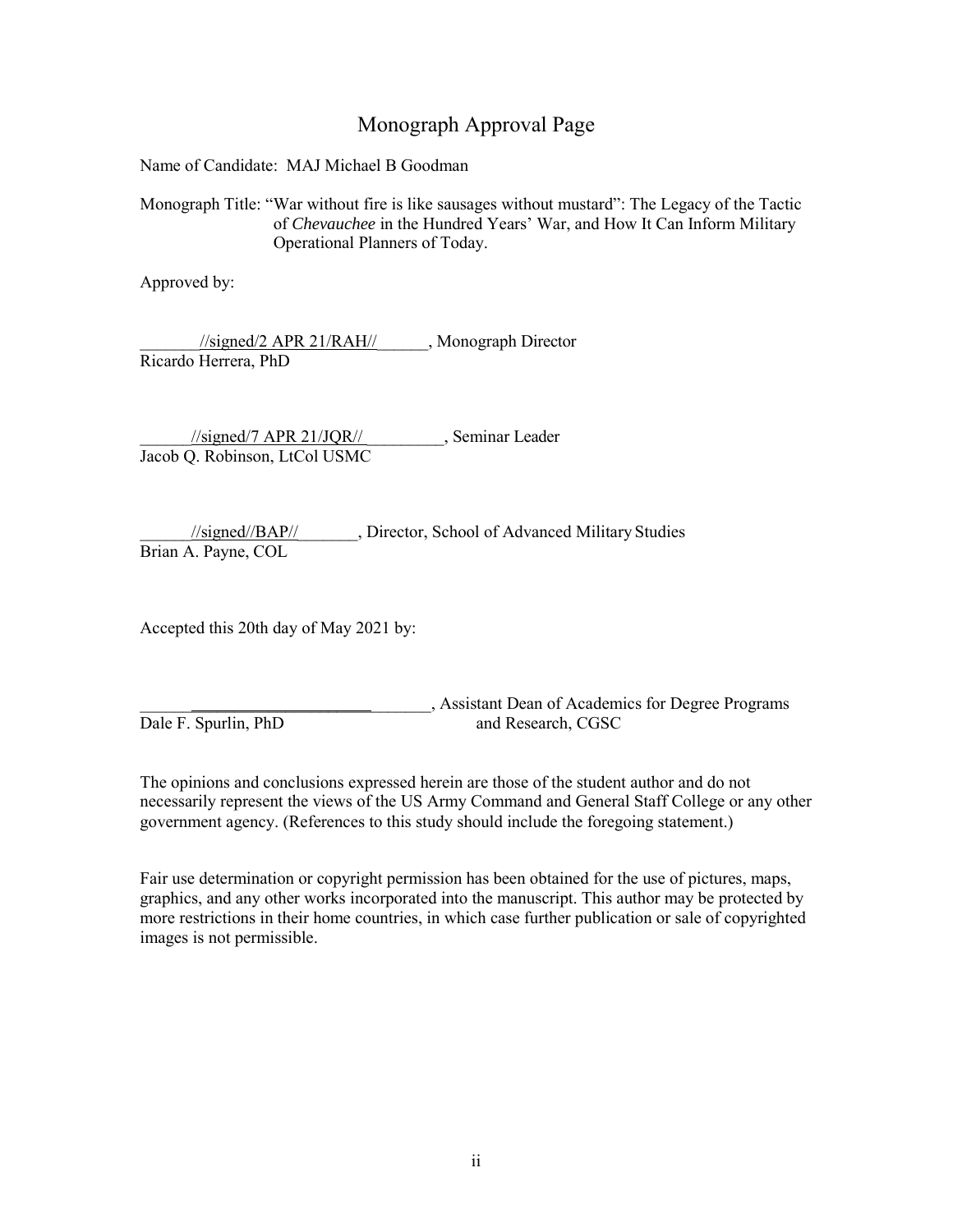### Acknowledgements

<span id="page-3-0"></span>This monograph marks the near culmination of two happy and interesting years in the United States. Throughout, I have had the privilege to study alongside some of the best military officers that I have ever worked with, whom all have been welcoming and interested to hear the views of the "Brit." Since 2006, when I first read Froissart's *Chronicles* I have been captivated by medieval history. Although not seemingly as hot a topic as Multi-Domain Operations or modern Command and Control, I owe many thanks to Dr Ricardo Herrera and Lt Col Robinson for their sage advice in choosing to research a topic I still fondly enjoy. I must also thank my brother, Dr. Samuel Goodman, for his support throughout the process. Lastly, my unreserved appreciation goes to my wife, Emily, for her support and pressure to get this work finished in order to spend more time with the boys.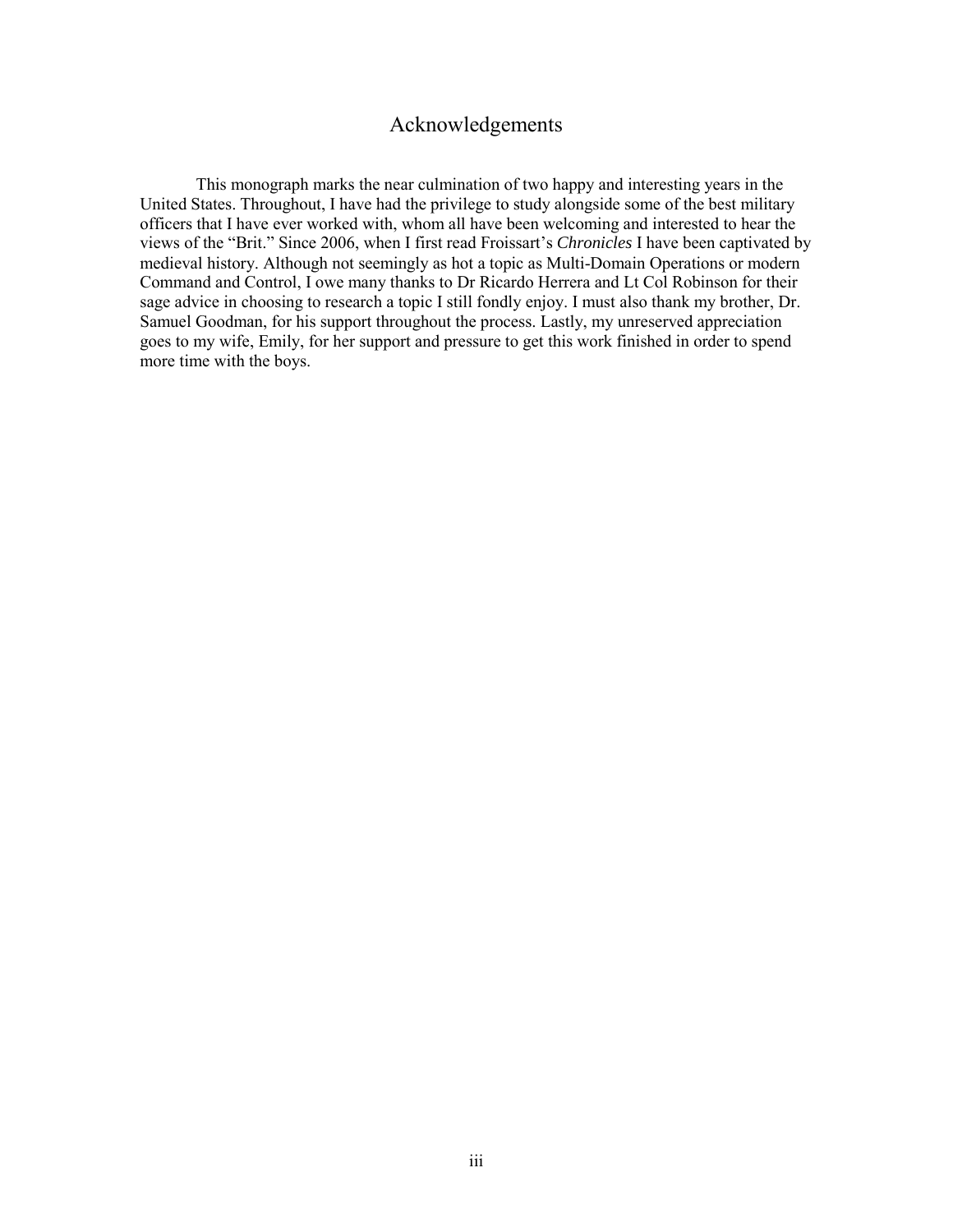# Contents

<span id="page-4-0"></span>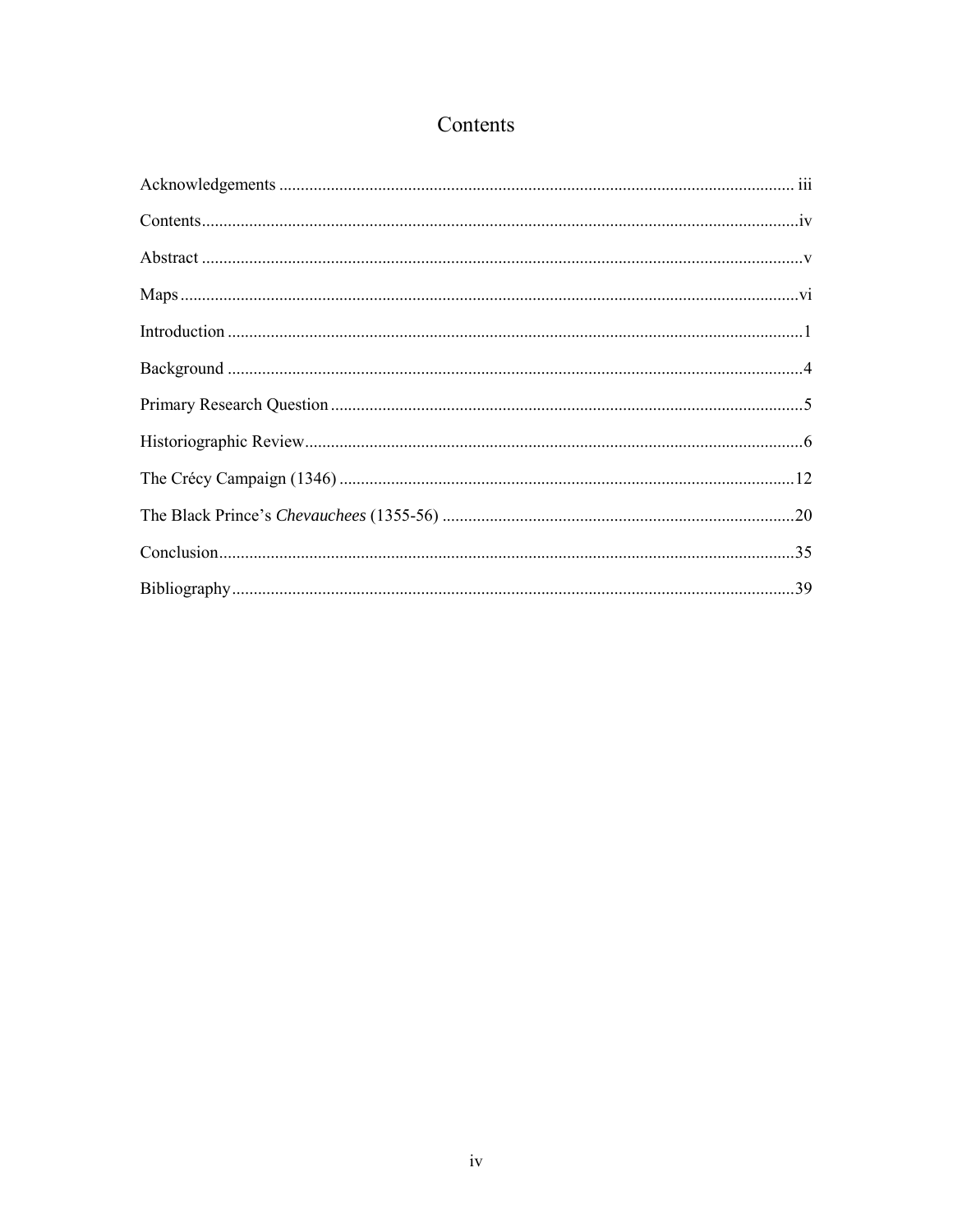#### Abstract

<span id="page-5-0"></span>"War without fire is like sausages without mustard": The Legacy of the Tactic of *Chevauchee* in the Hundred Years' War, and How It Can Inform Military Operational Planners of Today, by Major Michael B. Goodman, British Army, 38 pages.

The historical legacy of the Hundred Years' War (1337-1453) is often personified by the great battles of the conflict: Crécy (1346), Poitiers (1356), Agincourt (1415), and Orleans (1428) dominate both the literature and the public memory of the war between the kingdoms of France and England. However, rather than the singular, sustained period of conflict its name implies, the Hundred Years' War was largely conducted by a series of seasonal campaigns that ebbed and flowed in both frequency and violence. In the first fifty years of the conflict, one such method of fighting was the *chevauchee*. Literally translated as a "ride," a modern understanding of *chevauchee,* put simply*,* would be that of raiding an opponent's territory. Yet, *chevauchee* was not just the occupation of small bands of soldiers; moreover, in practice they were often large, highly orchestrated affairs which sought to undermine their opponents by weakening their states, reducing income through plunder and militarily challenging the ability of the attacked area to respond. Some *chevauchees* ended in large engagements, as was seen in the Battle of Poitiers, but they also ended too with the attacker culminating when their resources had been consumed. It is this dichotomy which has relevance to aspects of warfare today; how did *chevauchees* end and under what circumstances did hostilities cease or pause? Furthermore, does *chevauchee* have a lasting legacy for military planners? As violence continues to be used by various state and nonstate actors to undermine the legitimacy and effectiveness of many governments around the globe there is arguably considerable relevance as to what knowledge a study of the early campaigns of the Hundred Years' War may illuminate for our current generation.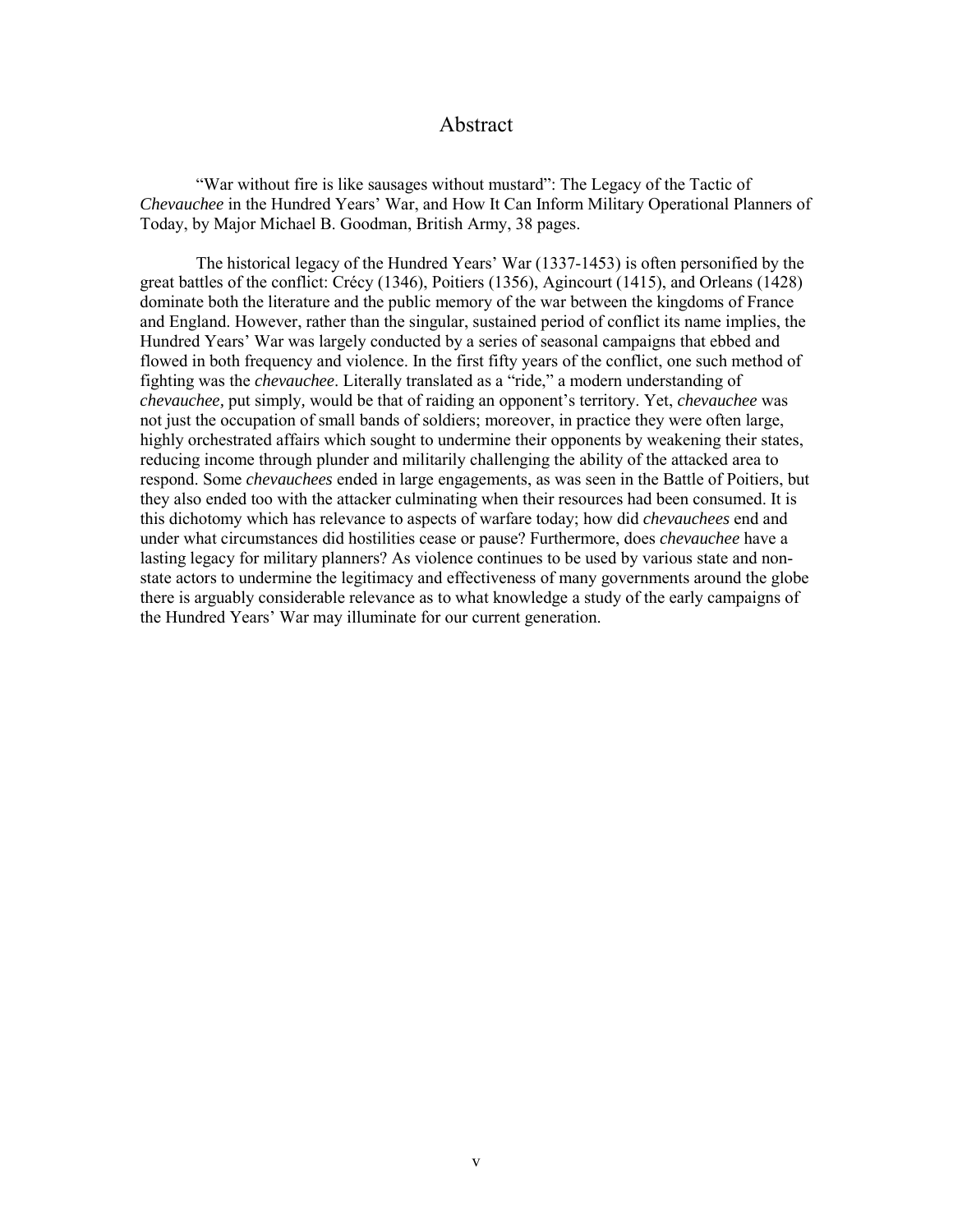# Maps

<span id="page-6-0"></span>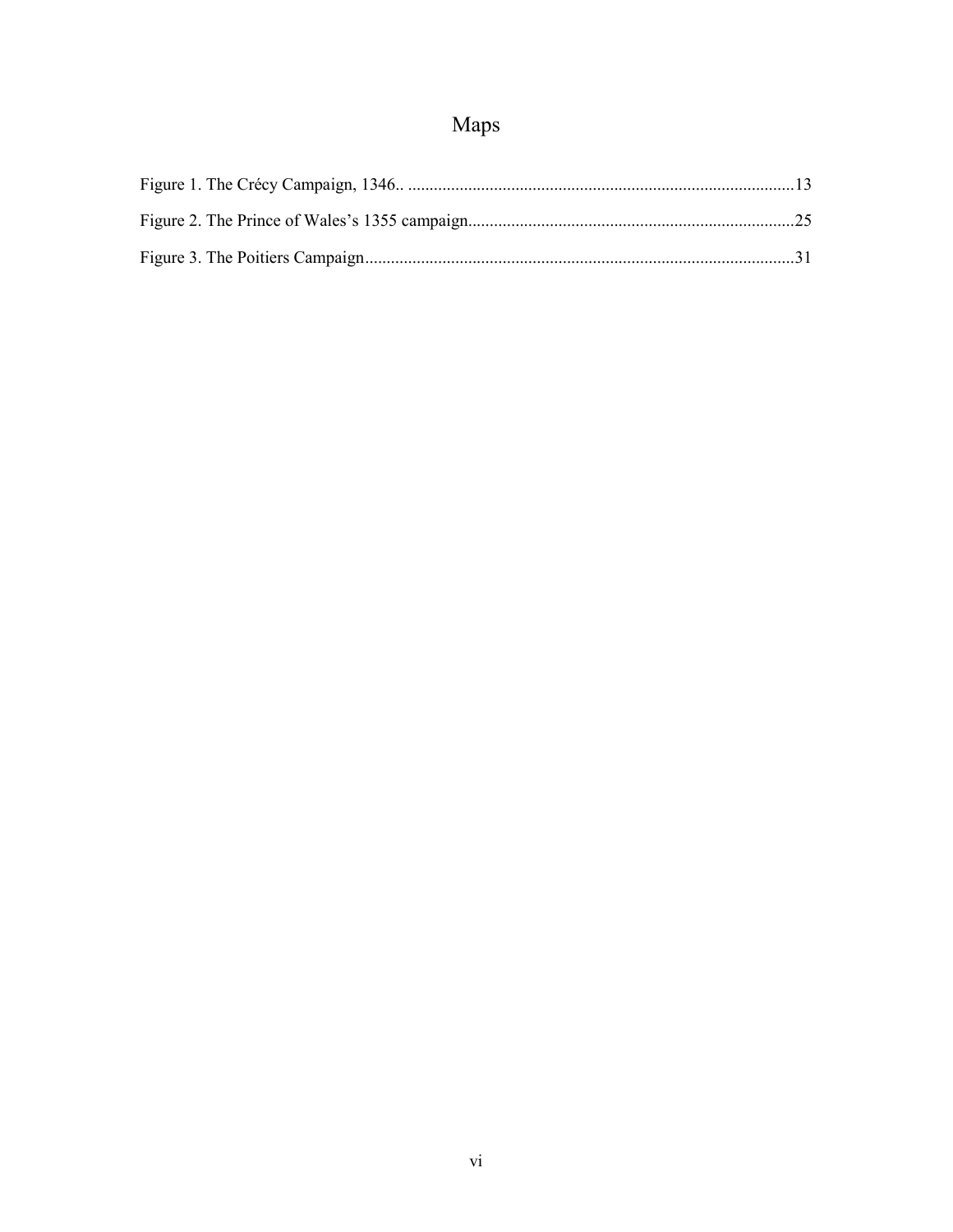#### Introduction

<span id="page-7-0"></span>William Shakespeare's history, *Henry V* (1600), has long reduced the popular legacy of the Hundred Years' War (1337-1453) to little more than a celebration of the heroics of English troops triumphing against seemingly impossible odds at the Battle of Agincourt (1415). Whilst it may be true that the legacy of the war is often encapsulated for the English at Agincourt, and sometimes the victories at Crécy (1346) and Poitiers (1356), the conflict ebbed and flowed in many rounds of violence. Chiefly in the early period of the war, the tactic of *chevauchee* became a distinct way in which Edward III (1312-1377) planned to bring war to the Kingdom of France. Derived, along with that of the concept of chivalry, from the French "cheval," or horse, the *chevauchee* does not just concern horse-riding by noblemen but is "a raid, typified by pillage, burning, rape and murder."<sup>1</sup> Although to a modern audience such tactics are abhorrent and illegal under international law, twenty-first century observers must firstly be mindful of its purpose: to weaken the opposing state reputationally, politically, militarily, and economically. Whilst any modern interpretation or regeneration of *chevauchee* would be different from that of the Middle Ages, the basis for adopting such a strategy remains largely unchanged. Its use allows a numerically inferior force to compensate their lack of resources with the ability to strike fear amongst its enemy and gain tangible benefits throughout its employment.

Any analysis of the legacy of *chevauchee* to the operational planner of today must firstly consider its place within the wider context of warfare in the medieval warfare. The technological advancements in the intervening years delineate the ways that modern armies engage an opponent. Yet, how and why operations are orchestrated, planned, and sustained remain a constant feature within conflict. It is in this space that the broader legacy of the *chevauchee* and raiding was found as a means by which political aims could be achieved through the use of force.

 <sup>1</sup> John A. Lynn, *Battle: A History of Combat and Culture* (Boulder, CO: Westview, 2003), 85.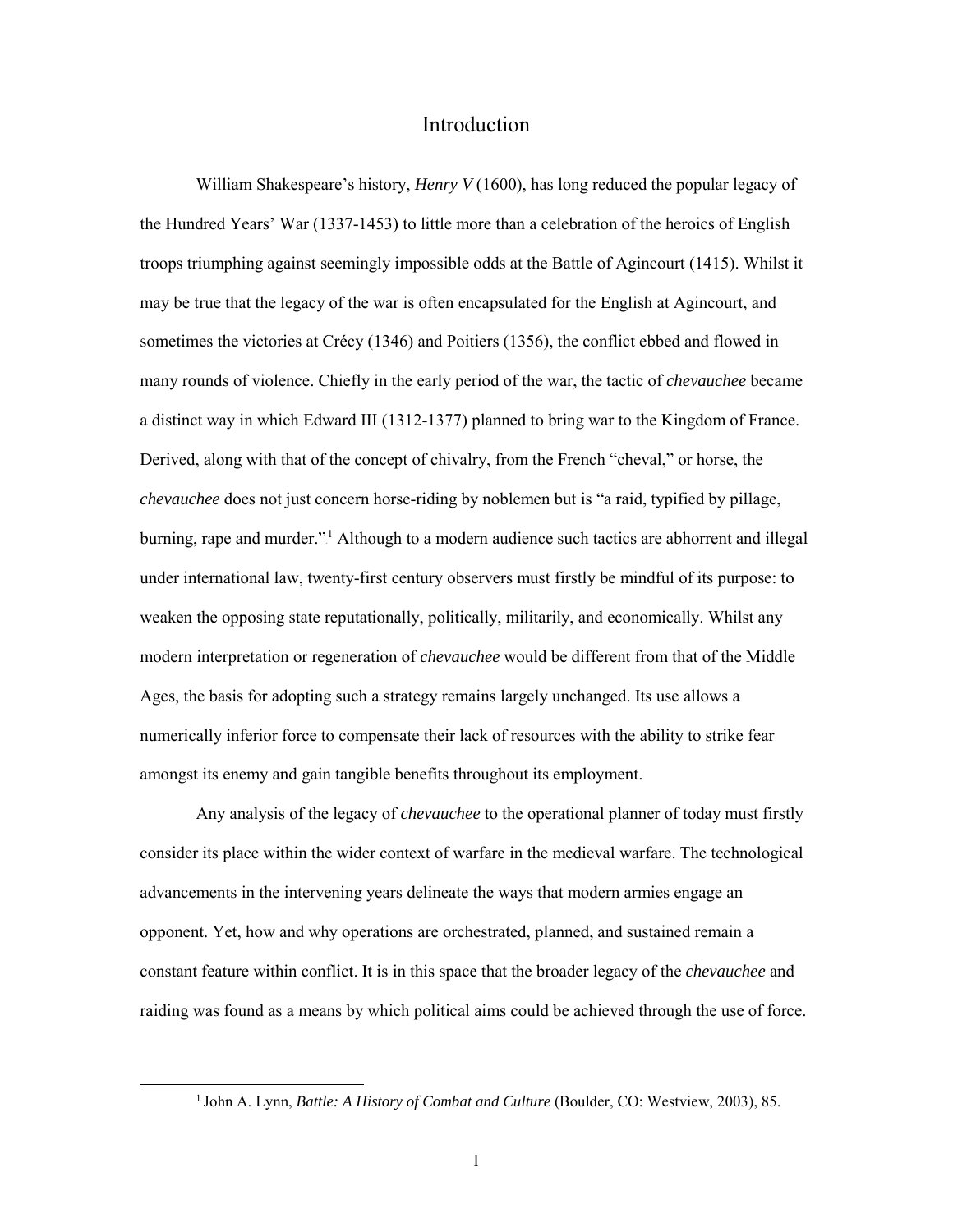Decisive battle engagements also played a part, but only arguably when the *chevauchee* had ended, when a belligerent directly sought battle or when those conducting a *chevauchee* had their means of extraction diminished by enemy interference. Even in periods of relative peace throughout the conflict, the *chevauchee* was still a tactic commonly used by the English, albeit smaller and more localized. Its flexibility and scalability in continuing a fight as an adjunct to other endeavors, such as diplomacy or whilst reading forces for future forays, made it a way to build combat power away from direct confrontation but without relieving the pressure upon an  $opponent.<sup>2</sup>$ 

A study of the Hundred Years' War in general, with the period 1346-1360 in particular, is of significant worth to modern planners as the use of *chevauchee* identifies how relatively small, highly mobile, and tactically astute armies can have a disproportionate effect against the ability of a nation to protect its land, subjects and reputation. In what may now be identified as asymmetric warfare, with a peculiarity of being similarly if not symmetrically armed, the English campaigns sought to inflict significant damage, particularly physical, and thereby economic harm, to Valois France. Although not a primary focus of this study, the economic aspect of warfare in this period cannot be ignored. Both plunder and the ransoming of prisoners were a distinct byproduct of the *chevauchee*. C.T. Allmand aptly describes that "He who took a risk in war, whether by paying an army or by hazarding his person in battle, stood to gain part of the benefits which an army was expected to derive from war."<sup>3</sup> Allmand's assertion sets *chevauchee's* place in the wider context of medieval warfare in general. To finance and sustain conflict, profit and ransom became key ways that campaigns were resourced and maintained and therefore were likely motivating factors in choosing when and where to conduct operations.

 <sup>2</sup> Alfred H. Burne, *The Agincourt War* (Westport, CT: Greenwood, 1980), 20.

<sup>3</sup>Christopher T. Allmand, *Society at War: The Experience of England and France during the Hundred Years War* (Edinburgh: Oliver & Boyd, 1973), 77.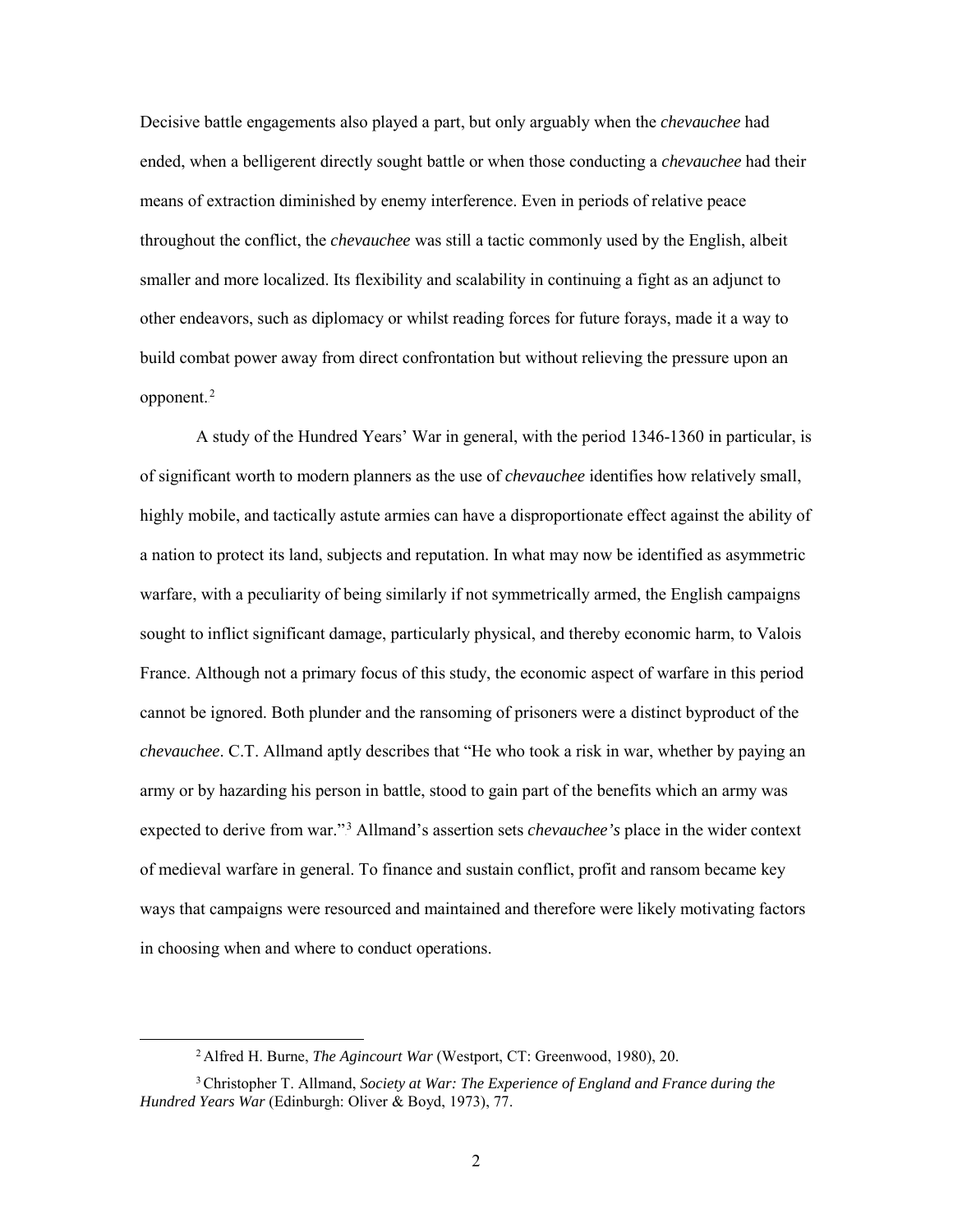Although ransoming wealthy prisoners was a benefit of campaigning, taking prisoners largely came as a result of a successful siege or battle. To fully appreciate *chevauchee* as a of way of conducting warfare, students must also note its relationship to battles as well as its being instrumental in setting the conditions for battle to occur. Whilst decisive battle was often instrumental in affording campaigns a means to conclude in one sense, the absence of battle does not diminish the importance of the *chevauchee*. Indeed, should an opponent avoid battle, the unhindered raid would severely undermine the perception of governmental control and security in that region as well as compounding the economic havoc the raid would cause. It would appear, therefore, that such as a tactic was inherently opportunistic but enjoyed the benefit of sustaining energy and impact by its destructive method. The strengths of the *chevauchee* included its ability to constantly give the attacker the initiative. Those being attacked could either submit to the devastation of the raid or seek to confront the attacker directly. The latter approach was a gamble, particularly at the tactical level owing to the defensive capabilities of the English archer and longbow, who made up a significant proportion of any invading force.<sup>4</sup> For the former, such a strategy would only weaken the prestige of the regime and foment unrest which could be exploited further by the attacker. These points are of relevance to modern military planners as historical study of the period reveals that English activities in the Hundred Years' War varied in the tempo of operations, often seeking a balance between the optimal time to strike and the required level of preparation. This had the impact of subsequently aligning objectives with their ability to sustain and maintain their campaigns. Additionally, warfare in the Hundred Years' War was punctuated by diplomatic efforts between the belligerents. Efforts by the Papacy and the broader institution of the Catholic Church in encouraging peace and settlement were of note, but how diplomatic efforts by third parties were perceived by the combatants was crucial.<sup>5</sup> Choosing

 <sup>4</sup> Mollie M. Madden, *The Black Prince and the Grand Chevauchee of 1355* (Suffolk, UK: Boydell, 2018), 44.

<sup>5</sup> Alfred H. Burne, *The Art of War on the Land* (Harrisburg, PA: Military Service Publishing, 1947), 83.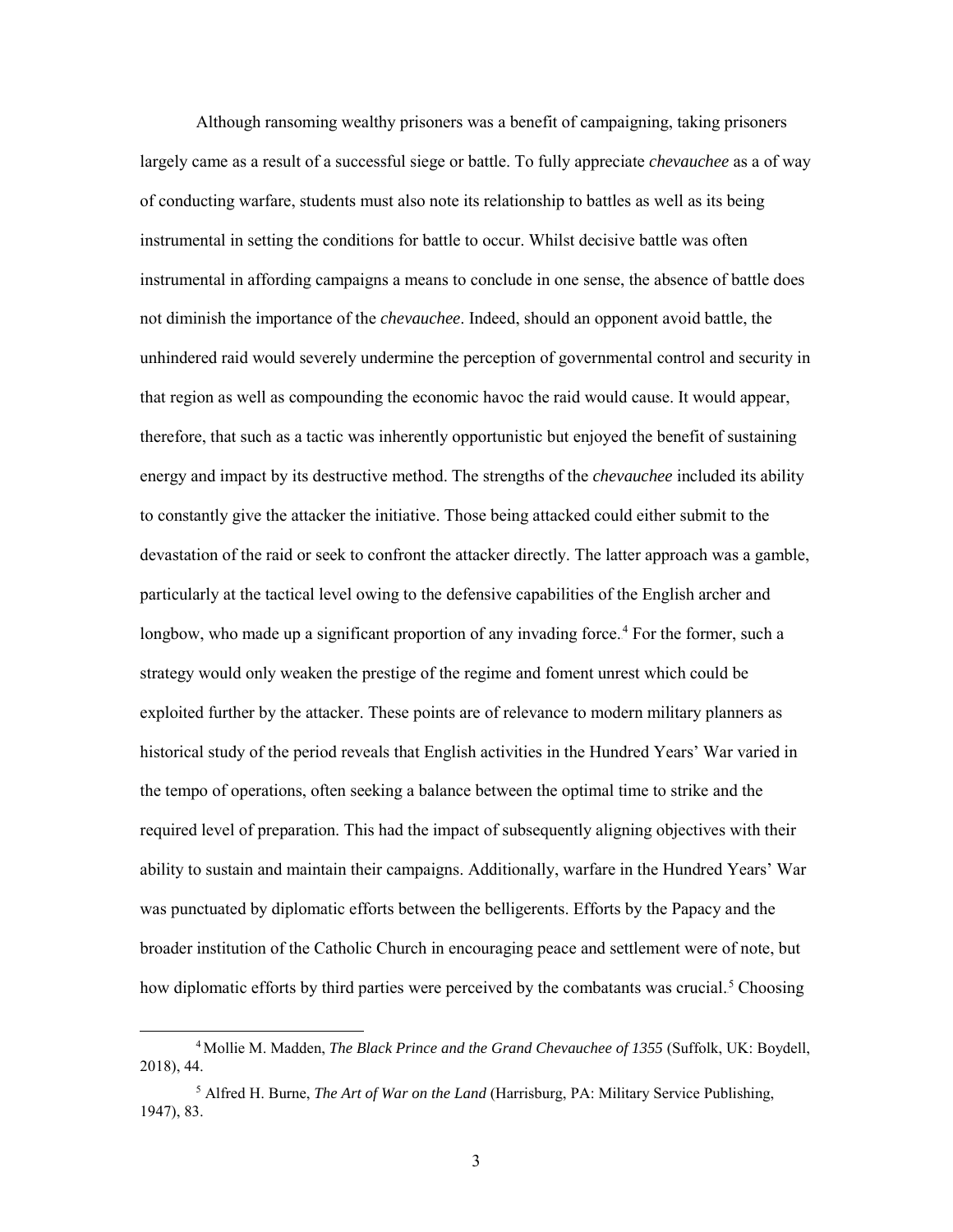an unacceptable mediator would obfuscate the purpose of such mediation in addition to wider lessons of where diplomatic efforts were manipulated to enhance the tactical situation of the campaign. In as much as diplomacy falls largely outside of the remit of the operational planner of today, anticipation of how diplomatic efforts may impinge or accentuate the military situation is an area that should not be ignored.

#### <span id="page-10-0"></span>Background

The Hundred Years' War was fought primarily between the Plantagenet kings of England against the Valois royal family of France. Since the marriage of King Henry II of England (1133- 1189) to Eleanor of Aquitaine in 1152, the King of England had become of vassal of the French monarchy for the Duchy of Aquitaine itself. As lords of the fiefdom, located in south-western France, English kings would periodically have to pay homage for the lands to the French king as well as being subservient to their lord. As the chronicler Jean Froissart vividly describes, such occasions were the cause of confusion and underlying discord, with competing kingdoms seemingly constrained by custom and tradition.<sup>6</sup> Moreover, England was engaged in an ongoing conflict with the Scots with the aim of ensuring English hegemony on the island of Britain. For the English, therefore, the decision to launch hostilities against the French in the 1330s was derived in part from the strategic situation: the English wanted to be dominant in Aquitaine and Scotland but were acutely aware of their vulnerabilities should the Scots and French aid one another militarily as well as politically against England within the wider European context.<sup>7</sup>

Whilst international relations certainly contributed to the war's commencement, the additional impact of the feudal system at the localized or regional level must be noted in setting the conditions for the war to occur. Jonathan Sumption assesses that feudal disputes significantly

 <sup>6</sup> Geoffrey Brereton, ed., *Froissart: Chronicles* (Middlesex, UK: Penguin, 1979), 54.

<sup>7</sup> Clifford D. Rogers, *War Cruel and Sharp: English Strategy under Edward III 1327 – 1360* (Suffolk, UK: Boydell, 2001), 126-129.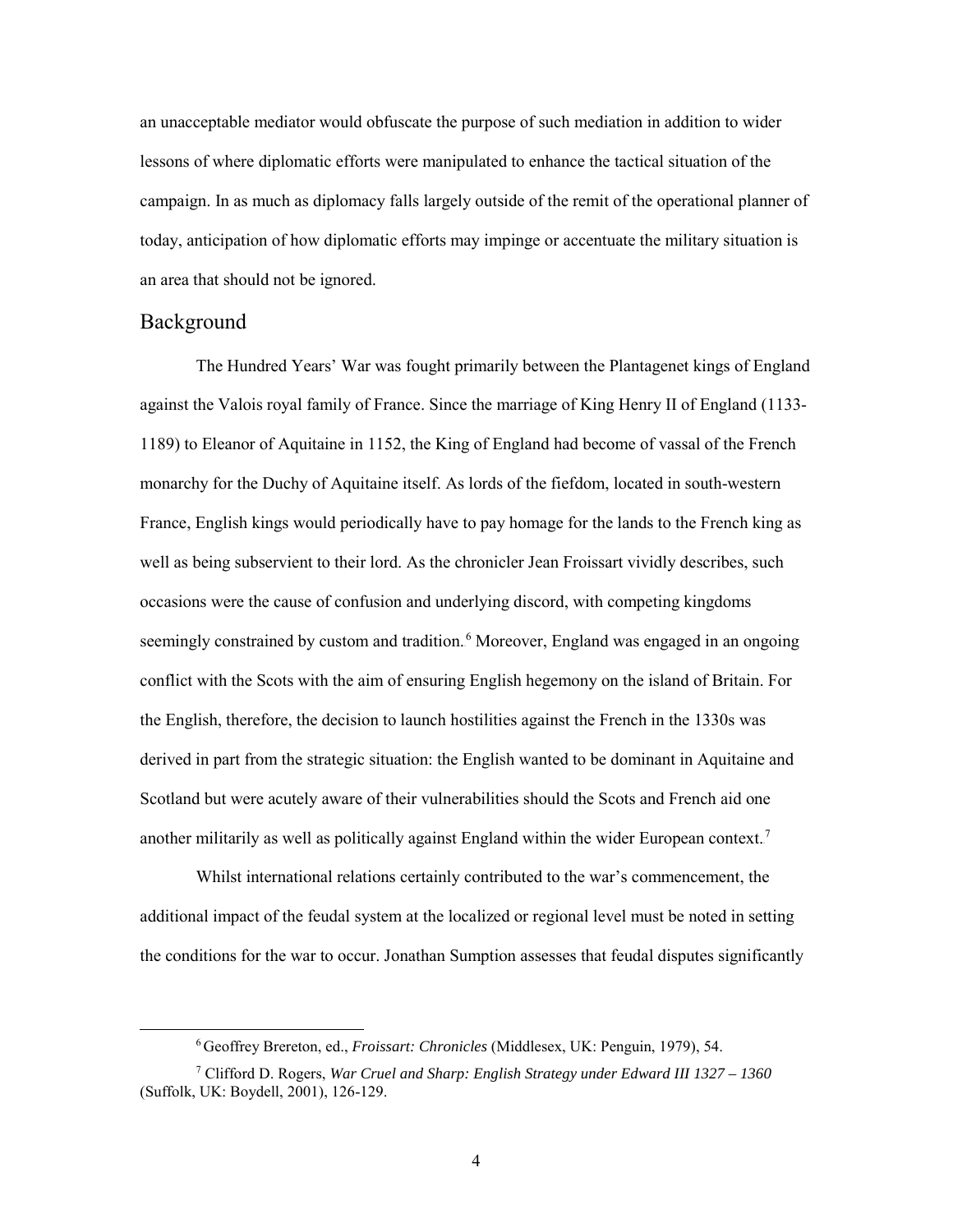contributed to a gradual slip into war as "Inevitably one of the cases would lead to a judgement which Edward would find it politically impossible to comply with"<sup>8</sup> Such an opinion is invaluable when assessing the role and legacy of *chevauchee* as it implies localized political situations being tantamount to key strategic and operational decision making. In the case of Edward III, the confiscation of his lands by Phillip VI precipitated his military response. Perversely, Edward III's sheltering of Robert of Artois (1287-1342), an opponent of Phillip's, entrenched the opinion of the house of Valois, thereby demonstrating the significance of regional personalities and issues in determining political action.<sup>9</sup> Any subsequent military endeavor would and should seek to empower or isolate feudal factions in order to achieve loyalty or promote disunity in the area of operations. For the legacy of *chevauchee* this point cannot be understated. Throughout the course of the Hundred Years' War, raiding became a means in which both loyalty and disunity could be fomented, furthering its use as a tool to achieve political and military aims through the use of direct and indirect violence against a country, its populous, and its government.

### <span id="page-11-0"></span>Primary Research Question

The English use of *chevauchee* and raiding against the kingdom of France during the Hundred Years' War has lasting relevance to asymmetric warfare today and such relevance has application for the modern military planner. The campaigns of Edward III and Edward the Black Prince suggest that a modern military planner should be wary of a raiding strategy in general, regardless of its duration, and a modern version of *chevauchee* as its most extreme form. Its application to the operational environments that many governments find themselves in today cannot be understated. Recent examples, such as the rise of groups as Boko Haram and the Islamic State of Iraq and the Levant (ISIL) have demonstrated how swift, violent raids generate significant momentum and can be maintained and sustained by the economic benefits of

 <sup>8</sup> Jonathan Sumption, *The Hundred Years' War*, vol. 1, *Trial by Battle* (Philadelphia: University of Philadelphia Press, 1991), 169.

<sup>&</sup>lt;sup>9</sup> Ibid., 170.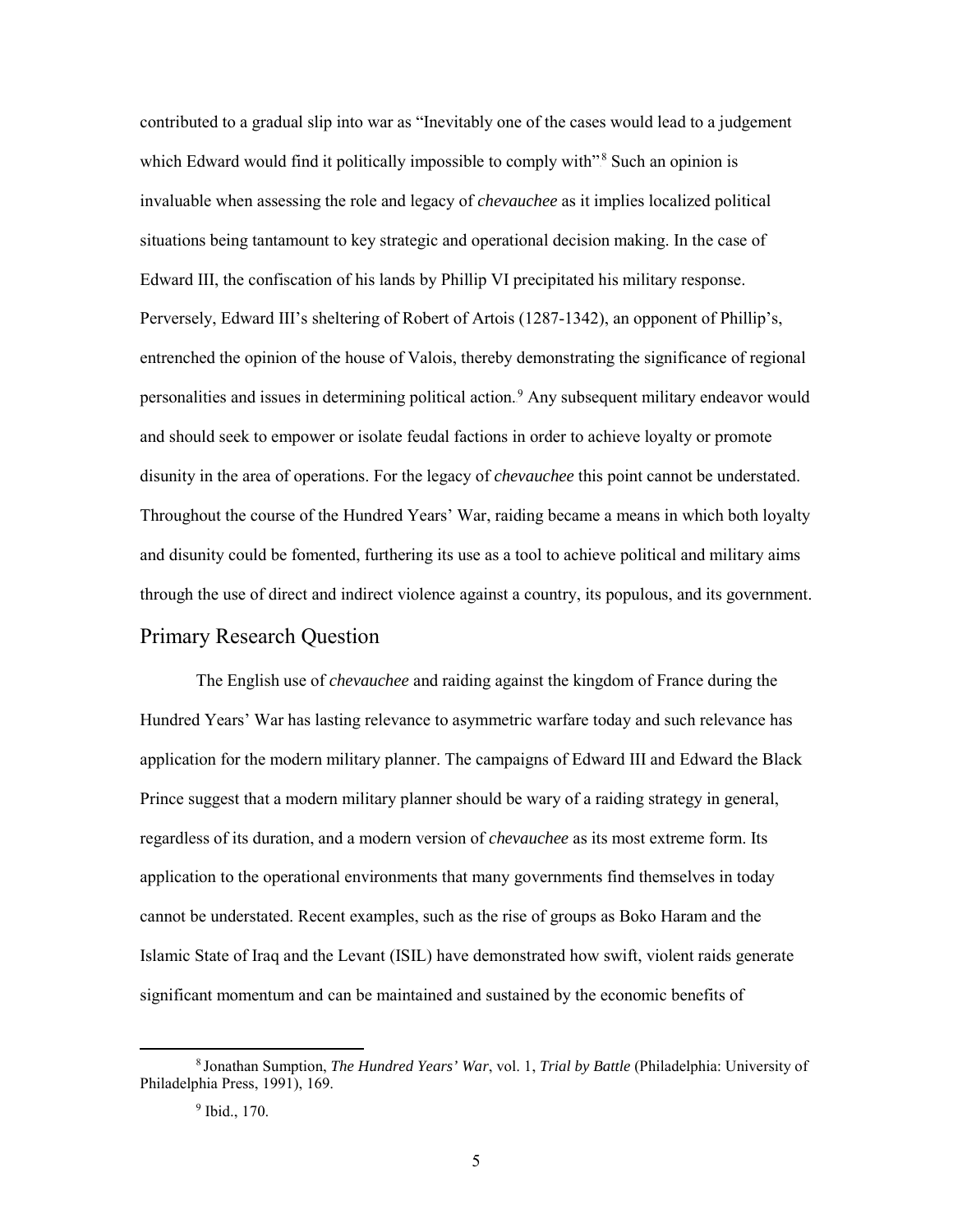conducting such a way of war. Although raiding, *chevauchee* and campaigning were considered effectively the same for the English, modern observers should not be fixated on the duration of a military endeavor in order to fit with the modern definition of a raid. They should, moreover, concern themselves with the manner in which it is conducted. For a nation or group being attacked, a study of the early English campaigns during the Hundred Years' War exposes the vulnerabilities of *chevauchee* as a tactic as well as the requirement to counter it sufficiently in some manner in order to reduce its impact, stiffen the resolve of your own supporters and either encourage other actors to support your cause or deter them from becoming entangled. Furthermore, how *chevauchees* were concluded can illuminate both how important it is to be able to defeat an opponent when required in addition to the key roles that intermediaries and third parties can have in determining a settlement. Inasmuch as battles have, and continue, to dominate how the Hundred Years' War is remembered, *chevauchees* can be viewed as a more risk-averse strategy, affording a king or commander options on how, where and when they could best achieve their aims by varying when and under what conditions to engage the enemy<sup>10</sup>. An observer would only have to look at the Battle of Poitiers to see that the English and Gascon armies were in a grand retreat at the commencement of the battle and therefore seeking to avoid a direct confrontation.<sup>11</sup> *Chevauchee* then, for the English could certainly encourage battle when it was wanted but when the tactic was exhausted or disabled, battle may have been highly undesirable. A modern commander, therefore, may seek to adopt a *chevauchee*-like tactic in order to achieve an effect without over-committing the finite resources that they possess.

#### Historiographic Review

<span id="page-12-0"></span> <sup>10</sup> Rogers, *War Cruel and Sharp*, 222.

<sup>11</sup>Burne, *The Art of War*, 83.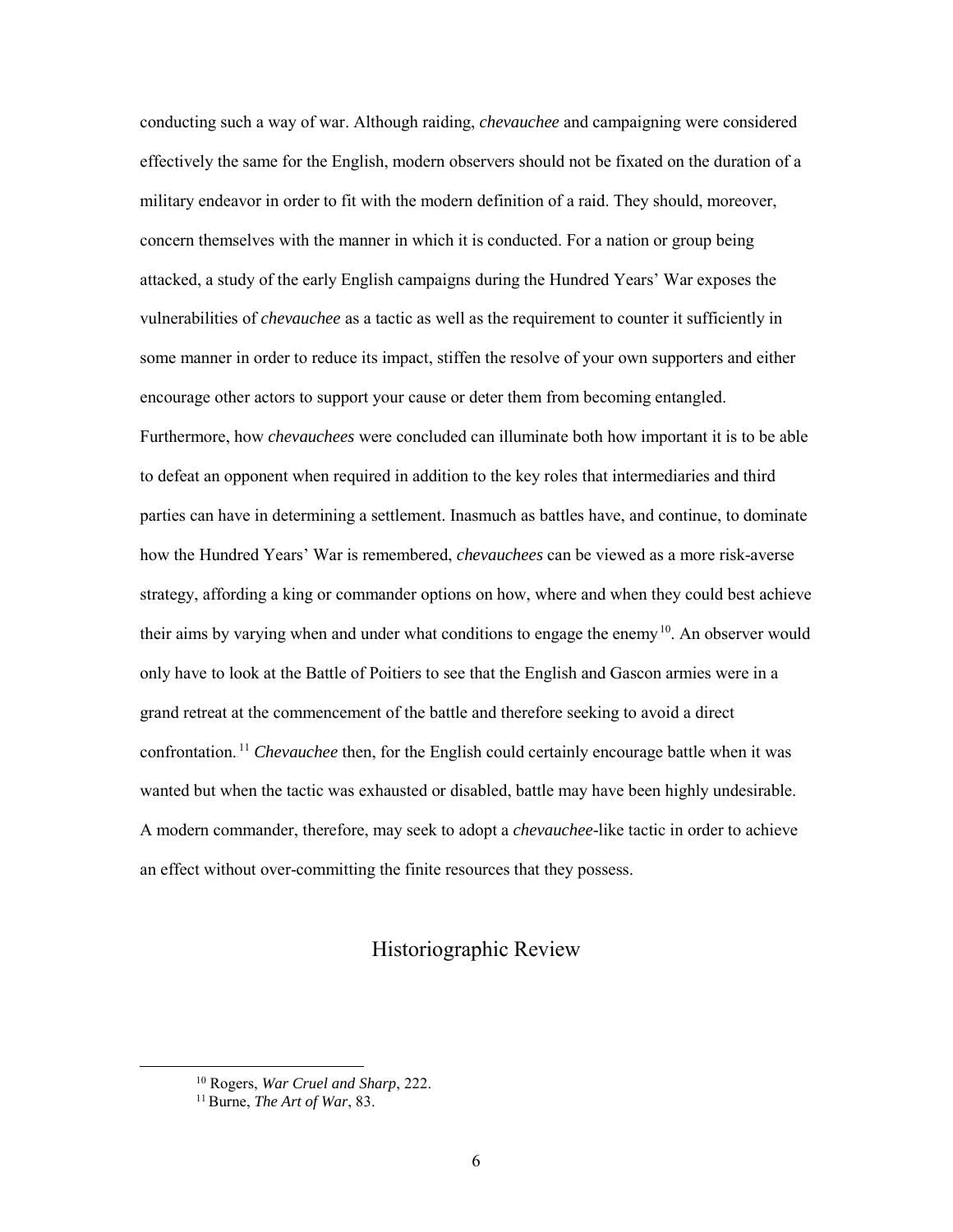The Hundred Years' War has been subject to numerous and varied histories by authors from considerably disparate times. Both the conflict in general and the key engagements of the period have received numerous critiques and investigations. From an overarching perspective, the English historian Jonathan Sumption has completed a three-volume work on the conflict.<sup>12</sup> Whilst assessing the conflict in holistic terms, Sumption's focus is not solely on the ways in which campaigning took place or how armies and fighting men were trained, equipped, organized and deployed. These aspects have been studied both collectively and individually and have provided significant foundational awareness and analysis for this study. As this study focuses on the conflict from an English perspective, Christopher Allmand's *Society at War* provides a succinct description of how a raiding strategy, with *chevauchee* as a constituent part, was the accumulative result of a society organized and committed to pursuing political and military aims on the continent of Europe.<sup>13</sup> His methodical deconstruction of the English army and the organizational bureaucracy upon which it was built leave no doubt that medieval warfare was not a simplistic affair. Moreover, it is suggestive that frequency and tempo of campaigns were highly controlled and synchronized in order to cause the maximum number of problems for the opponent across what modern military practitioners may label multiple domains.<sup>14</sup>

Clifford Rogers' *War, Cruel and Sharp* takes a detailed chronological view of English strategy in France in the period 1327-1360, focusing from the commencement of hostilities until the agreement of the Treaty of Brétigny in 1360.<sup>15</sup> His focus straddles both examination of Edward III's strategy as well as the ways and means his aims were achieved. Specifically, Rogers contributes to the wider discussion of whether the Crécy campaign was actually devoid of an

 <sup>12</sup> Jonathan Sumption, *The Hundred Years' War*, vols. 1, 2, & 3 (Philadelphia: University of Philadelphia Press, 1991-2009).

<sup>13</sup> Allmand, *Society at War*, 135-137.

<sup>14</sup> Ibid.

<sup>15</sup>Rogers, *War Cruel and Sharp.*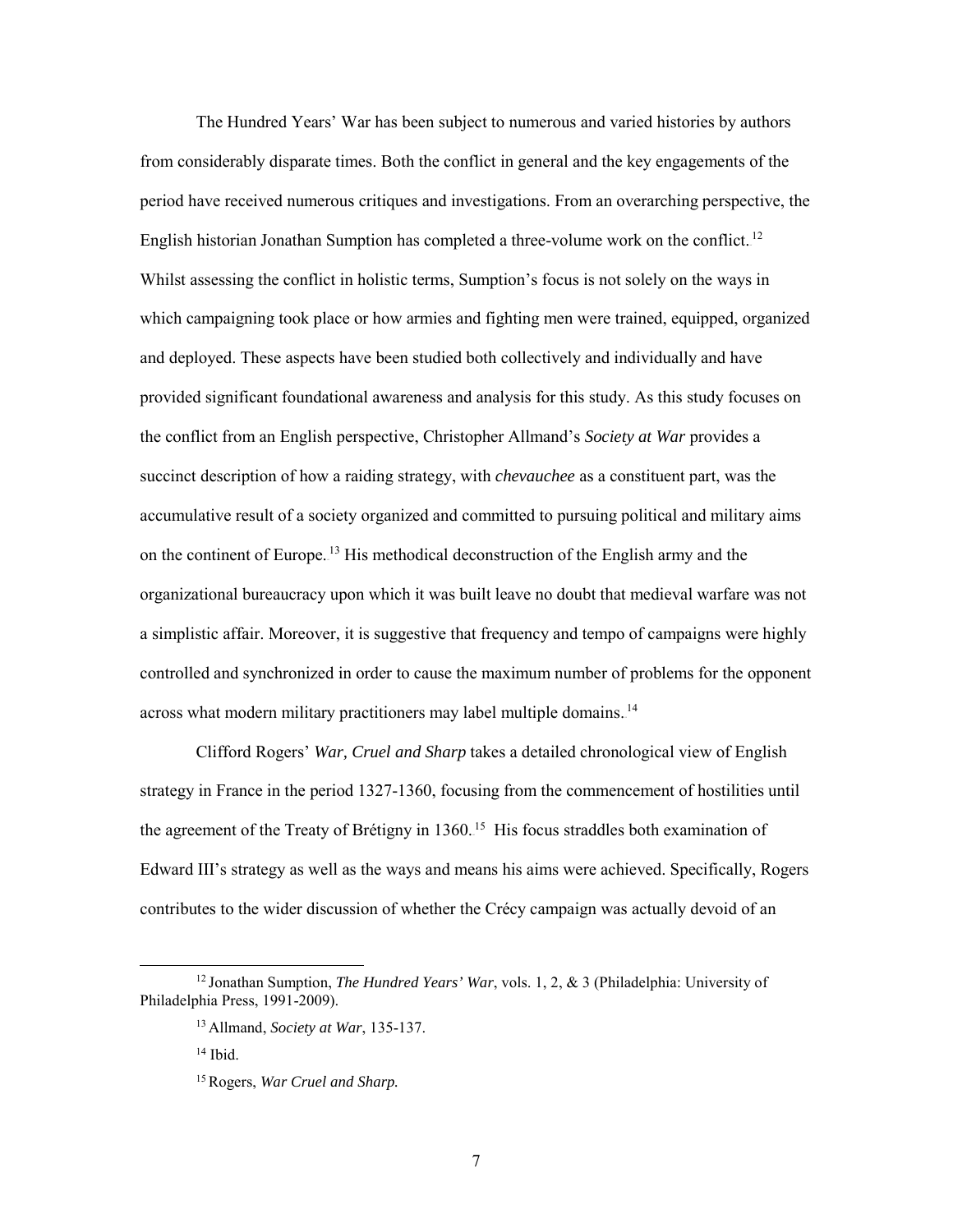overall strategy and the tactic of *chevauchee* was nothing more than a "purposeless parade" as some other commentators, notably including the English theorist Basil Liddell-Hart, had previously asserted. <sup>16</sup> Contrary to these views, Rogers identifies both the flexibility and utility of such a way of war in achieving Edward III's objectives. He asserts that *chevauchees* sought to provoke a defender to confront the attacker militarily, perhaps in battle, but significantly at an opportune moment for the attacker.<sup>17</sup> If such an opportunity did not emerge then the devastation wrought by *chevauchee* would certainly weaken the area and make it far more difficult for the defender to retain authority, with the possibility for banditry ever-present. Rogers' assertion that *chevauchee* must precipitate some response finds considerable crossover to both primary and secondary sources. The medieval chronicler, Froissart, identifies colloquially the requirement for increased security in order to not be attacked whilst conducting routine trade and business, thereby affecting the ability to gather tax revenues.<sup>18</sup> Mollie Madden reaffirms this belief in her summation of the Grand Chevauchee of 1355, where she asserts that English actions in France called into question the authority and power of the French king in areas that had been previously untouched by violence.<sup>19</sup> As a result, although *chevauchees* may not have had strategic consequences on their own, they certainly formed a crucial part of English strategy during the Hundred Years' War as well as providing a defender of such a tactic multiple dilemmas in where and how to counter it.

As previously noted, whilst battles may embody the lasting legacy of the conflict, historical analysis of how campaigns were conducted and concluded are just as important for today's military planner. For the latter, the historiography agrees that diplomatic efforts existed

 <sup>16</sup>Rogers, *War Cruel and Sharp*, 7.

<sup>17</sup> Ibid., 237.

<sup>18</sup>Brereton, ed., *Froissart*, 161.

<sup>19</sup> Madden, *The Black Prince*, 195.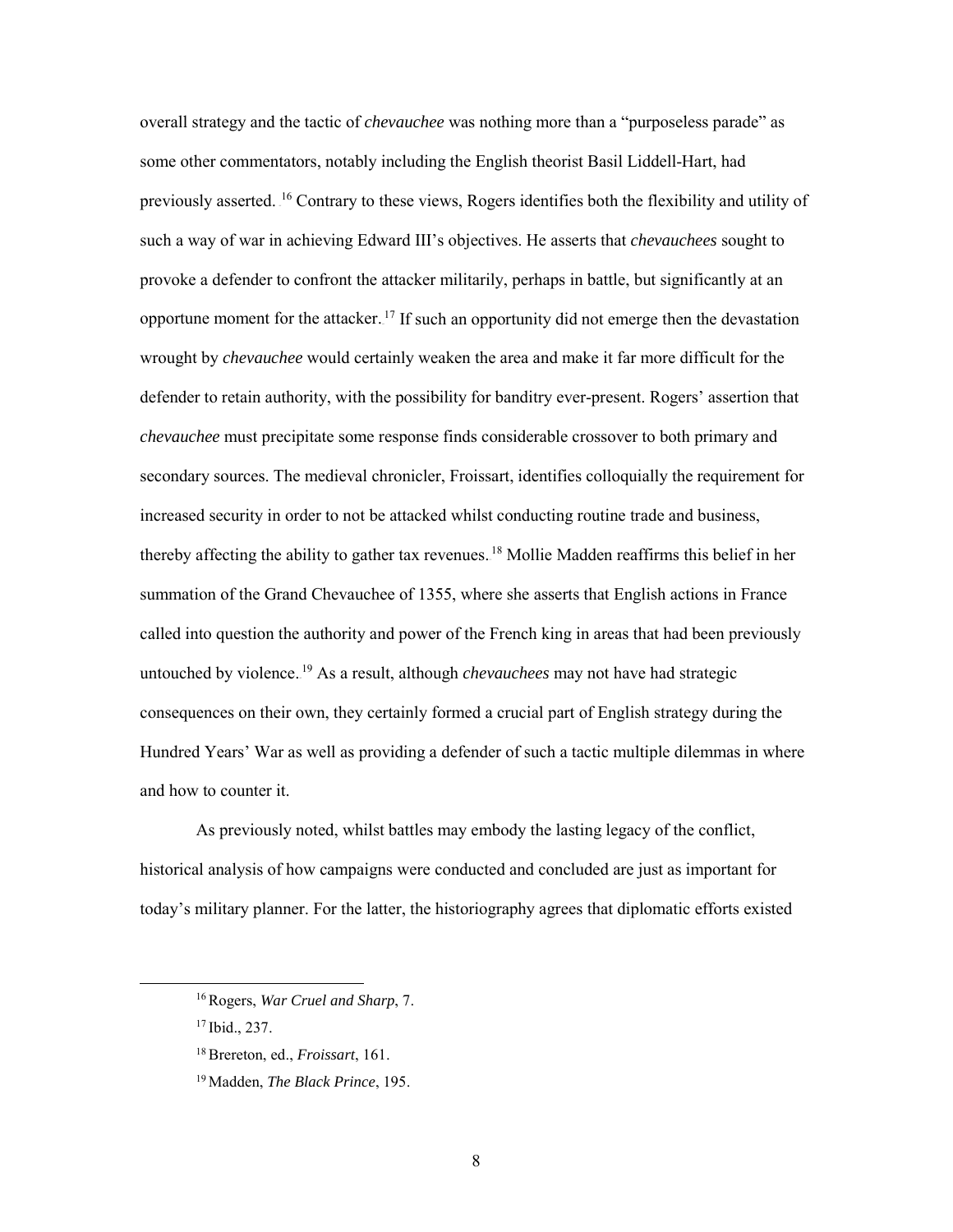throughout the campaigns, varying in frequency and effort in accordance with the operational situation. Allmand identifies that both the belligerents and representatives from the Catholic Church played a not unimportant role in shaping peace negotiations in addition to being intermediaries.<sup>20</sup> Indeed, primary sources such as Froissart's and Geoffrey Le Baker's chronicles indicate the importance of respected third parties being intimately involved in deterring battles from within a conflict. For Le Baker, he identifies that entering into peace negotiations made Prince Edward The Black Prince's military situation more precarious immediately prior to the Battle of Poitiers.<sup>21</sup> Such an interpretation is supported by some historians, such as Alfred H. Burne, who argues that the "French were evidently using this unofficial armistice to bring up reinforcements and to collect stragglers from their hasty march."<sup>22</sup> Such observations highlight how peace negotiations could be opportunistic as well as potentially necessary for the successful coordination and concentration of one's own forces. Furthermore, using the negotiations before Poitiers as an example, having sufficient credibility becomes a recurring theme in belligerents recognizing the authority of third parties to act on behalf of their interests.<sup>23</sup>

Although much of the established historiographic work has focused on the broader strategic and operational elements of *chevauchee* and raiding in general, analysis of the tactical level is illuminating for a modern audience too. In areas of sustainment, supply and movement of forces, how *chevauchee* was conducted in a tactical sense finds significant resonance for the planner of today. Whilst the means to move personnel and materiel have markedly changed, broadly speaking armies have the same two options for supplying forces: either the resources are

 <sup>20</sup> Allmand, *Society at War*, 167.

<sup>21</sup>Richard Barber, ed., *The Life and Campaigns of the Black Prince* (New York: St. Martin's, 1986), 73.

<sup>22</sup> Alfred H. Burne, *The Crecy War: A military history of the Hundred Years War from 1337 to the peace of Bretigny 1360* (London: Eyre and Spottiswoode, 1955), 291.

<sup>23</sup> Herbert J. Hewitt, *The Black Prince's Expedition 1355-1357* (Manchester: Manchester University Press, 1958), 142.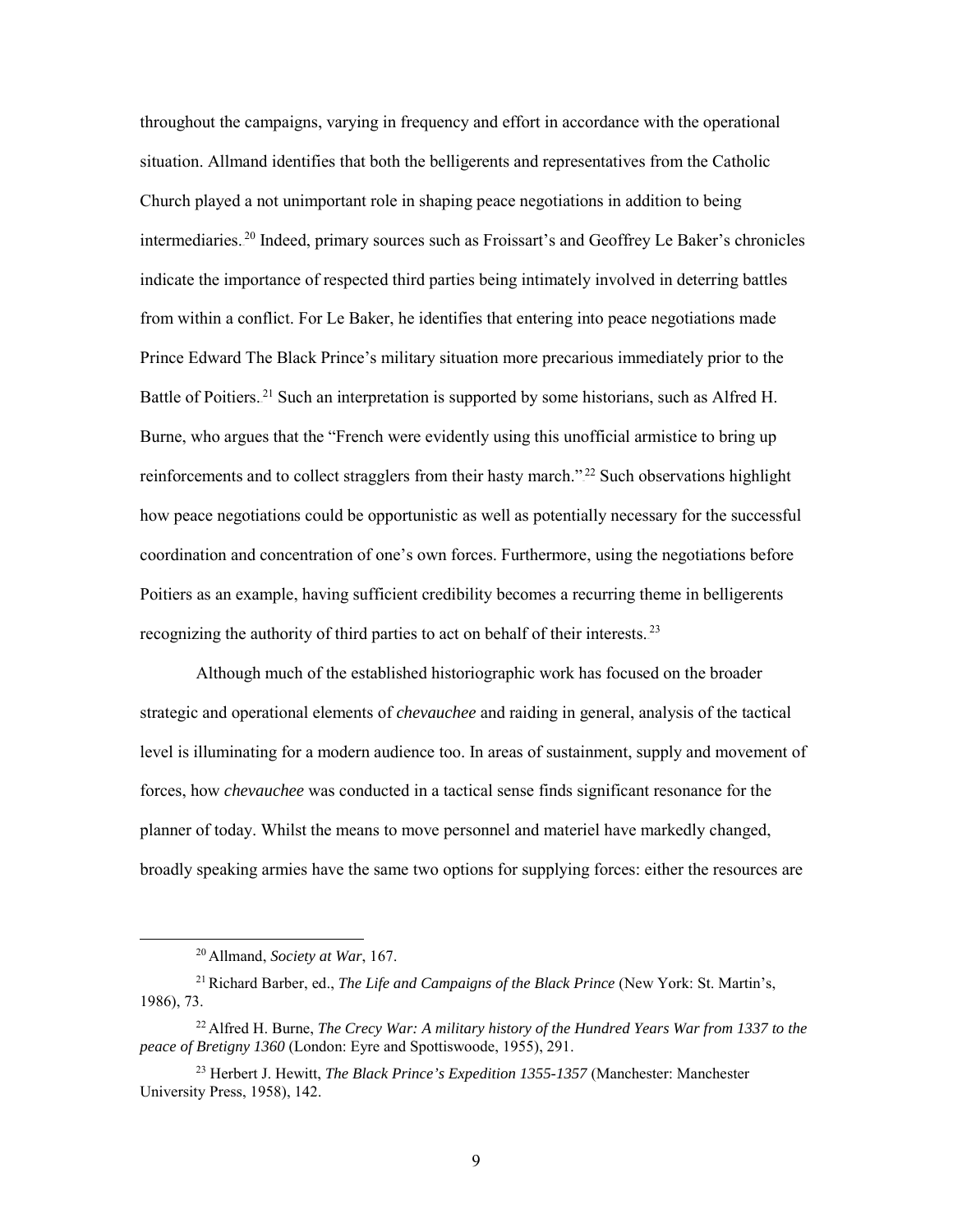procured locally, whether through agreement, foraging and plundering, or they are transported from friendly territory. Such views have achieved considerable consensus. One of the foremost advocates for this view, Michael Prestwich, notes how a combination of the two often existed, with local variables such as whether the army had to move on interior or exterior lines a determinate factor as well as the passivity of the population.<sup>24</sup> For Prestwich, purveying supplies form local sources became synonymous with large scale raiding and whether to plunder was contingent on the hostility of the population towards the attacker. Yuval Noah Harari, however, takes a different view concerning the supplying of armies in the Middle Ages. Whilst largely agreeing that armies supplied themselves with stores amassed prior to embarkation or through plunder, he argues that the quantity of supplies varied as to the strategic approach taken by a combatant. Harari suggests that raiding strategies could be both moderate or radical and whether the attacker wished to retain a persistent presence in the attacked area also dictated how supplies were found and managed.<sup>25</sup> A radical strategy in contrast to a moderate one focused on movement and tempo. The former was arguably more pragmatic, where periodic halts would be called in order to resupply or lay siege to key objectives compared to a more risk tolerant approach of increased vigor at the expense of safety, in terms of the amount of supplies that could be carried or found, in addition to the distance the force inevitably moved from safety. In terms of relevance for the military professional of the modern era, understanding the amount of supplies an opposing force possesses or how they intend to resupply their armies may illuminate the likely way in which their campaign may be conducted. If an allied force can correctly interpret the possible tempo of an enemy's campaign, it may be able to decide quicker on where best to counter it.

 <sup>24</sup> Michael Prestwich, *Armies and Warfare in the Middle Ages: The English Experience* (London: Yale University Press, 1996), 253.

<sup>25</sup> Yuval Noah Harari*, "*Strategy and Supply in Fourteenth-Century Western European Invasion Campaigns," *The Journal of Military History* 64, no. 2 (2000): 301.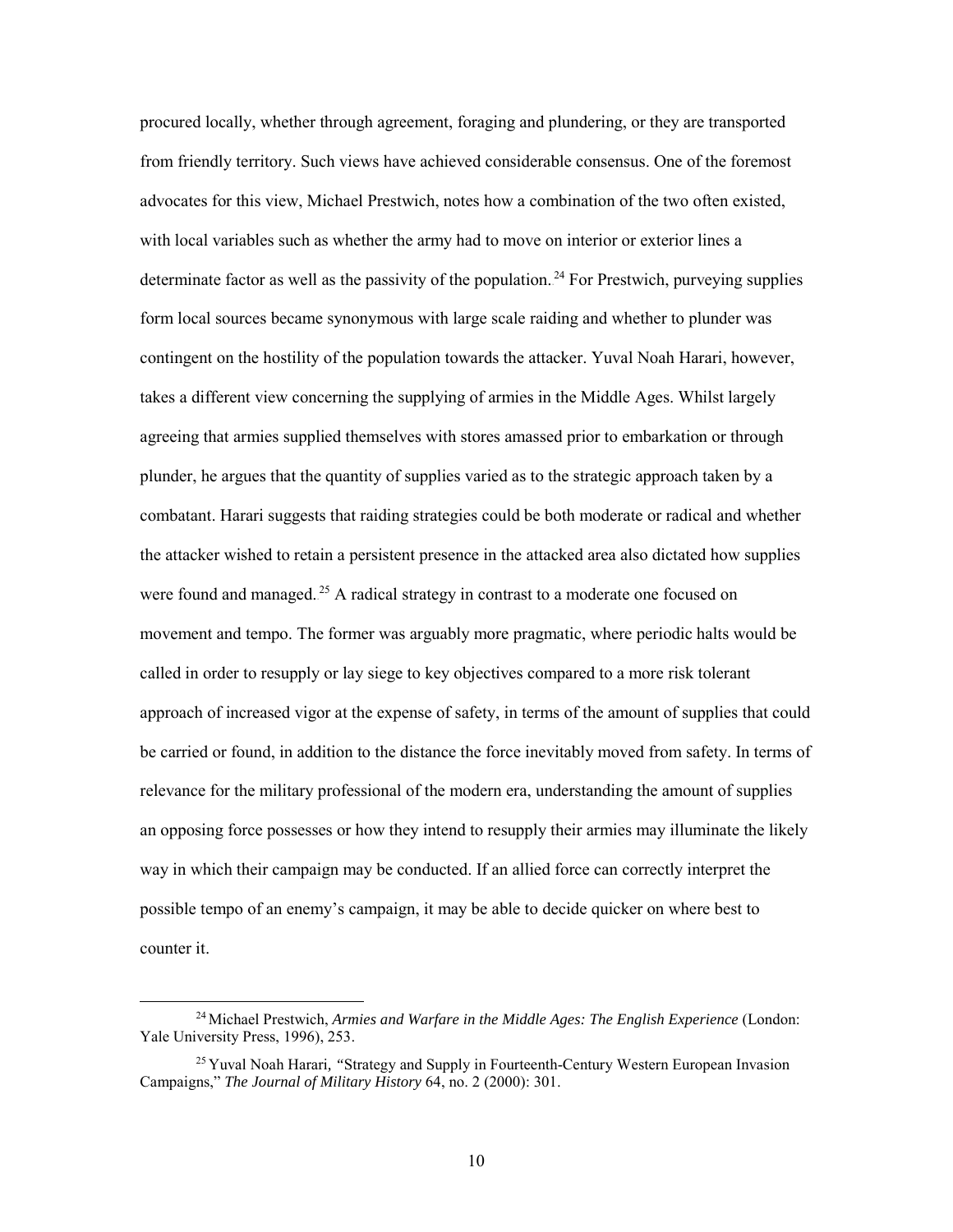The historiographic review identifies that the *chevauchee* formed a major constituent part of English strategy and campaigning within France during the early stages of the Hundred Years' War.<sup>26</sup> Throughout the major campaigns of the war, the English pursued *chevauchee* to varying levels of degree in order to achieve their aims, its employment perhaps becoming indistinguishable from what would be considered a normal campaign. Most interestingly, Harari's identification of sub-categories of a larger raiding strategy is most interesting as it suggestive that a distinct benefit of raiding in general, and *chevauchee* in particular, is that of its flexibility.<sup>27</sup> Should an objective be the capture of territory or the permanent garrisoning of a town or fortification, the attacking force is likely to be more pragmatic in their logistical support for a campaign. Alternatively, should they wish to subvert the authority of the established lord in a specific region then they may have adopted more a radical non-persistent strategy. The *chevauchee* too could be used to varying degrees of destruction in order to achieve a specific outcome as well altering in frequency and duration during peace initiatives. On an occasion when peace initiatives were ongoing, a violent raid could demonstrate considerable military strength for a relatively meager use of force and comparatively little cost. Lastly, numerous concurrent chevauchees launched in different areas could have a combined effect of being considered a permanent invasion force.

Whilst the *chevauchee* of the medieval period is not something readily translatable into today's operational environment, Lisa Brady has suggested that many similarities exist between the English activities in the Hundred Years' War and those of the Union Army operating in the southern American states during the American Civil War (1861-1865). Brady suggests that the Union's failure to achieve their war aims led directly in 1863 to a decision to attack not just Confederate soldiers in the field but to attack the Confederacy's agricultural foundations during

 <sup>26</sup> Rogers, *War Cruel and Sharp*, 6.

<sup>&</sup>lt;sup>27</sup> Harari, "Strategy and Supply," 300-301.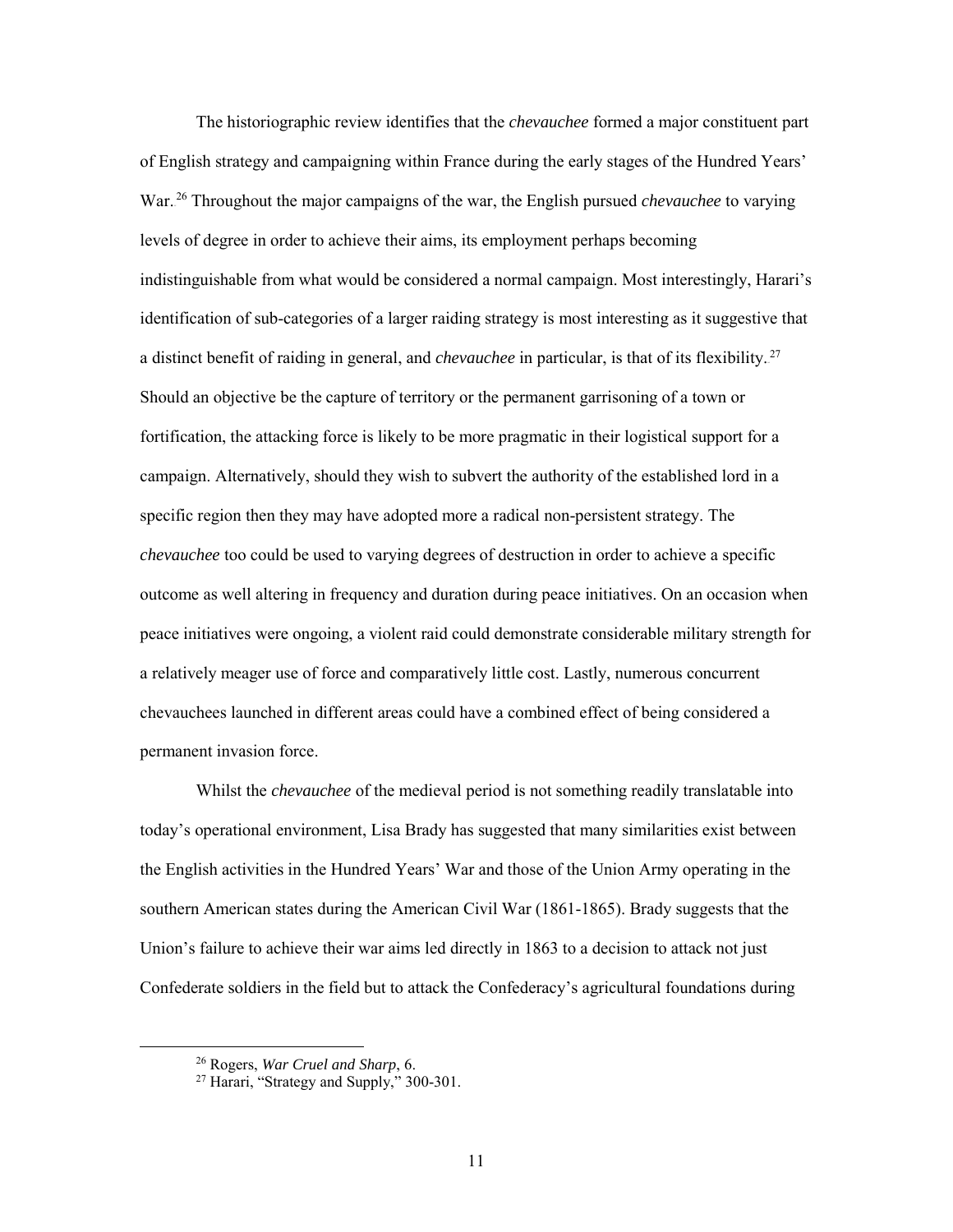the siege of Vicksburg.<sup>28</sup> What Brady describes is perhaps the genesis of a modern *chevauchee*: when traditional styled military engagements are unable to bring about a desired end, or are unable to be conducted, armies may naturally transgress into a wider reaching and less discriminate campaign. Although for the English in the fourteenth century no such notion was immediately comprehendible, a modern planner should seek to understand what elements of society may be susceptible to attack.

# The Crécy Campaign (1346)

<span id="page-18-0"></span>The Summer of 1346 marked the start of predominantly English-led raids and campaigns into France. The Crécy Campaign began with a landing in Normandy on 12 July 1346 and ended in early September with the beginnings of the Siege of Calais  $(1346-1347)$ .<sup>29</sup> Calais eventually succumbed to English forces in July 1347 and remained in English hands until 1558. Figure 1 depicts the Campaign's progress throughout the Summer of 1346. The English experience in this campaign marked the beginning of large-scale involvement on the continent and a departure from previous efforts, which sought to use the king's allies of the Bretons, the Germans, and the Flemings as ways to limit fiscal expenditure and the need to transport sizeable contingents of fighting troops from England to France.

 <sup>28</sup> Lisa M. Brady, *War upon the Land: Military Strategy and the Transformations of Southern Landscapes during the American Civil War* (Athens: University of Georgia Press, 2012), 22-23.

<sup>29</sup> Sumption, *Trial by Battle*, 489.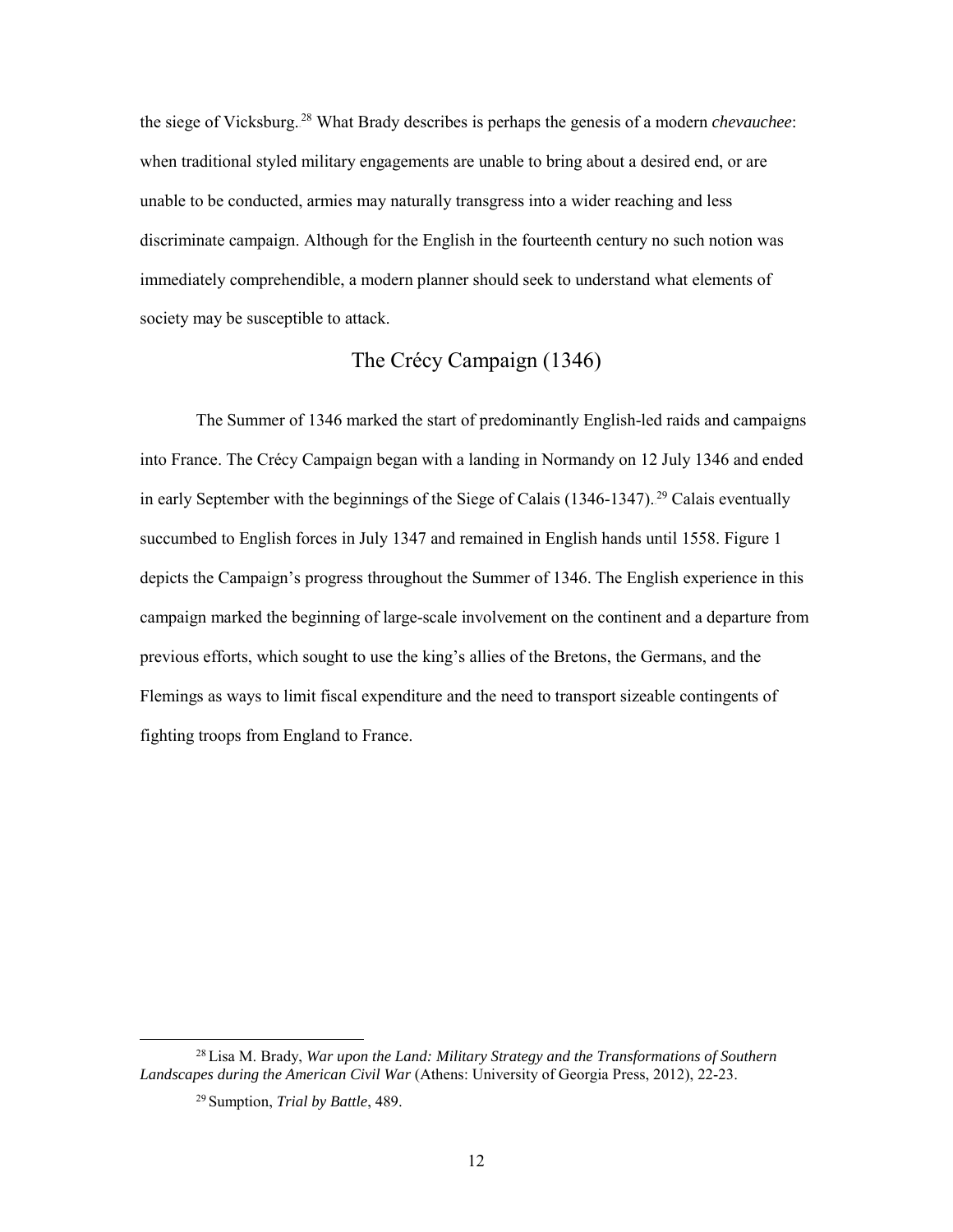

Figure 1. The Crécy Campaign, 1346. Clifford D. Rogers, *War Cruel and Sharp: English Strategy under Edward III 1327 - 1360* (Suffolk, UK: Boydell, 2001), 239.

The victory at the Battle of Crécy on 26 August marked the pinnacle of the campaign, yet its occurrence was not necessarily the objective of the campaign.<sup>30</sup> The storming of a series of towns in Northern France throughout July, and in particular the assault of Caen on 26 July, has confused the ultimate view of the campaign in that deciphering Edward III's strategic end depends on the weight of analysis given to certain events. The debate concerning whether Edward III actually sought a decisive battle against the French is one that clouds the purpose and effectiveness of the campaign in that its success can be interpreted by a single, climatic event as opposed a series of actions in aid of numerous objectives. Clifford Rogers' previous assertion that the Crécy Campaign sought to do inflict some damage to a piece of the larger French Army, as

 <sup>30</sup> Michael Prestwich, *The Hundred Years War* (London: Taurus, 2018), 22-23.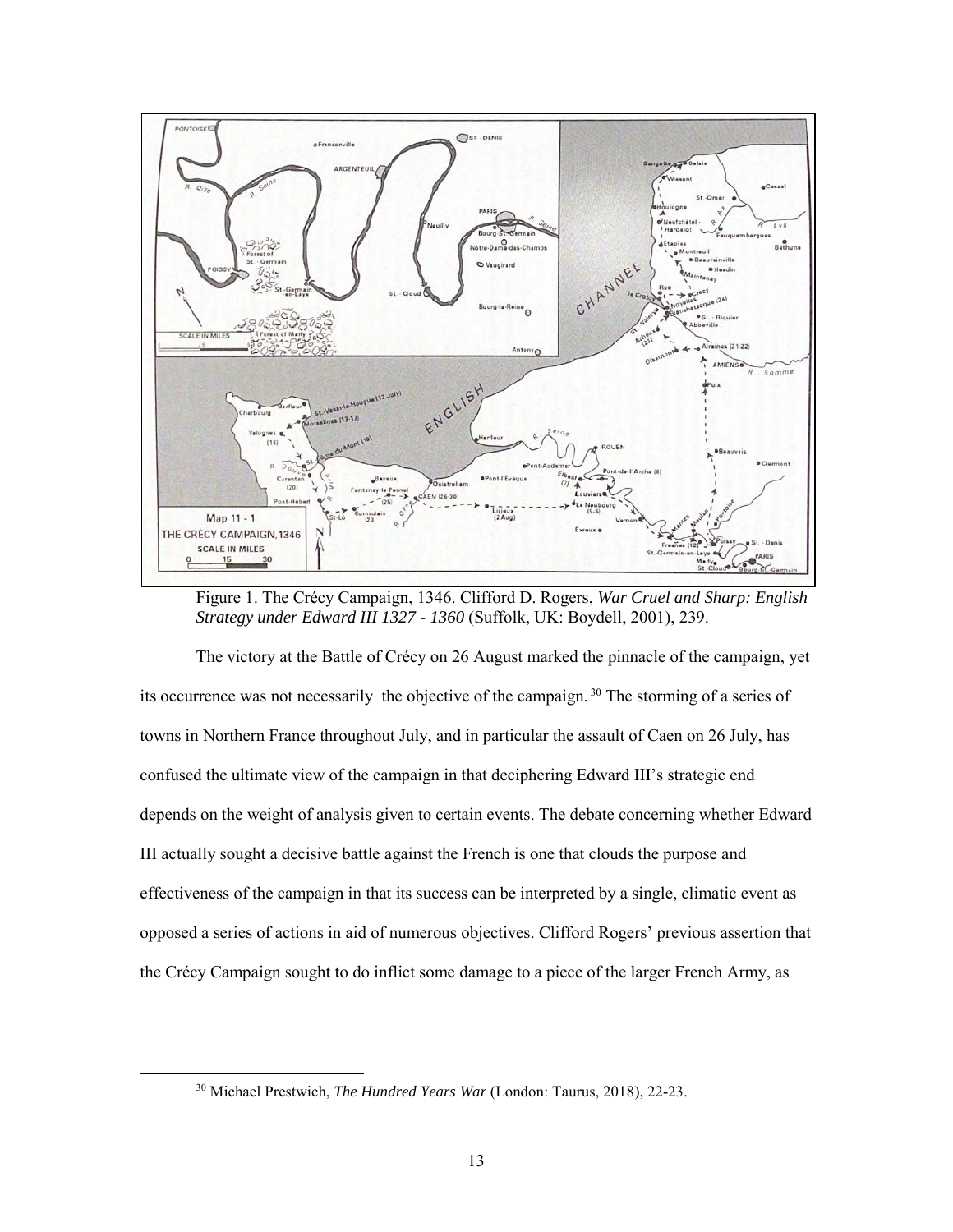opposed fighting its full complement is one that cannot be ignored as he subsequently highlights the use of *chevauchee* as the means to which this was achieved.<sup>31</sup>

Rogers' use of an extract from Froissart's *Oeuvres* demonstrates much about the utility of *chevauchee*. Quoting a letter from Godfrey of Harcourt to Edward III, he articulates the destruction wrought by a *chevauchee*, yet notes taking time and resources to plunder and destroy villages risked weakening the force to such an extent that they would be unable to match an opposing army in battle as well as ensuring their egress back to safer territory.<sup>32</sup> Harcourt's letter demonstrates the strategic and tactical strengths and weaknesses of an aggressive raiding strategy. For the former, Harcourt's depiction of destruction alludes to the psychological effect such a campaign has upon the defender and within the non-combatant populous. For in the defender's inability to identify the military objective is found a significant advantage to the attacker. The flexibility of the tactic also increases the sense of unrest and unease within the community of the defender. Determining what to do, with what means, and how then preoccupies the decisionmaking ability of the defender, thereby affording the attacker an opportunity in which to proceed with their initiative ahead of the decision-making ability of their opponent. Yet, Harcourt's letter also proves most telling as to *chevauchee*'s limits and weaknesses. Whilst immense plunder could be obtained through a radical raiding strategy consisting of the systematic destruction of property along a specific route, conducting a campaign in such a way is inevitably more time consuming than that of a swift endeavor with a few limited military objectives. In reducing the *chevauchee*'s tempo Edward III had arguably reduced its potency: a reduction in movement had, in enemy territory, caused the English troops to have effectively fixed themselves to the areas that they had begun to occupy. In doing so they had lost the initial "breathing space"<sup>33</sup> that had been gained by the assault into Normandy and subsequently provided an opportunity to the numerically-superior

 <sup>31</sup> Rogers, *War Cruel and Sharp*, 232-233.

<sup>32</sup> Ibid., 247-248.

<sup>33</sup> Andrew Ayton and Philip Preston, *The Battle of Crécy, 1346* (Suffolk, UK: Boydell, 2005), 57.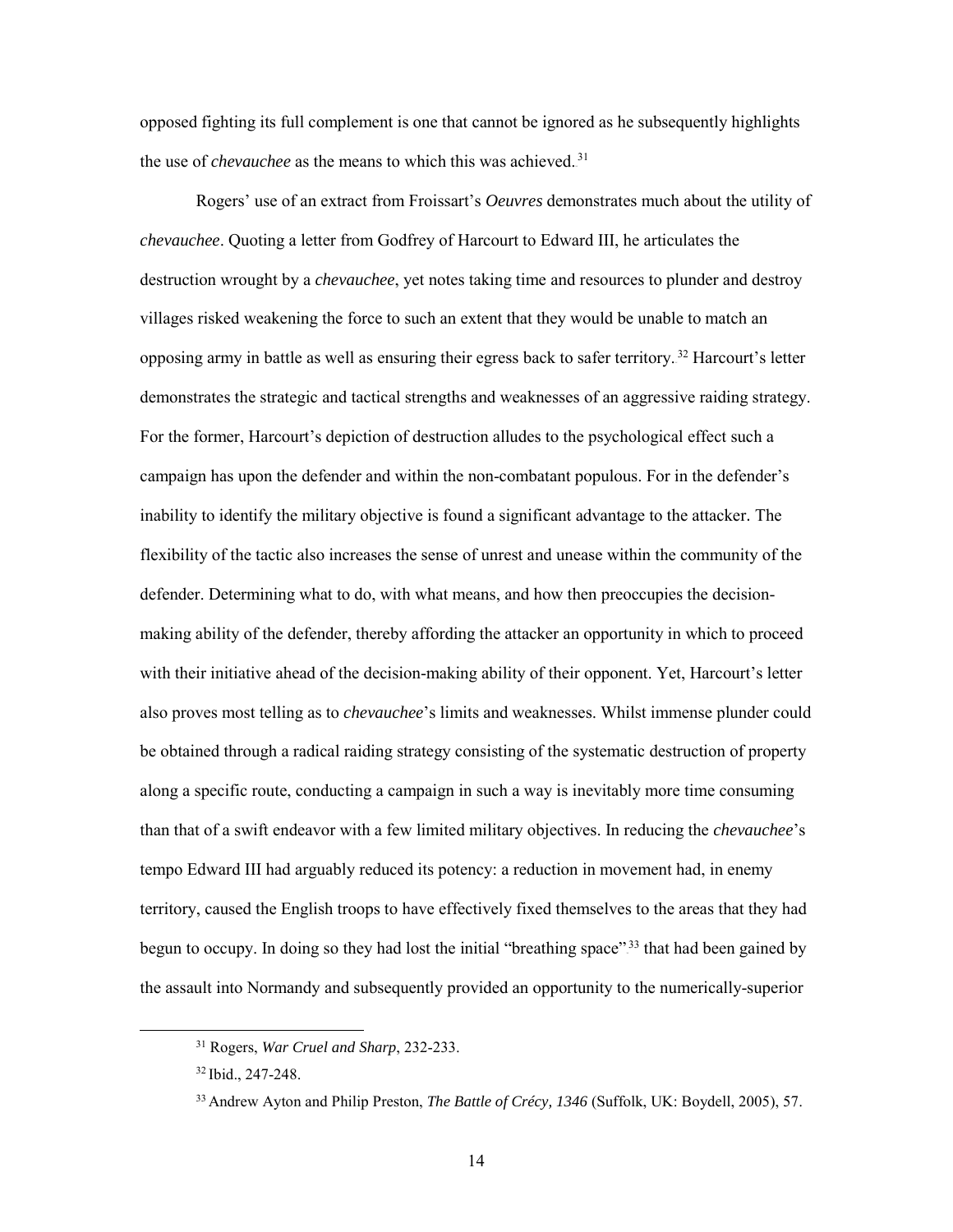French to isolate Edward III's army from its support and destroy it. Despite, as Froissart suggests, the good husbandry of Edward III's men and artillery throughout the campaign, becoming decisively engaged in a space where battle was not ideal becomes a recurring vulnerability of raiding and *chevauchee*.<sup>34</sup> Wary of being irrevocably entangled, following the capture of Caen no serious attempt was made to garrison the town for future use.<sup>35</sup>

Whilst clearly important to note how the Crécy Campaign was conducted, it is critical to analyze Edward III's choice of Normandy as the territory in which to conduct a campaign on the continent. Although Froissart suggests that the decision to land in Normandy was opportunistic, owing to the sea conditions of the English Channel, when a strategic view is taken the attack in Normandy seems incredibly astute.<sup>36</sup> When the Crécy Campaign was launched, smaller campaigns were ongoing in other areas of France. Sir Thomas Dagworth (1276-1350) led a small English force in the Breton War of Succession and Henry, Earl of Derby (1310-1361, led another force in English territory in Aquitaine. With two forces already within France, the decision to come ashore in a duchy that that had its own internal problems enhanced the effectiveness of the campaign as some local support may have existed. An area beset with internal strife was also unable to effectively respond to any external threat without substantial assistance from other feudal regions within France, coordinated by King Philip VI (1293-1350) and his administrators. Normandy then, proved to be an opportune landing point as it afforded sufficient time in which to land and disembark troops prior to their march as well as potentially offering some prospect of prolonged shelter should the troops have required it. Indeed, *chevauchee* requires a permissive line of departure; an area that one can launch from without undue interference. Although the requirement for at least a semi-permissive environment in which to launch operations is self-

 <sup>34</sup>Brereton, ed., *Froissart*, 77.

<sup>35</sup> Ayton and Preston, *The Battle of Crécy,* 60.

<sup>36</sup>Brereton, ed., *Froissart*, 70.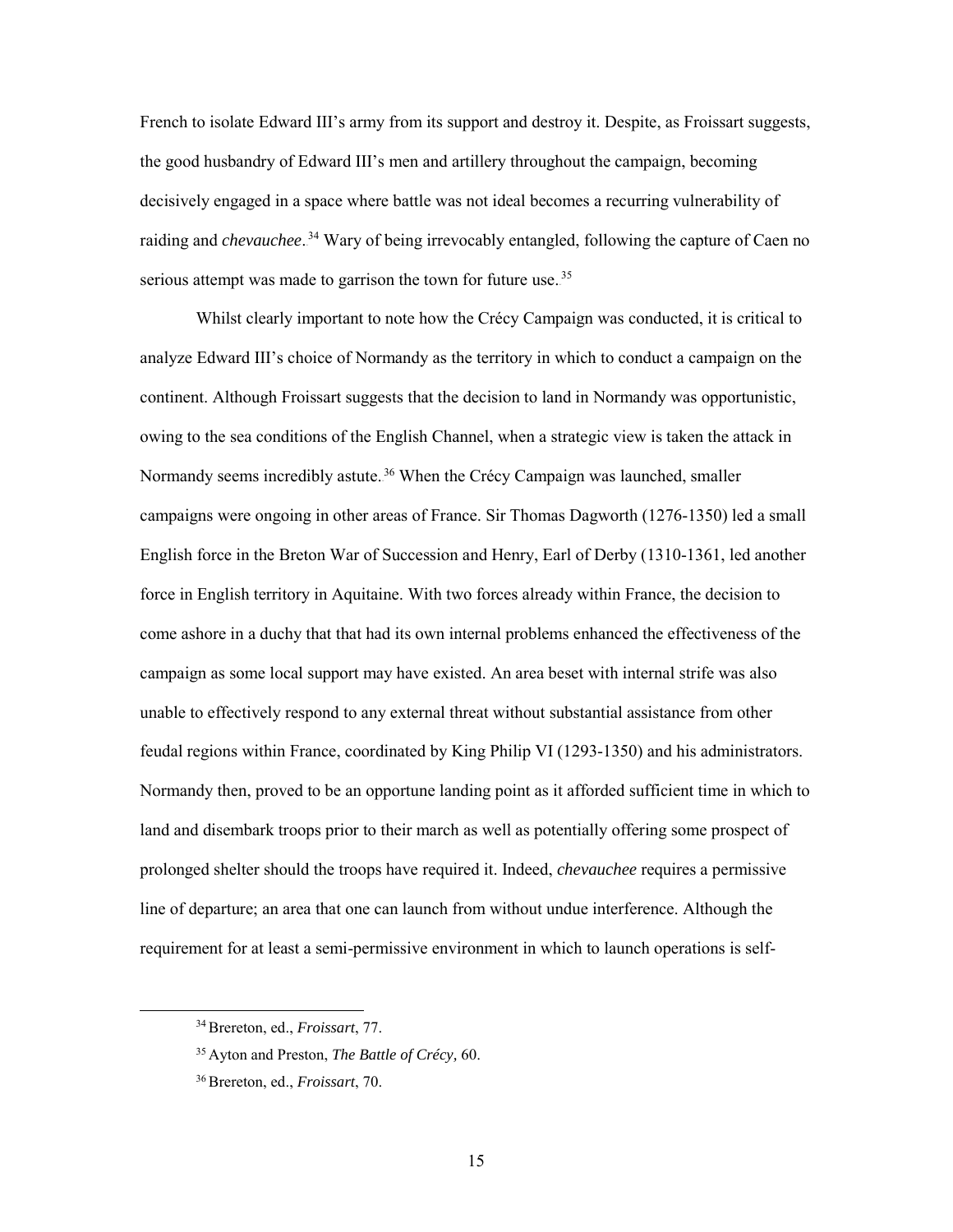evident for the modern planner, analysis of Edward III's choice of Normandy reflects a part designed campaign and one that was semi-reactive to the conditions on the ground. Should the strategic ends of a campaign be flexible, then the ways they can be achieved may also be tailored as the campaign develops.<sup>37</sup> Furthermore, Edward III's campaign in a hitherto unengaged area created a further dilemma for the French, whose forces were already dispersed elsewhere. The subsequent attack at a weak point at worst prohibited, or at best delayed, a military response.

The decision not to reinforce Dagworth or Derby is also important in terms of defining the campaign in reference to understanding this campaign's place within the wider English strategy. Whilst Sumption suggests that Edward III may have wanted a permanent foothold in Normandy after his campaign, this end result proved unobtainable for several reasons, including that of manpower shortages.<sup>38</sup> First amongst these prohibitions included the problem English commanders had with restraining their troops when in a fast-moving raiding campaign. Although large parts of the Norman civilian population may have been antipathic towards the English, constant indiscriminate attacks on them rather than those in service to the Valois King of France reduced Edward III's options for the garrisoning of the duchy. In spite of Edward's public support of Godfrey of Harcourt and, by default, the Norman people, the inability to restrain the army meant that the conquest of Normandy, perhaps with the creation of a permanent garrison in an area of local support, proved to be beyond reach. Thus, as Sumption describes, "what began as a campaign of conquest became a chevauchee."<sup>39</sup> For a modern audience, it becomes apparent that *chevauchee* is synonymous with medieval warfare regardless of whether wanton destruction was the proposed way to bring about strategic ends. Sumption's acknowledgement also determines that even within a violent campaign, good order and discipline remains a constant desire of any commander and failure to enforce it can have a disproportionate effect on how a campaign can be

 <sup>37</sup> Prestwich, *Hundred Years War*, 23.

<sup>38</sup> Sumption, *Trial by Battle*, 532-3.

<sup>39</sup> Ibid., 532.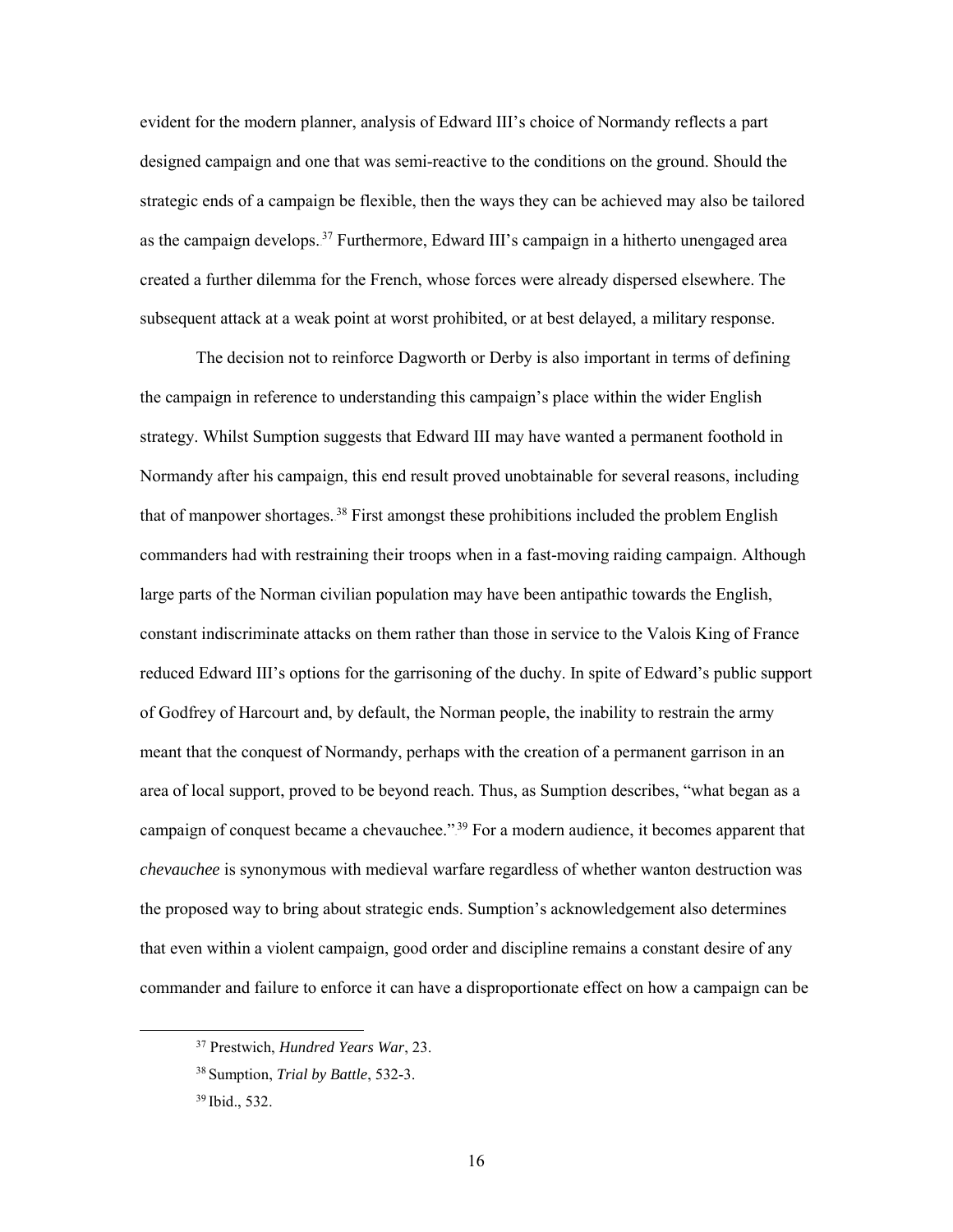conducted. Although no records of the rules that the English army operated under during the Crécy Campaign remain, the Durham Ordinances for War, drawn up under Richard II in 1385, do suggest that within the Hundred Years' War period, even campaigns of significant violence were subject to regulation by custom and law in order that they not lose their cohesiveness or potency. Anne Curry's translation of the twenty-six rules outlined in the Durham Ordinances indicates the lengths that campaigns were organized and the combatants controlled.<sup>40</sup> As a result, any departure from accepted or normal behavior can limit operations for both the attacker and defender. In this instance, any practice outside the permissible levels of violence could provoke an unintended response, potentially isolating a combatant from support.

Irrespective of the debate concerning whether Edward III sought to deliberately provoke a pitched battle with a French Army, after the capture of Caen the English campaign certainly followed a more traditional form of *chevauchee*. Once the English Army had left the Contentin Peninsula its rate of destruction increased. Andrew Ayton highlights that the systemic ravaging of the countryside "was a strategic device, intended to intimidate the local population and provoke those in political and military authority."<sup>41</sup> Ayton's view of the campaign represents a broader consensus concerning a true purpose of *chevauchee* – that of an opportunistic endeavor. Commenting on the Crécy Campaign, Prestwich claims that the English war aims "changed as circumstances altered…that strategy of the campaign developed as the English gained in confidence."<sup>42</sup> For Edward III, his instructions to send English reinforcements from England to Le Cretoy, a coastal village in the Somme region and on a north-easterly line of march from Caen, validates Prestwich's claim as well as highlighting some of the tactical problems when on chevauchee. For an opportunistic strategy, suggesting Le Cretoy as a place to resupply his forces

 <sup>40</sup> Anne Curry, "Disciplinary ordinances for English and Franco-Scottish armies in 1385: An international code?", *Journal of Medieval History*, 37, no. 3 (2011): 288-290.

<sup>41</sup> Ayton and Preston, *The Battle of Crécy,*65.

<sup>42</sup> Prestwich, *Armies and Warfare*, 202-3.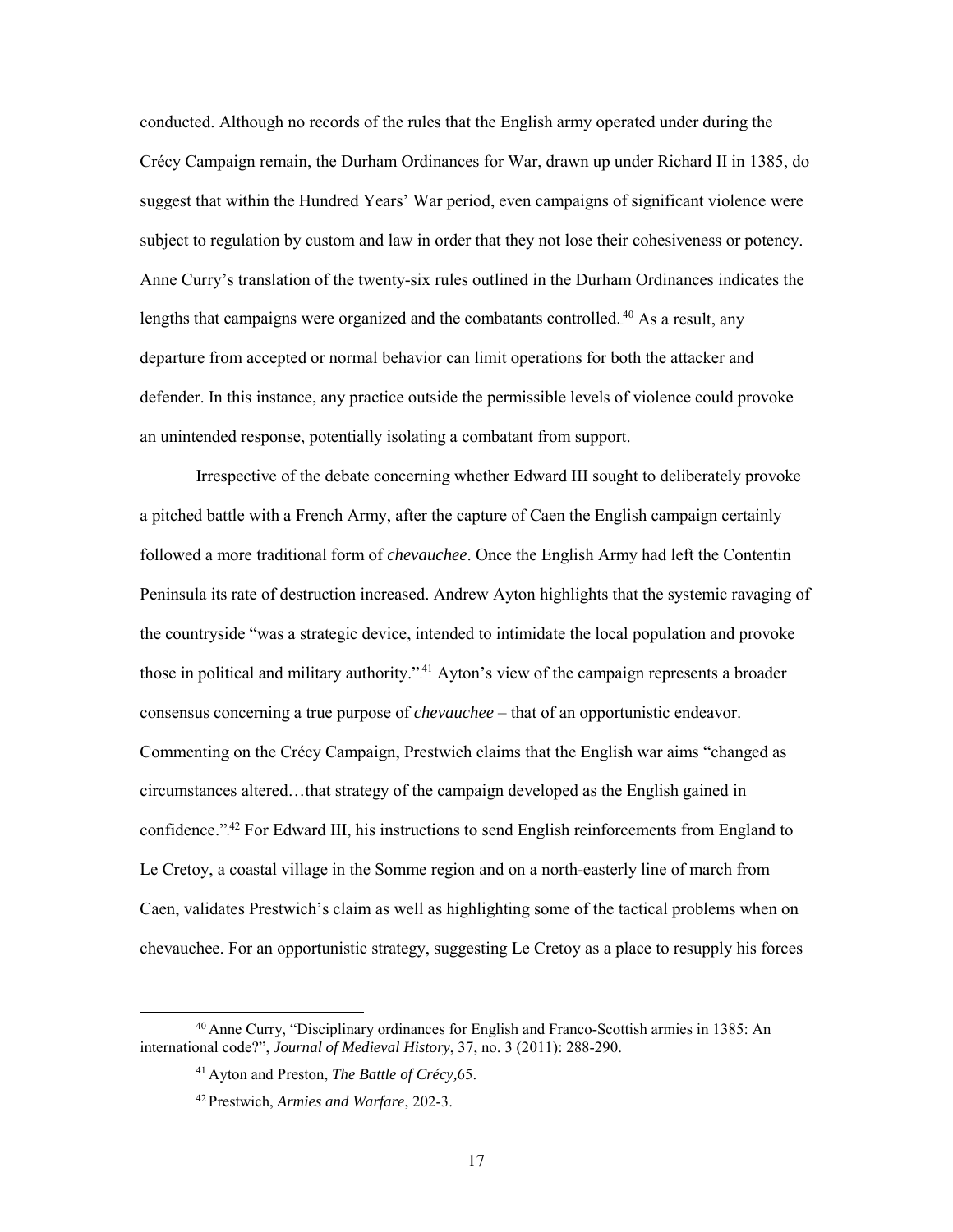was ambitious given the distance to Caen but emphasizes the pace that his forces could travel at. However, not resupplying from their initial landing point in Normandy highlights the areas of vulnerability when conducting a prolonged and wide-ranging raid. Although food for men and horses could be derived from localized plundering, arrows for the English archers could not be sourced locally and required significant organization for their procurement back in England. What could now be termed as specialized equipment could be viewed as a severe weakness for anyone wishing to emulate a campaign with significant speed and ferocity. Even though the English archers could also be employed as a lightly armed and armored men-at-arms, the broader vulnerability of specialized equipment is palpable. Should supplies of arrows have been targeted or their shipments denied to the English, one can only speculate about the impact to the effectiveness of their campaign and in the Battle of Crécy. Though much of determining key components of fighting power would, in modern doctrine, be found by the completion of a Center of Gravity (CoG) analysis, its applicability to the Crécy Campaign would debunk any suggestion that a CoG analysis is only applicable to modern warfare.<sup>43</sup> Indeed, even in a relatively primitive campaign, even the most innocuous items of equipment can be incredibly important, and their identification should be a priority.

If rapid movement was a key component of the *chevauchee* then natural obstacles would undoubtedly prove important as lines of defense for a defender in restricting and channeling movement of the attacker. Since landing in Normandy, the English army had advanced eastwards, had crossed the River Seine, and had almost reached Paris before heading north east towards the Somme valley and Calais. They had averaged seventeen kilometers per day before stopping at Poissy on 13 August.<sup>44</sup> With the smoke of the English campfires visible to the inhabitants of

 <sup>43</sup>British Army Land Warfare Development Centre, *Army Doctrine Publication AC71940: Land Operations* (Warminster: UK Government Publishing, 2017), 88.

<sup>44</sup> Michael Livingston and Kelly DeVries, *The Battle of Crecy: A Casebook* (Liverpool: Liverpool University Press, 2015), 11.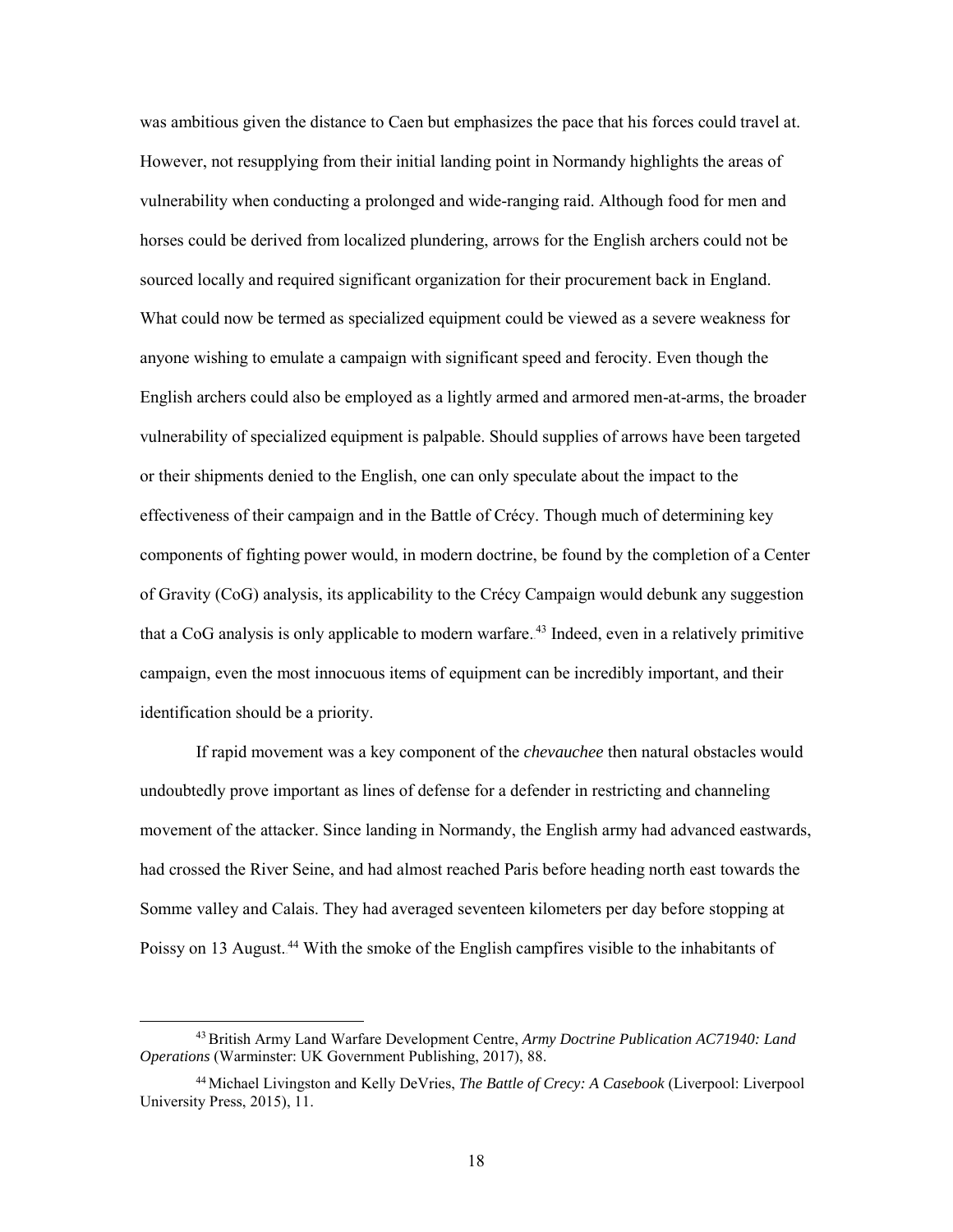Paris, the French response determined that Edward III's forces would proceed North East towards the relative safety of the Low Countries. Having been jolted into action by the destructive nature of the campaign, the French response had been to assemble an army and prevent, through fear of direct confrontation, an English advance further east towards the capital. The French army then preceded to shadow the main force as well seeking to conduct an encirclement. The deployment of Genoese crossbowmen to Rouen as well as the systematic destruction and guarding of bridges and crossings over the River Somme effectively turned the "English *chevauchee* into a chase."<sup>45</sup> The chronicle of Saint Omer gives a clear description of French activities in defending the natural obstacle of the River Somme. They "had burned all the bridges over the Somme and…had sent Sir Godemar du Fay to guard the bank...with a large number of men at arms."<sup>46</sup> In denying the English freedom of movement as well as guarding key terrain, the French forces had revealed a significant weakness of the *chevauchee:* its strength lay in its unpredictability. Despite Edward's forces increasing their rate of march by 30% to twenty-four kilometers per day in a bid to out-run the pursuit, the tactics employed by the French weakened the English by increasing the physical demands upon men and horses, thereby setting the conditions for their defeat in a series of skirmishes, a pitched battle, or more favorably by determining an ignominious English withdrawal.

Given the advantageous situation the French now found themselves in, the English crossing of the Somme at Blanchetaque and the subsequent victory at the Battle of Crécy make clear that tactical success is crucial within an operational level appreciation of *chevauchee* and raiding. Froissart maintains that the French at Blanchetaque "decided not to wait on the bank but to ride into the ford to win great distinction."<sup>47</sup> At Crécy the decision by Phillip to launch an assault at a strong English defensive position on a hill was arguably too aggressive given the

 <sup>45</sup> Livingston and DeVries, *The Battle of Crecy*, 10.

<sup>46</sup> Ibid., 101.

<sup>47</sup>Brereton, ed., *Froissart*, 81.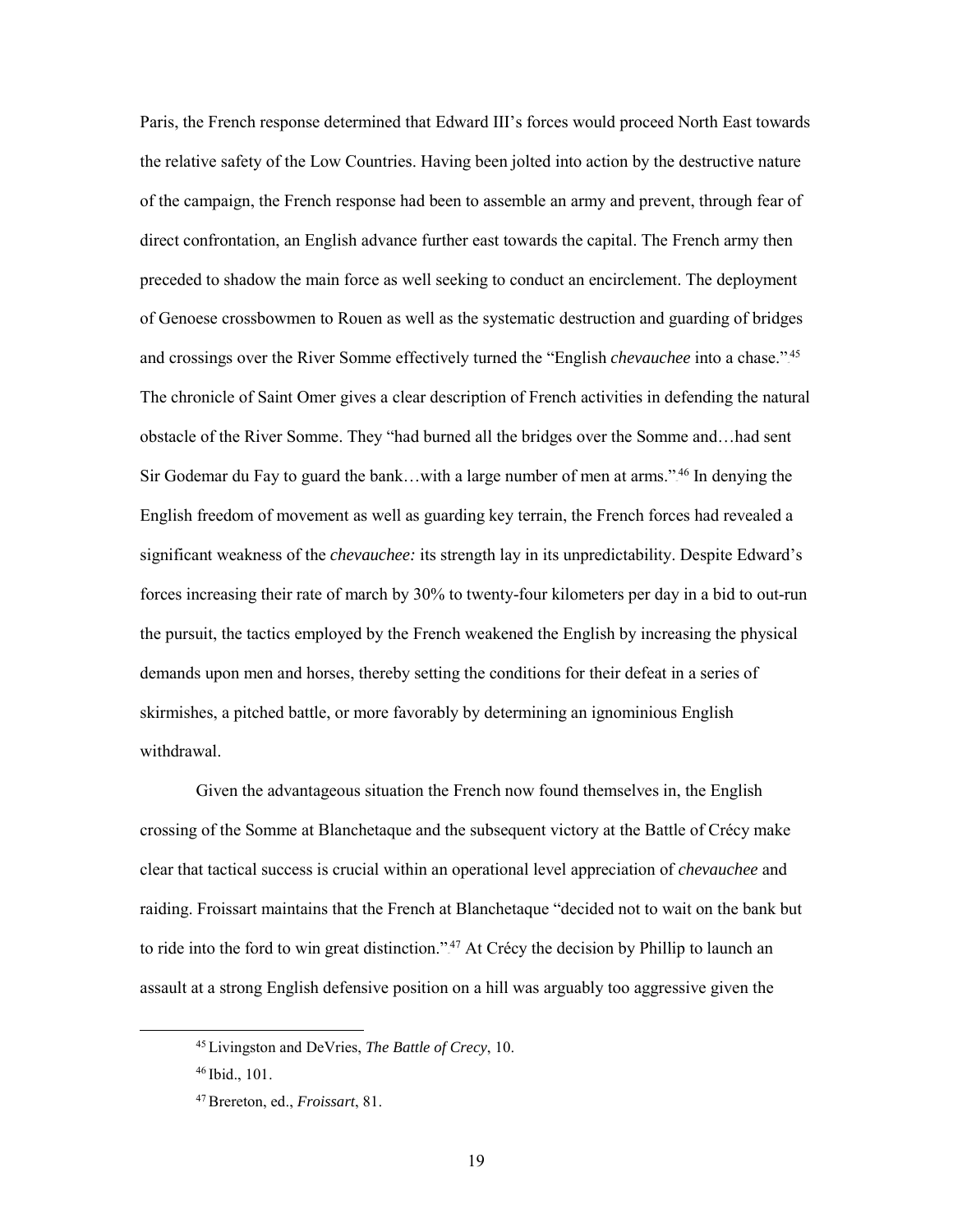advantages posed by the English archers. In spite of their physical condition and numerical inferiority at this point, the English force still managed to array itself to successfully repulse the French attack. A clear lesson from the culmination of the *chevauchee* is the requirement to still be able to tactically defeat the enemy in the subsequent engagement. Although at the operational level the French may have succeeded in nullifying the advantage of Edward III's *chevauchee*, the loss at the tactical level only emboldened the English and the victory set the conditions for the Siege of Calais to commence. Whilst determining a victor is always subjective, relative to the aims of the combatants, it is arguable that a successful operational response by the French has been lost amidst their failure to show tactical patience and restraint. Should they have chosen not to accept battle on unfavorable terrain it is easy to imagine an alternate timeline based upon a French victory. More importantly however, such an example may determine that whilst operationally vulnerable, *chevauchee* still had the ability to set the conditions for a tactical engagement in a place of an attacker's choosing. Although defined geographically in this instance, its application to the modern operating environment could manifest itself in the attacker's wider information campaign. As a defender, *chevauchee* should bring into focus the necessity of deciphering the operational aims of the enemy and then choosing to counter it in a methodical and dispassionate manner. Failure to do so could have significant unintended consequences.

#### The Black Prince's *Chevauchees* (1355-56)

<span id="page-26-0"></span>Edward III's eldest son, Edward the Black Prince (1330-1376), had fought at the Battle of Crécy as the then sixteen-year-old heir apparent to the English throne. In 1355 Edward III appointed the Black Prince the King's Lieutenant of Gascony, granting responsibility for the English cause in south-western France to his son. Although the Battle of Crécy had been a crushing defeat for the French Army, it was not sufficient to force the French to recognize Edward III as a rightful claimant to the crown of France or resolve the problem of England being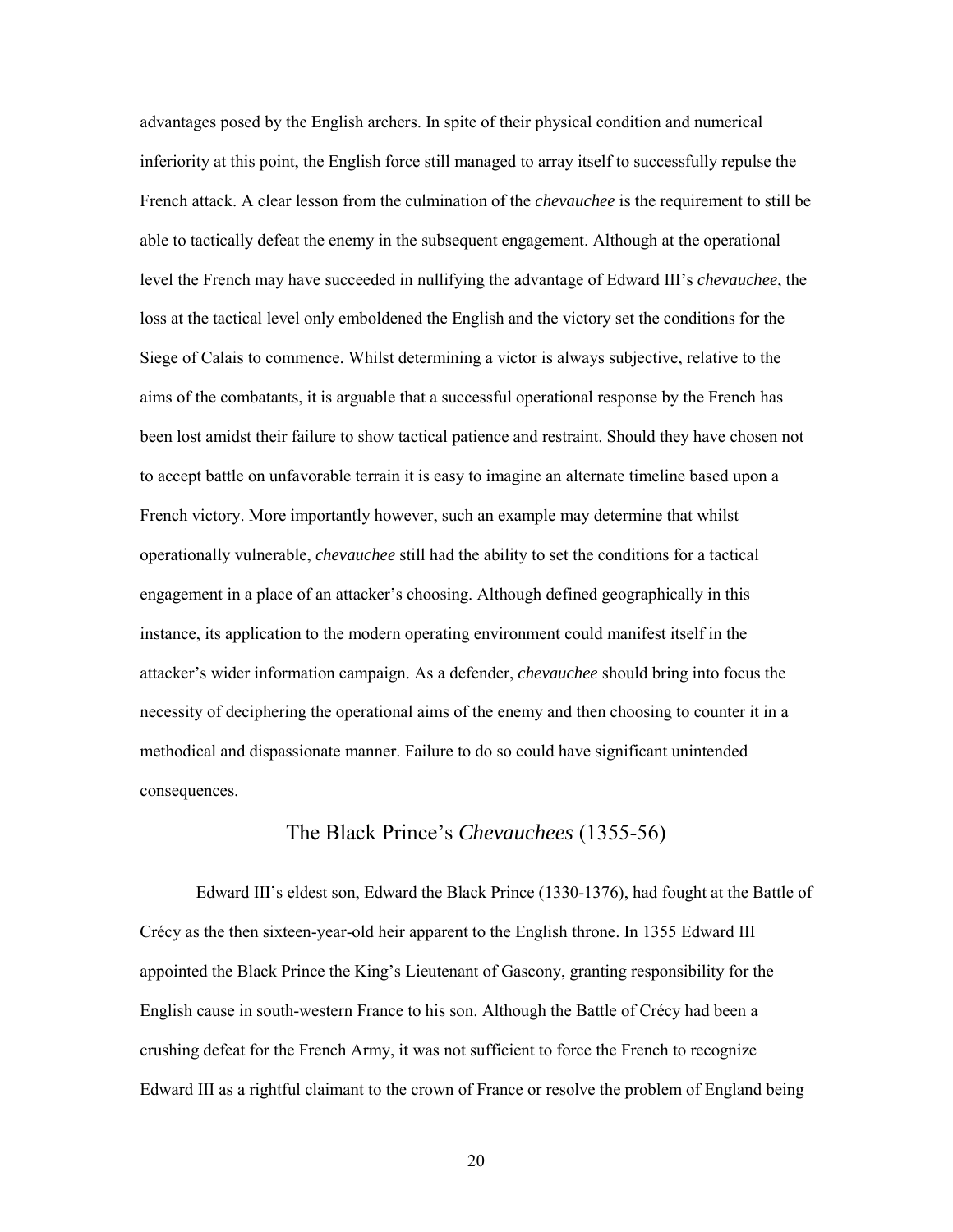too small a power to consolidate military gains into lasting political settlement.<sup>48</sup> King Philip VI died in 1350 and his son John (1319-1364) inherited the throne and ruled as King John II of France. In the ten years before Edward III appointed his son as the King's Lieutenant the English situation within Gascony had deteriorated. Overshadowed by Edward III's campaign in Normandy, Henry of Grosmont, Earl of Lancaster (1310-1361) had led a destructive *chevauchee* in Gascony, which had resulted in expanding English influence within the region, moving fighting between pro English and French vassals to the peripheries of the duchy. In contrast to Edward III's campaign, Grosmont proceeded to garrison defendable towns and castles within the region, thereby solidifying the interests of England at a grassroots level.<sup>49</sup> The onset of the Black Death pandemic in the years 1347-1350, however, afforded the opponents of England an opportunity to reimpose their own will on a region which saw a decline in English military investment as tax revenues decreased amidst the fallout of the pandemic. Despite a promising outlook in 1346 the Black Death accentuated the wider financial and logistical problems of the time and confirmed "the essential unimportance of battles of achieving anything of long-term significance."50

Although Edward III's victory at Crécy had led arguably to little of strategic value between the years of 1346-1355, apart from Calais as an entry point into Europe, diplomatic efforts in the intervening years determine again the role of the *chevauchee* within the context of medieval warfare. Herbert Hewitt argued that Edward III's position was anomalous: as King of England, he was King John's equal, as Duke of Aquitaine he was his vassal. At times Edward was prepared to drop his claim for the crown of France in exchange for the independence of

 <sup>48</sup> Sumption, *Trial by Battle*, 532.

<sup>49</sup> Rogers, *War Cruel and Sharp*, 294.

<sup>50</sup> Jonathan Sumption, *The Hundred Years' War*, vol. 2, *Trial by Fire* (Philadelphia: University of Philadelphia Press, 1999), 11.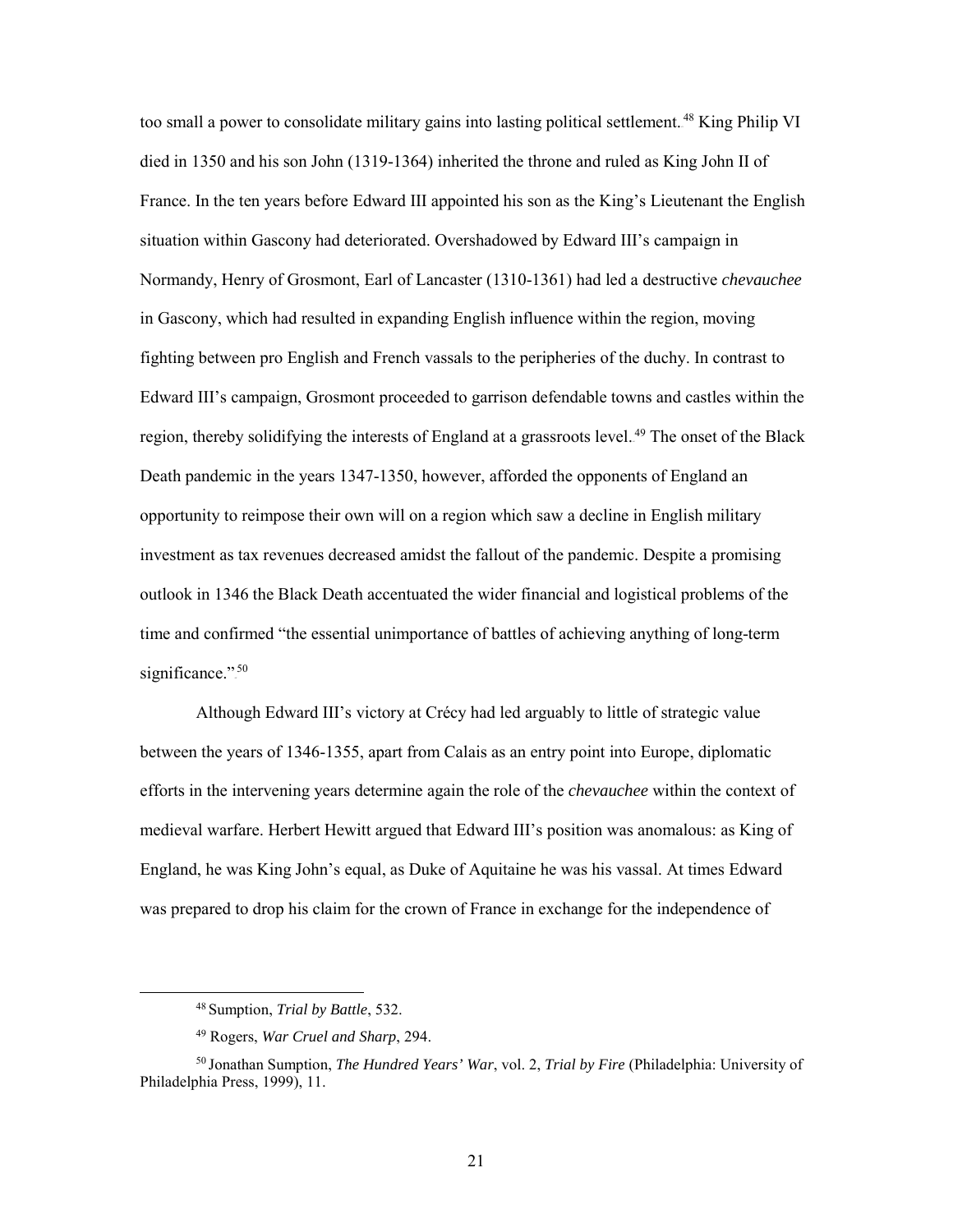Gascony from the French kingdom.<sup>51</sup> The means by which these negotiations were conducted was primarily through the Catholic Church. Indeed, despite an agreement at Guînes between representatives of both nations and two senior cardinals almost being ratified, what emerges at a strategic level is periodic rounds of violence punctuated by diplomatic efforts via/through a relatively neutral third party. The abortive Treaty of Guînes (1355) provided Edward III an opportunity to respond militarily to Jean, Duke of Armagnac (1311-1373). Interestingly however, the decision to intervene seems likely contrived by Gascons themselves. Michael Jones in *The Black Prince* determines the role of Jean de Grailley, Captal de Buch (d.1373) in convincing Edward III to assist the Gascons as well as determining the choice of the Black Prince to lead the expedition.<sup>52</sup> Froissart, whose admiration for the Captal de Buch as a shining example of chivalric ideals may ultimately cloud his judgement, states that the object of operations in Gascony "were to terrorize the districts that were inclining towards the French and perhaps bring to battle King John's lieutenant in Languedoc."<sup>53</sup>

Rather than seeking to use the consequences of an internal dispute, as was seen with the choice of Normandy as a starting off point for the campaign of 1346, the decision to send the Black Prince to Gascony in 1355 offers an interesting view on determining how and why *chevauchees* began and their applicability to modern conflict. Whilst Froissart and Jones both identify the significant contributions of the Captal de Buch, in a grander sense the campaign planning in 1355 sought to use violence and conquest to aid and abet an ally, and concurrently weaken their collective enemy. In sending the heir of the English throne to lead the campaign, Edward III had inevitably tied English strategic objectives, namely seeking greater English influence within France, to a regionalized conflict. Arguably, short of his son being killed or

 <sup>51</sup> Hewitt, *The Black Prince's* Expedition, 3.

<sup>52</sup> Michael Jones, *The Black Prince: England's Greatest Medieval Warrior* (London: Pegasus, 2018), 118.

<sup>53</sup>Brereton, ed., *Froissart*, 120.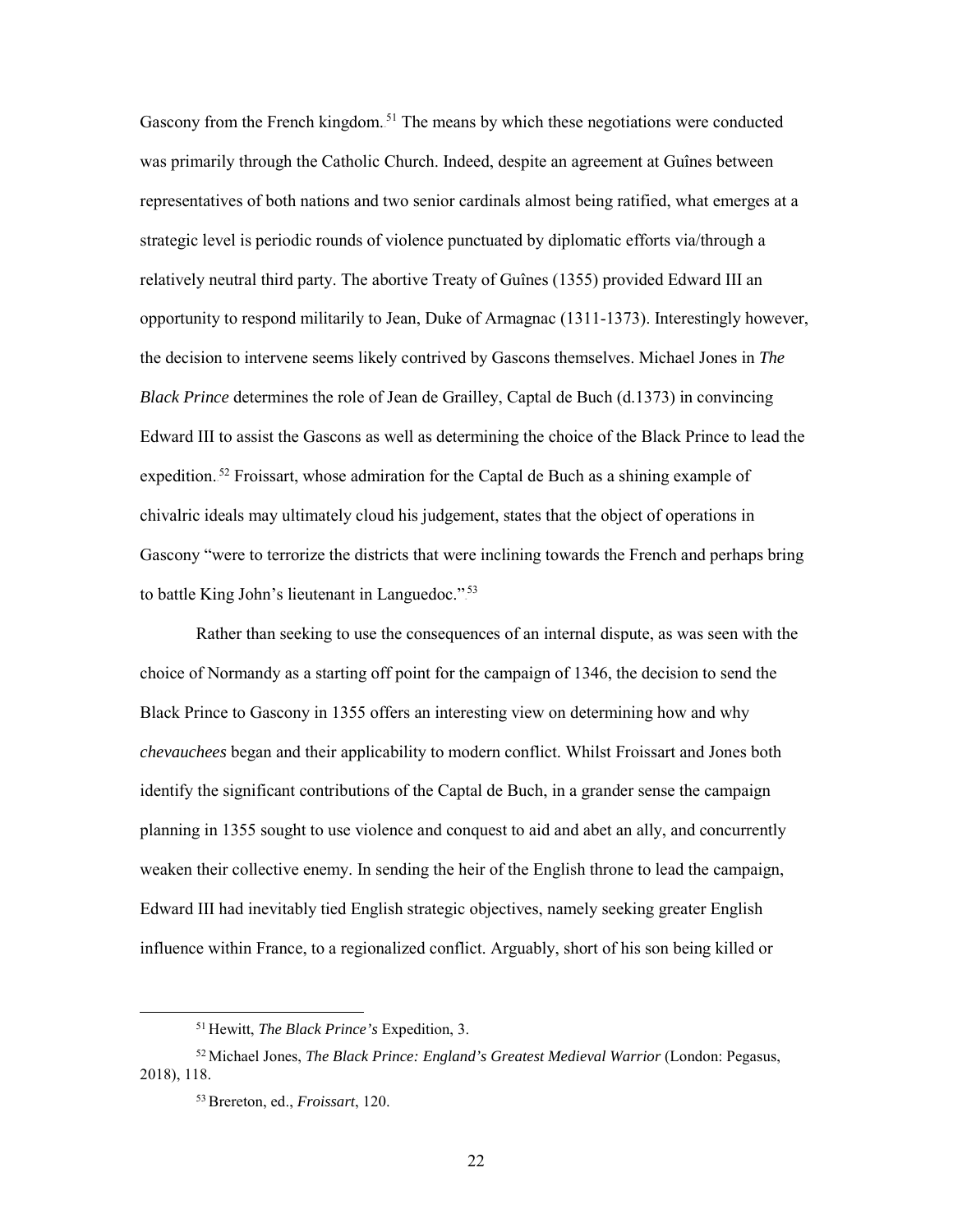taken prisoner, the result of the latter inevitably demanding an exorbitant ransom, a military campaign at the outer limits of his realm could be viewed as a relatively low risk option. Furthermore, in an age where military prowess was a key constituent part of kingship, the threat of Edward III leading a subsequent campaign may have added to a perceived complexity of the situation for the French, owing to their mental weighting and biases towards the monarch leading the decisive operation.<sup>54</sup> In identifying that such an operation was low risk, it is not unreasonable to suggest that such a proxy conflict does not have application for today, nor does a peripheral campaign arguably become synonymous with a state or group employing an emergent strategy.

The 1950s historian Herbert Hewitt in his *Black Prince's Expedition* argues that medieval campaigns were largely without an overarching strategy, but he proposes that such a factor does not diminish those campaigns' potency. Acknowledging that there "was no General Staff, no maps and no adequate awareness of resources" he nevertheless advocates that "[campaigns] consisted in devastation – combining insult with injury – along a line of march which might lead to a capital or no clearly defined objective."<sup>55</sup> Modern doctrine stresses the importance of the objective and more recent military figures such as Field Marshal William Slim (1891-1970) have stressed that objectives have a unifying effect on forces, adding that failure to communicate one can have a negative impact on operations.  $56 \times 57$  These observations are invaluable as they alter the degree in which we observe current military observations. Whilst practitioners may seek to interpret an opponent's end state in order to respond militarily, one can infer the possibility that a

 <sup>54</sup> Maurice H. Keen, *Chivalry* (New Haven, CT: Yale University Press, 1984), 105.

<sup>55</sup> Hewitt, *The Black Prince's Expedition*, 13.

<sup>56</sup> US Department of Defense, Joint Staff, Joint Publication (JP) 5-0, *Joint Planning* (Washington, DC: Government Publishing Office, 2020), VI-4.

<sup>57</sup> Field Marshal Viscount William Slim, *Defeat into Victory: Battling Japan in Burma and India, 1942-1945* (New York: Cooper Square, 2000), 182.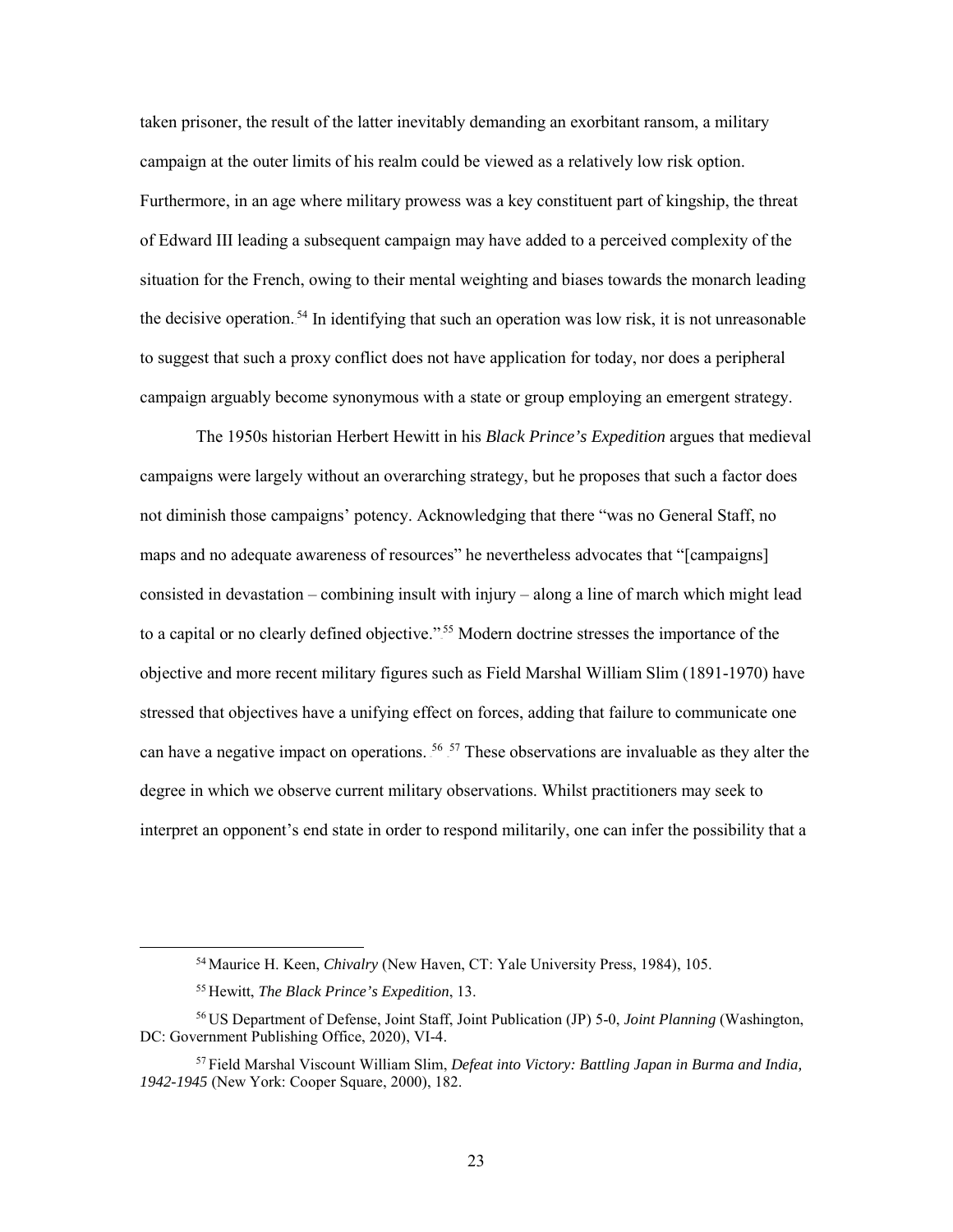campaign without a defining objective can have significant impact and one that requires an immediate response.

As with Edward III's campaign of 1346, preparations for the Black Prince's expedition lasted several months. Despite such a campaign affording a relatively low-risk undertaking, the logistical preparation was still considerable: "Money had to be raised, food had to be purveyed; horses had to be purchased; ships had to be manned."<sup>58</sup> Yet, when the Black Prince's army left Bordeaux on 10 October it did so with a tempo that belied such methodical preparations and his expedition reached Narbonne by 8 November, as detailed in Figure 2. His force had covered 245 miles in less than a month and a swath of Southern France had felt the brunt of English brutality and destruction without a direct challenge by the French army. In the intervening period much can be learned about how this *chevauchee* was conducted and its continued relevance. In Sir John Wingfield's letter to the Bishop of Winchester of 23 December 1355, he recounts a balanced approach taken by the Black Prince to the securing of towns and fortresses with the time invested in their capture. The letter describes how the Armies of the Prince of Wales "raided the county of Armagnac and taken several walled towns there, burning and destroying them, except for certain towns which he garrisoned."<sup>59</sup> Wingfield continues by stating that the Black Prince had only eleven rest days in a campaign of over eight weeks duration, during which they had caused considerable damage to the ability of the French King to finance a response. The loss in tax revenues from the capture of Limoux, a town near Carcassonne, was estimated to be of an amount equivalent to the yearly wages of a thousand men-at-arms.<sup>60</sup>

 <sup>58</sup> Madden, *The Black Prince*, 15.

<sup>59</sup>Barber, ed., *The Life and Campaigns of the Black Prince*, 50.

<sup>60</sup>Barber, ed., *The Life and Campaigns of the Black Prince*, 52.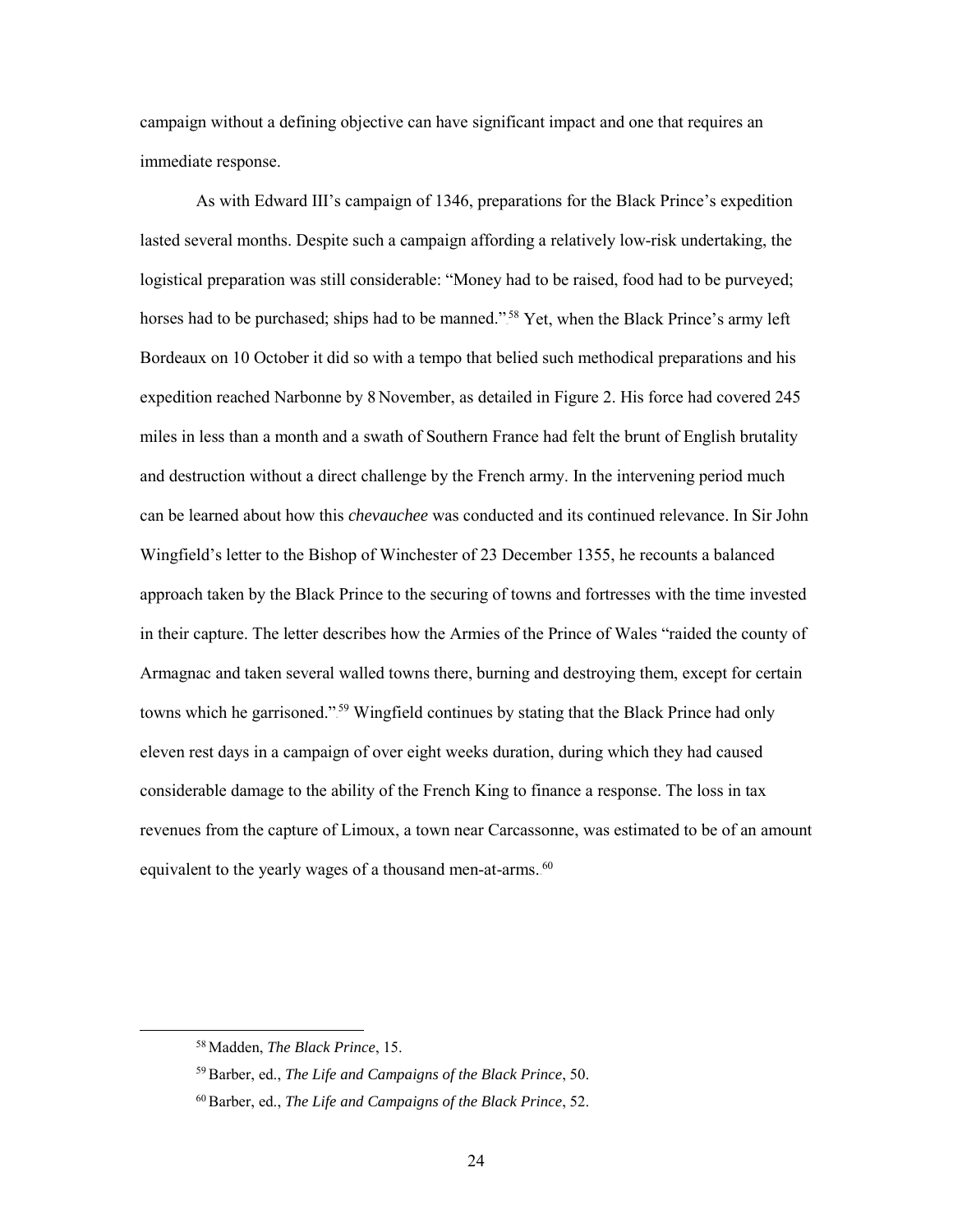

Figure 2. The Prince of Wales's 1355 campaign. Mollie M. Madden, *The Black Prince and the Grand Chevauchee of 1355* (Woodbridge, UK: Boydell, 2018), 1.

Wingfield's letter is of significance as it suggests that the *chevauchee* was not terrain focused; moreover, the selection of which towns were to be garrisoned and which were to be burnt were largely discretionary decisions for the troops assaulting the town for purely tactical reasons. For a defender, should their garrison be along the route of march of the attacker, their decisions are limited. To either bastion their positions may incur an assault or, more likely, fix them in position, where they can have little or no effect. Furthermore, localized destruction and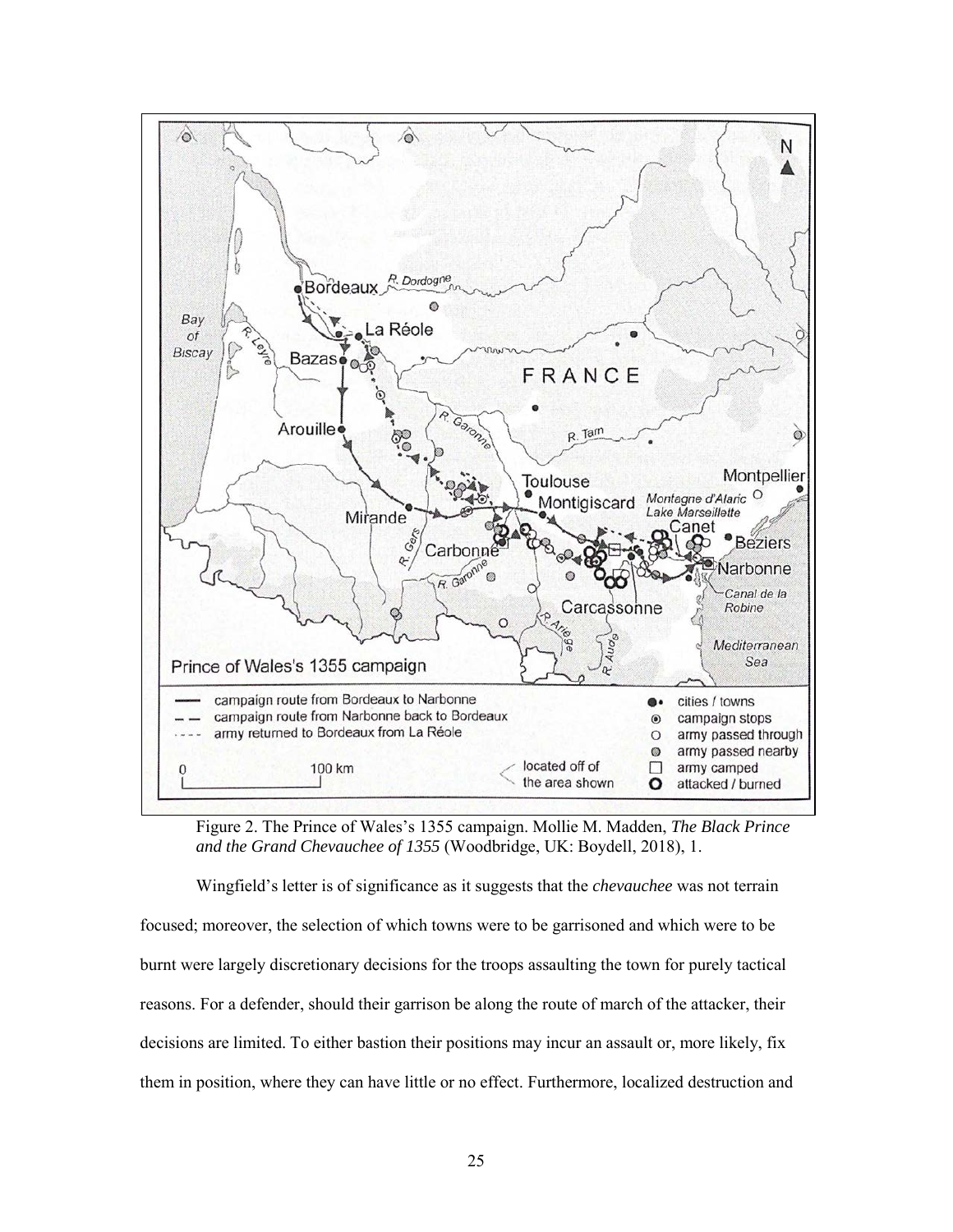plundering only exacerbate the situation as support from contiguous regions may not be forthcoming, with these regions either preparing their own defenses or having been subject to plunder already, and therefore possessing no means by which to respond. What emerges is a requirement for a relief force to act as both a deterrent for further acts of hostility and as a means through which to counterattack.

Noting that both France and England in the fourteenth century were ruled at the regional level by great magnates, it would be inaccurate to suggest a direct comparison between the operational environments of today and of that of 1355. Yet, similarities exist in terms of regional power-brokers whose loyalty and influence are highly important and beneficial to both the legitimate government and/or a third party. In light of the fact that Edward III had sent the Black Prince and an army in aid of the Gascons, it can be suggested that the French monarchy should have sought to immediately encourage the local magnates to resist in the short term whilst an army could be prepared to counter the raid. Yet, whilst no response was forthcoming from a French Army, other than to be brought to arms and to shadow the raid at various points, both Jean de Armagnac and the Count of Foix's actions, or indeed inactivity, are most telling. The former's failure to bring significant forces to bear on the Prince's army, especially at its most vulnerable point when at the extent of its lines of communication, represents a clear operational failure in countering a *chevauchee*. Yet, the onus for a central government must be on compelling its regional power-base to act independently for an interim period while also facilitating a collective response. The former may oft require regional leaders to respond at a tactical disadvantage, but any response could upset a *chevauchee*, reducing its tempo and providing opportunities for subsequent engagements.

As for the Count of Foix, he is best described as an ostensibly neutral party whose support could have greatly assisted the French cause. Such was his influence within the region, and knowledge of it, it is no surprise that commentators such as Hewitt have identified the

26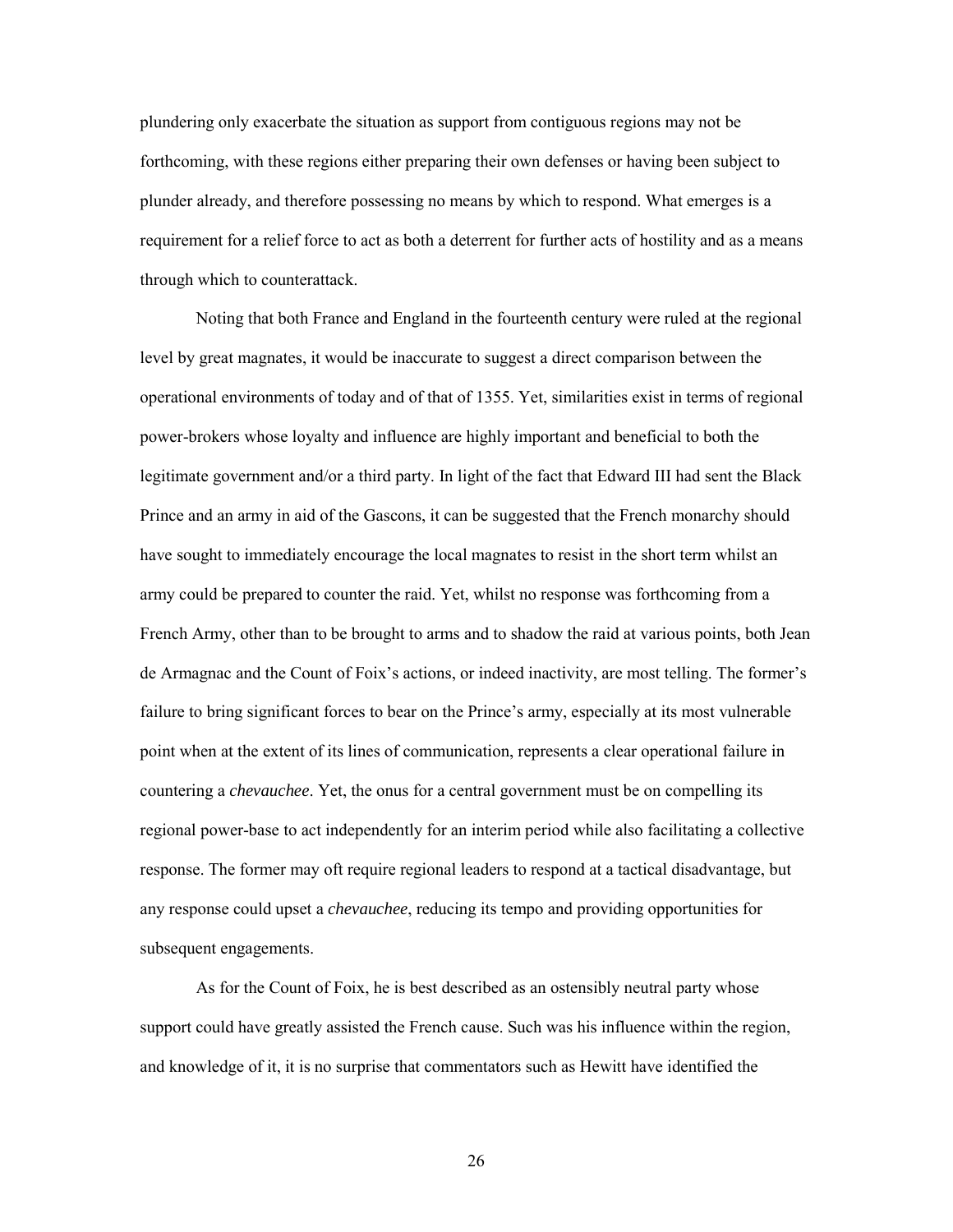significance of Prince Edward contriving an audience with the count.<sup>61</sup> Yet the Houses of Armagnac and Foix were engaged in a local feud in 1356 and their relations contributed to a fractured French response. Regional or feudal cooperation would have presented a raiding force with a paucity of safe havens in which to rest, reconstitute, and resupply, in so doing weakening both the longevity of a *chevauchee* as well as its efficiency as a military tactic. Such an example demonstrates the requirement for the central government to communicate what is best described as a communal message and sense of purpose. In this instance, a stressing of the national narrative as a way of binding the collective feudal actors would have at least had a galvanizing effect to the forces that were resisting the English. Although France's war banner, the *Oriflamme*, was readily displayed in battle, the nationalistic pride associated with it did not trickle down to the widest corners of France when not confronting the English on a large scale. In an operational sense, although resourcing the peripheries of a nation with men and materiel may seem of secondary importance in a feudal society, one that faces threats of raiding as opposed to sustained conquest might benefit from a policy of deterrence focused at its borders. Furthermore, although Andrew Ayton has outlined four potential reasons for the Count of Armagnac's lackluster response to the *chevauchee*, including that of conspiring with the English, attention too should be given to the development or encouragement of fighting spirit from within a state as opposed to purely relying on its existence.<sup>62</sup>

Despite its provocative effect, the *chevauchee* of 1355 failed to draw out the French Army into a decisive engagement. Although it has been described as nothing "but the razzia of ravenous pirate"<sup>63</sup>, the raid had, however, cleverly focused on people as opposed to places and as a result had a large impact on French prestige.<sup>64</sup> Whilst the Black Prince's army would have been

 <sup>61</sup> Hewitt, *The Black Prince's Expedition*, 45.

<sup>62</sup> Ibid., 76.

<sup>63</sup>Rogers, *War Cruel and Sharp*, 348.

<sup>64</sup> Ibid., 307.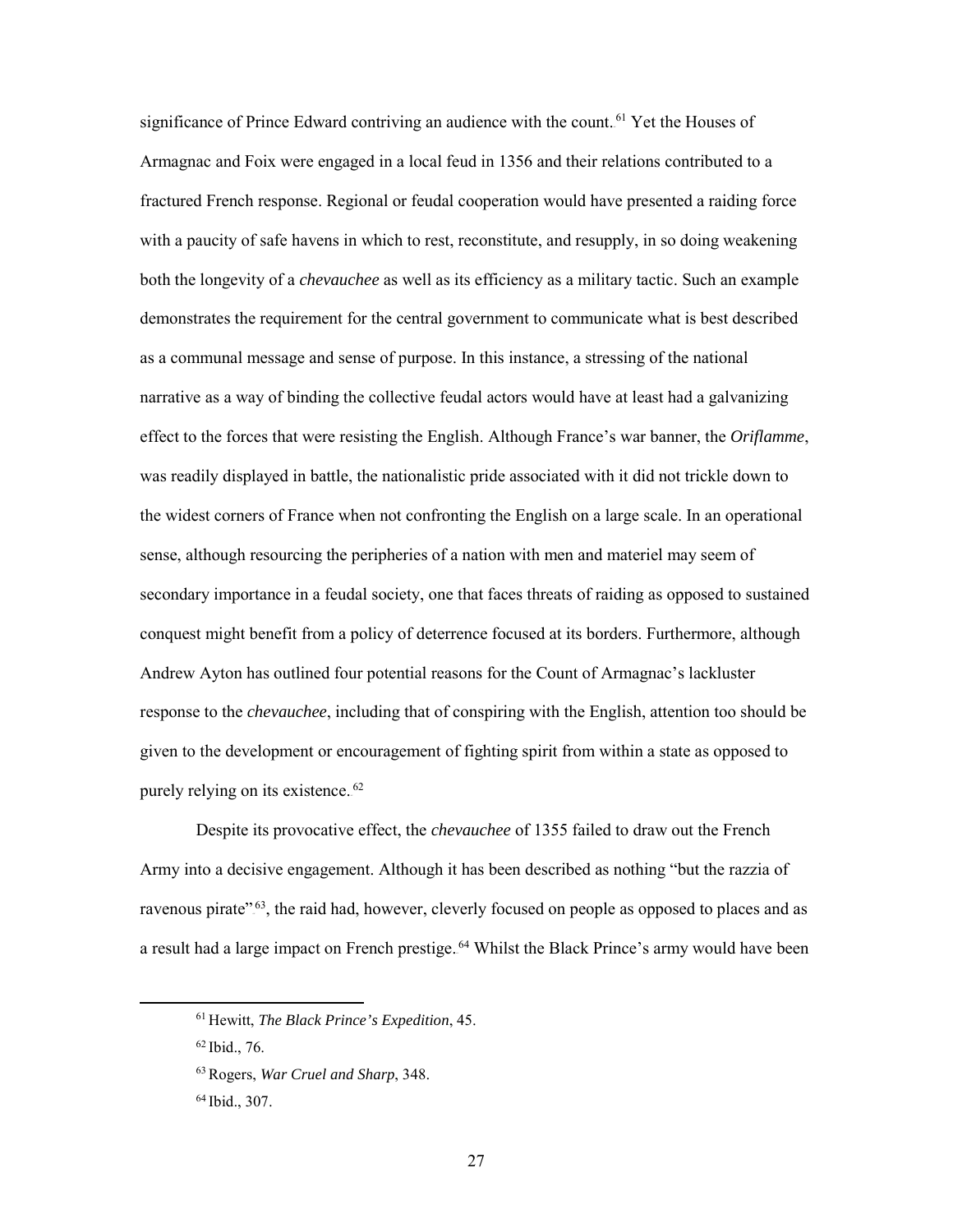vastly outnumbered by a collective French response, the psychological impact that this *chevauchee* had is of significance. When the English and Gascon force arrayed for battle outside of Toulouse, they also had men setting fire to the surrounding farms and villages. The recrimination from the townspeople who wanted to confront the English but were impotent to do so was squarely levelled against the Count of Armagnac and the Marshal of France, Clermont. Indeed, The Black Prince's decision to burn the Bourg of Carcassonne symbiotically linked its physical destruction to the psychological effect it had to a wider French audience. With a strategic aim to comfort faithful friends as well as to punish rebels, the actions at Carcassonne confirmed that those who refused to recognize sovereignty of the English could not purchase their safety. <sup>65</sup> They had a choice to submit and so risk retribution from the French or accept suzerainty. When proffered such options it becomes all too obvious that a lack of firm resistance has a distinct effect on the populous, who, in Sir John Wingfield's estimations were in a "state of shock" at what had befallen southern France.<sup>66</sup>

If a residual relevancy of *chevauchee* is in its ability to have disproportionate effects for the resources that it requires, then the actions of the Black Prince during the winter and spring of 1355-1356 offer an example of how raiding is a tactic that can be reduced in scale without loss of efficacy. Although fatigued from the *Grande Chevauchee*, the Black Prince did not centrallyhouse and garrison his army on the return to Bordeaux. Rather, he garrisoned the frontiers of Gascony, positioning independent commands of circa 1000-1500 men to execute small *chevauchees* so as to continue to exert pressure throughout the traditional non-campaigning season.<sup>67</sup> Having accrued considerable wealth in the campaign of the preceding autumn, fiscal strength enabled the continuation of fighting, concentrating on a line of operation that encouraged

 <sup>65</sup> E.M. Thompson, ed., *De Gestis Mirabilibus Regus Edwardi Tertti* (London: London Rolls Series, 1889), 430.

<sup>66</sup> Ibid., 432.

<sup>67</sup>Rogers, *War Cruel and Sharp*, 330.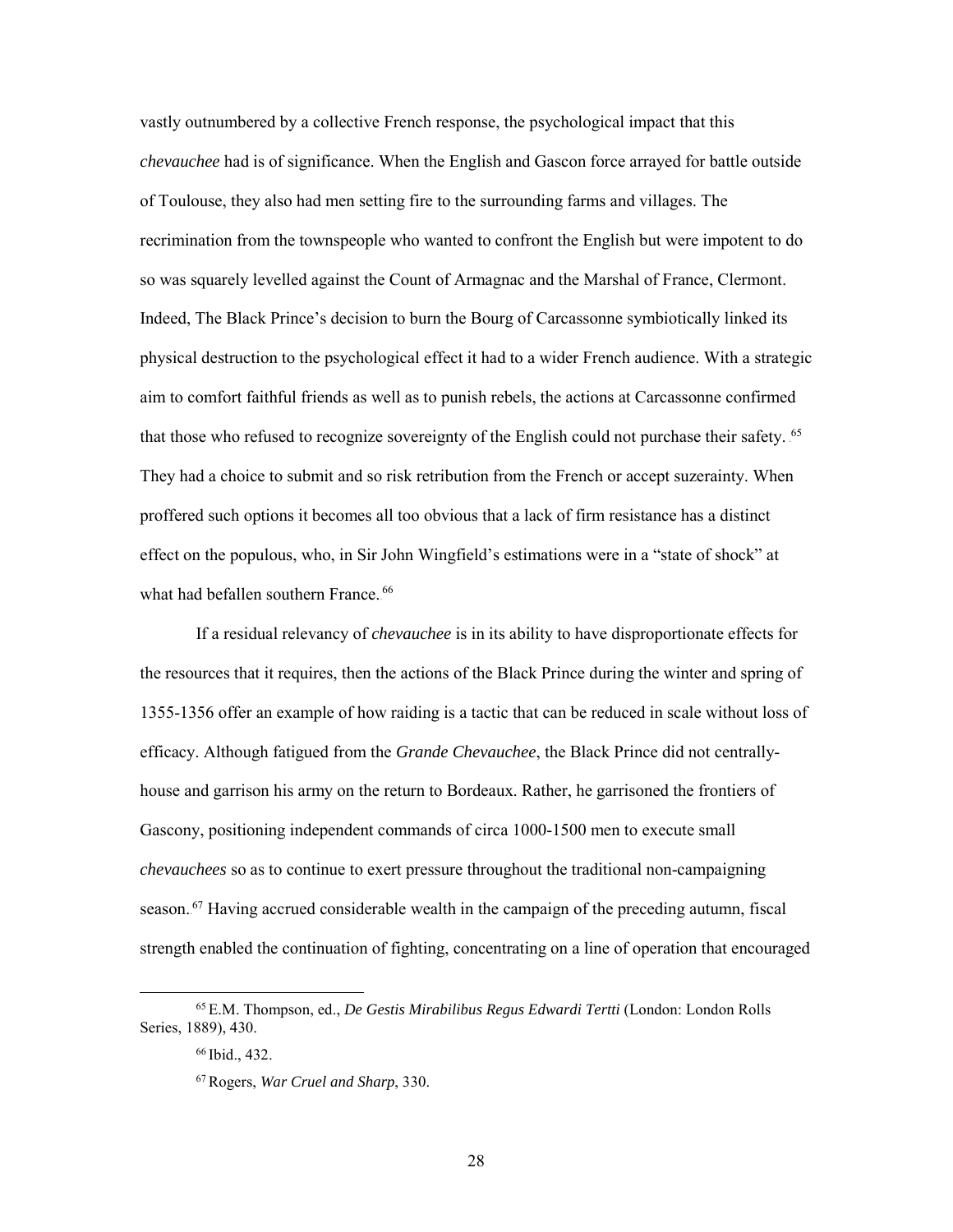French vassals to renounce loyalty to King John.<sup>68</sup> Emboldened by large scale French inactivity these independent commands maintained pressure on already weakened areas, achieving successes. Paradoxically too, a shift to smaller scale raiding provided the French time in which to reconstitute and prepare for a follow-on raid. Yet, whereas the English were able to prosper, the French authorities met resistance from their own people and faced recrimination for their failure to prevent the devastation wrought by the *chevauchee*.<sup>69</sup>

The options available to King John II and his magnates in the area were limited; they knew that they needed to prevent, or at least deter, further English attacks, but the means through which this could be achieved were to be both funded and labored by those who had already suffered the most. Further taxation to build and repair defenses only weakened the validity of wider royal authority in the area as well further distancing regional magnates from garnering significant support.<sup>70</sup> Seemingly for the French, later responses were often restricted because of their initial reaction to a *chevauchee*. The relevance of this to the modern operational environment is two-fold: firstly, the recurrence of a suggestion that impetus is important to responding to a raid and secondly, the requirement to hold centrally allocated reserves and resources in which to exploit any break in the fighting and to reinvigorate the damaged area. Scant resources may determine whether such an approach is feasible, but a consolidation phase is definitely required, only if it is effective at reassuring the wider populous of a commitment to them.

The second *chevauchee* conducted by the Black Prince began in August 1356, a map of the campaign is displayed at Figure 3. After mustering soldiers at Bergerac as well as leaving a strong force to sufficiently garrison Gascony, the Prince's Army proceeded north towards Bourges in central France. The overarching strategy for this *chevauchee* was to act in concert

 <sup>68</sup> Madden, *The Black Prince,* 182-3.

<sup>69</sup>Rogers, *War Cruel and Sharp*, 331.

<sup>70</sup> Ibid., 330-332.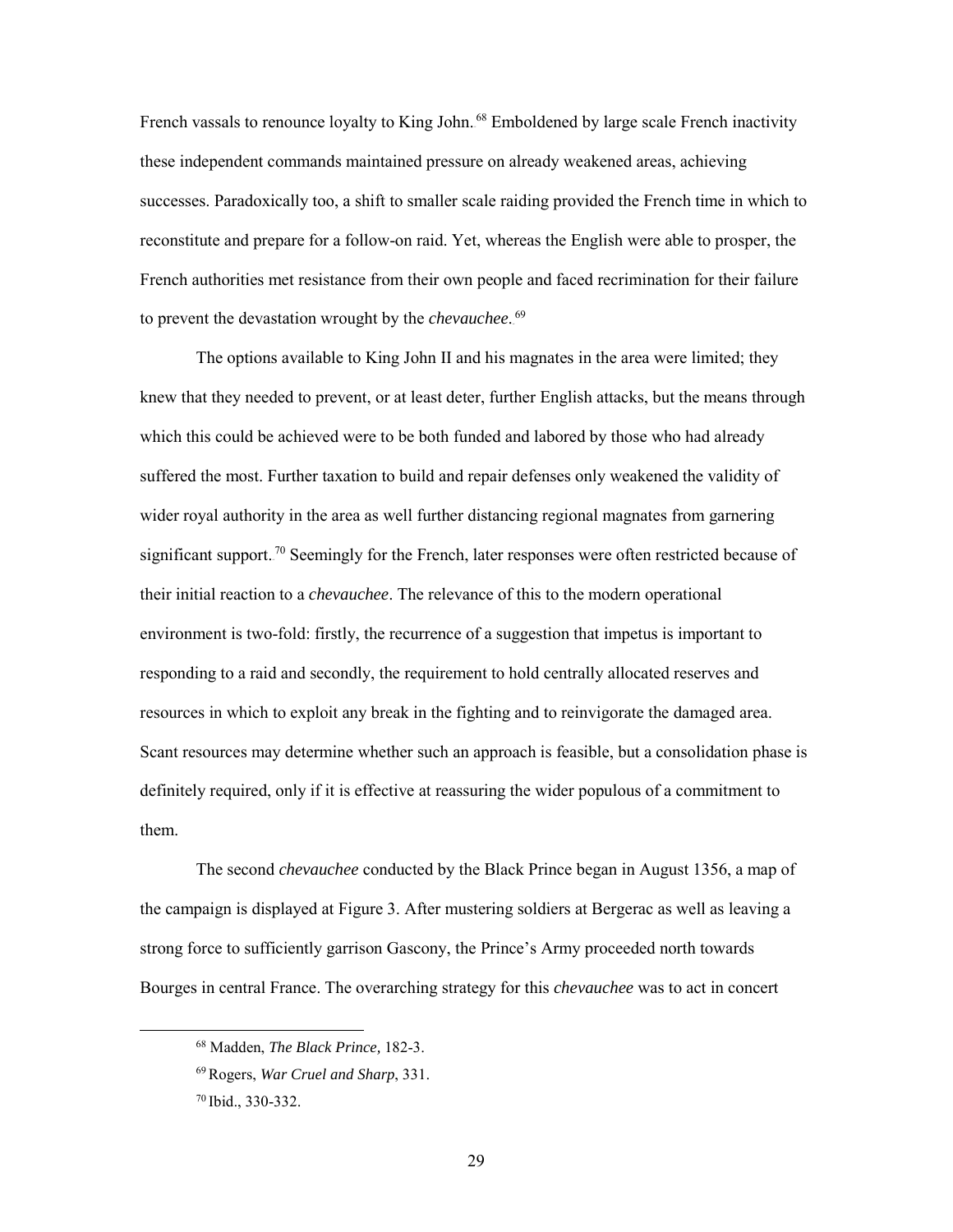with a force from England led by King Edward and an army from Brittany led by Henry of Grosment, Earl of Lancaster (1310-1361). The collective aim of this three-pronged foray into French territory was to challenge the French monarchy directly, further diminishing King John II's prestige and revenue.<sup>71</sup> The Black Prince's army was seeking to effectively engage the French in their rear, as assaults from Normandy and Brittany would be the most serious problem for John II.<sup>72</sup> The prince's *chevauchee* proceeded north until his army failed to find a suitable crossing across the River Loire, the crossings having been destroyed by the French or made impassable by significant rainfall.<sup>73</sup> Heading westwards towards Tours, his army was adversely affected by the weather which reduced the ferocity of his army as well its speed. The French response to news of the second *chevauchee* was arguably more successful than the first. Immediately issuing an *arriere-ban*, an order summoning able bodied men to muster by 1 August, as well as stipulating that movable goods and possessions were to be placed within walled cities, arguably forced a reduction in military options for the Black Prince. Though daring the French to confront him in battle was, as always, an option for the Black Prince when adopting a destructive raiding strategy, removing the benefits of such an endeavor severely inhibited his flexibility. Whereas in 1346 the French had only channeled the movement of the English Army, John II's forces additionally struck at the *raison d'etre* of a *chevauchee*. In preventing further destruction of property by creating effective strong points, the English could still burn buildings but their resources to carry on would continue to be diminished.

 <sup>71</sup> Hewitt, *The Black Prince's Expedition*, 100.

<sup>72</sup> Sumption, *Trial by Fire*, 222-223.

<sup>73</sup>Barber, ed., *The Life and Campaigns of the Black Prince*, 72.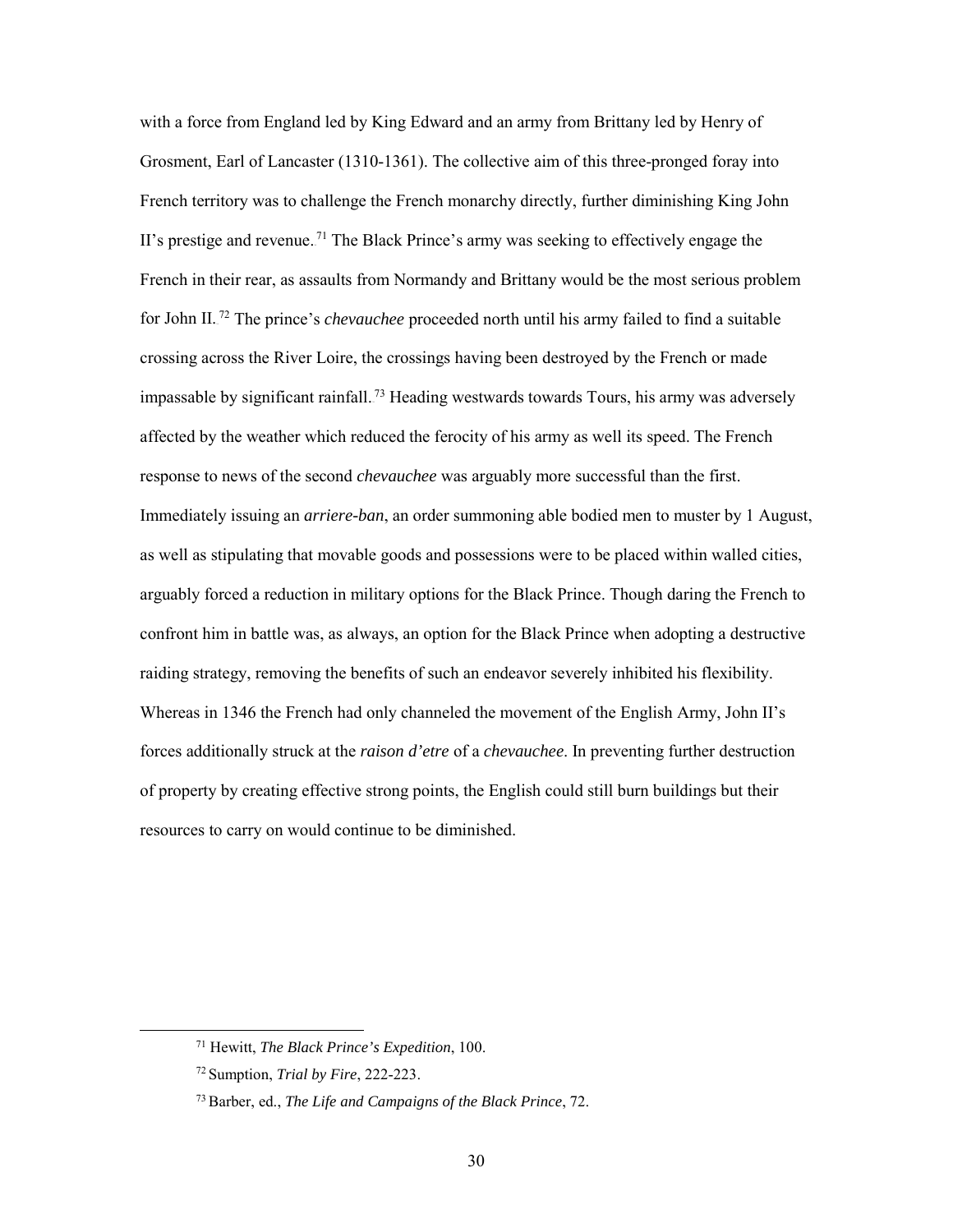

Figure 3. The Poitiers Campaign. Clifford D. Rogers, *War Cruel and Sharp: English Strategy under Edward III 1327 - 1360* (Suffolk, UK: Boydell, 2001), 354.

As Harari has argued, warfare in the middle-ages tended to strike a pragmatic approach in preparing for and conducting a *chevauchee*.<sup>74</sup> Preparation would occur beforehand but supply

 <sup>74</sup> Harari, "Strategy and Supply," 297-298.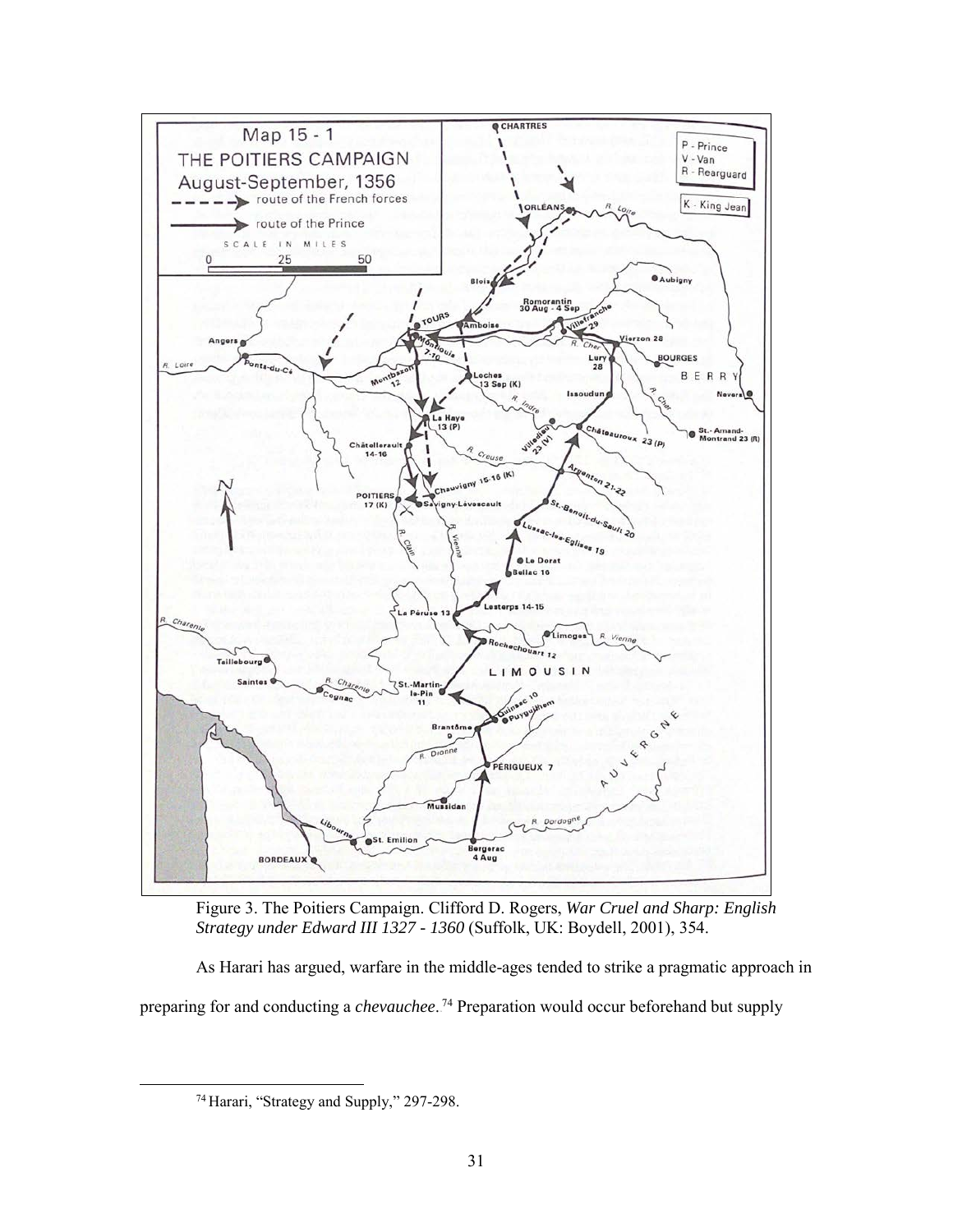during a campaign would alter whether the army sought to live specifically off the land, through captured resources, or be sustained on their lines of communication. The combination of these three means of support altered depending on both the tempo of the operation and the enemies' actions. Geoffrey Le Baker suggests that the French army, by positioning itself thirty miles away from the main body of the English force, had put the army to flight.<sup>75</sup>

Faced with being outflanked and cut-off from retrograding to Bordeaux, the prince's army now faced unknown hardship. Battle may have been preferrable for the English force as they were confident, experienced, and aware that battles often settled large political issues but battle on unsuitable ground and where chance of escape was difficult was not ideal. For the French, the previous days had been successful; the physical presence of its large army had provided enough of a threat to alter the *chevauchee*. Anticipation of the likely English withdrawal routes had also seen them limit the English to more restrictive terrain, in particular up a slope to adopt a defensive position. Although advantageous for defense, being on a hill exacerbated acute problems of water provision and the ability to forage for the Black Prince's army.<sup>76</sup> When in a similar position at Crécy, the French immediately attacked, but at Poitiers on  $17<sup>th</sup>$  September, the French waited, content that their position was in the ascendancy. As Froissart describes, "The French…had plentiful supplies of provisions, whereas the English were extremely short. It was this that troubled them most, for they were hemmed in so closely that they could not send out foragers, nor could they move from there without exposing themselves to the French. It is fair to say that they had much less fear of battle than of being pinned down where they were and starved out like a beleaguered garrison.".<sup>77</sup>

Froissart's observations reaffirm that the main operational weakness of a *chevauchee* was if it lost its ability to move, constrained by topographical features, meteorological conditions and

 <sup>75</sup>Barber, ed., *The Life and Campaigns of the Black Prince*, 71.

<sup>76</sup> Brereton, ed., *Froissart*, 132.

 $77$  Ibid.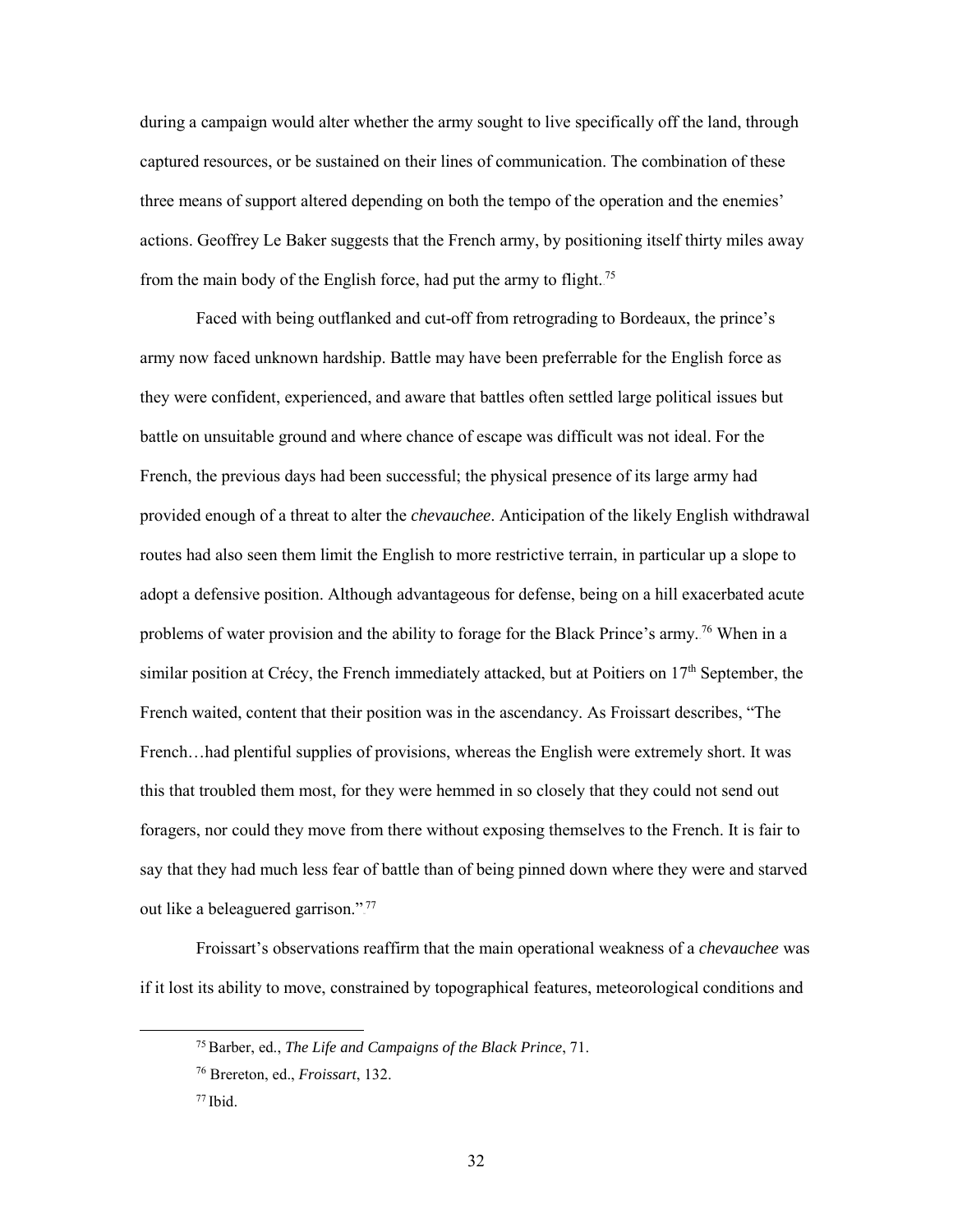enemy action, or a combination of all three. In a situation where time would only further weaken the English Force due to its inability to succor its troops, one can only speculate why the French eventually chose to attack, noting the English propensity for fighting a defensive battle, even if in a weakened state. Although the start of the battle would be precipitated by an English attempt to cross the River Miausson and escape, should the French have consolidated an encirclement diplomacy may have succeeded in producing a stunning settlement for the French. However, John II was much influenced by the Bishop of Chalons who suggested that the King "not delay the conquest anymore, lest…see the vengeance for the offense you have suffered, and the full victory that God has arranged for you, escape through the delays of your negotiating and your taking counsel."<sup>78</sup> The bishop's words had a powerful impact on the king, who dismissed further attempts at diplomacy and settled on a battle.<sup>79</sup> This example has profound relevance for a modern military professional. Choosing *if* as well as *when* to use violence remains of critical importance. Although angered by the damage done to his realm over the preceding year as well subject to influence by other actors, should John II have waited longer it was possible that terms between the two armies could have reached, undoing much of the economic damage done by the English and Gascon forces, without risk to the French Army.<sup>80</sup> Although good judgement is a pre-requisite of any commander in the context of either responding to or conducting a *chevauchee*, knowing the difference between the value of victory and the price a leader is prepared to pay for it remains a fixture of conflict.

The failure of diplomacy in the Poitiers Campaign also identifies key lessons for a modern audience. Whereas in the twenty-first century institutional frameworks have been created to negotiate between warring states or populations, in the medieval period negotiations were

 <sup>78</sup> G. Porter, ed., *Matteo Villani: Cronica* (Parma, Italy: Fondazione Pietro Bembo, 1995), 532- 533.

 $79$  Ibid.

<sup>80</sup> Prestwich, *Hundred Years War,* 39.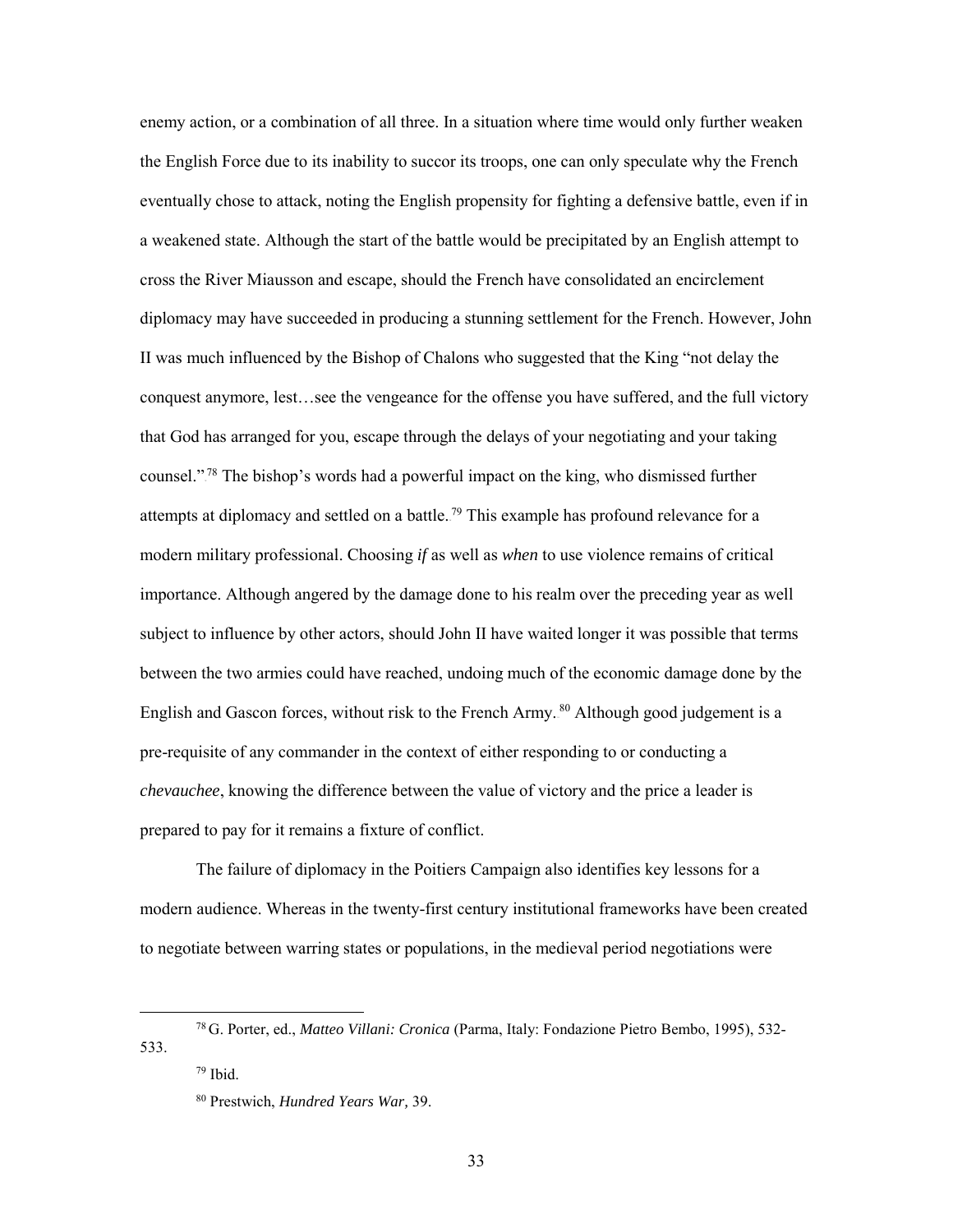chiefly facilitated and conducted through mediators of the Catholic Church. Although the specific actions of Cardinal Talleyrand of Périgord (1301-1364) remain focused on the events immediately prior to the Battle of Poitiers, their application to more general, localized diplomatic efforts are palpable. Born in south-western France into an aristocratic family, he became a key figure in the truce discussions.<sup>81</sup> The negotiations and his part within them are important for two reasons. Firstly, they identify the need to choose as impartial a figure as possible to enter into negotiations: institutional neutrality is not sufficient when the representative could be perceived as not being unbiased. Secondly, for either side one must be cautious about how the military situation can rapidly evolve within the process of diplomacy, perversely reducing options instead of increasing them.

Alfred Burne has questioned Cardinal Talleyrand's motives in seeking to "engineer" a truce between the English and French armies in the lead up to the Battle of Poitiers. <sup>82</sup> The battle occurred on 19 September but over the previous two days the Cardinal succeeded in setting the conditions for a truce. To his credit, Talleyrand articulated, with sufficient force to the Black Prince, France's militarily advantageous position, and forced aside the Prince's confidence that battle was the means through which his strategic aims could be achieved.<sup>83</sup> Despite Talleyrand's supposed impartial position, Froissart's admission that the Cardinal's entourage joined the fighting on the side of the French certainly undermines the legacy of impartiality, even if Froissart asserts the Cardinal's ignorance of this.<sup>84</sup> The resultant point is that even amidst the most brutal of campaigns, diplomacy still has a part to play; it can be effective, but careful choice and consideration must be given as to who conducts the negotiations.

 <sup>81</sup> Rogers, *War Cruel and Sharp*, 370-371.

<sup>82</sup>Burne, *The Art of War*, 83.

<sup>83</sup>Rogers, *War Cruel and Sharp*, 368.

<sup>84</sup>Brereton, ed., *Froissart*, 133.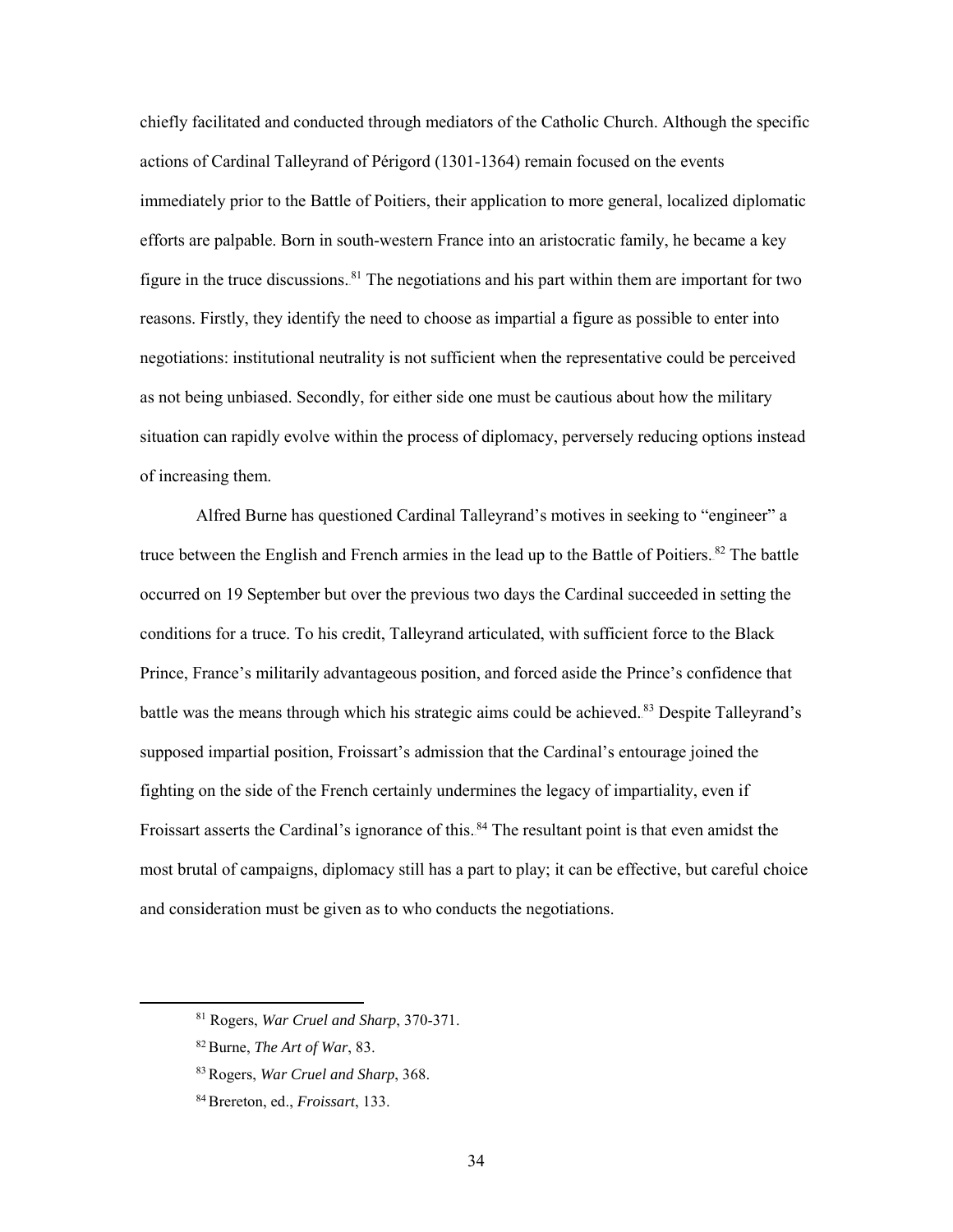The negotiations that Talleyrand facilitated were beneficial for both belligerents at various points. For the French, a possible settlement reduced the risk of losing a large percentage of their force and from their perspective only exacerbated the English supply situation. For the English, a truce was not beneficial for the operational outlook; they were effectively trapped and required a break-out to facilitate their escape. Yet, the opportune pause in hostilities afforded the English archers time to strengthen "their position by digging trenches and setting up obstacles around them."<sup>85</sup> Tactically, punctuated rounds of diplomacy provided commanders the perfect chance to better prepare for battle, even if direct engagement was not the preferred outcome. The wider observation that can be derived is that a commander and diplomat should firmly establish the possible tactical and operational consequences of allowing diplomacy to run its course. For John II, the decision not to press his numerical advantage earlier allowed some semblance of a battle-plan to be formulated by the English as well as providing increased protection for their most vulnerable and valuable troops. Talleyrand's actions delayed battle for twenty-four hours. 86 Whilst one can question both the neutrality of Cardinal Talleyrand and how a victory for either side would impact the wider Catholic Church, it is not unreasonable to suggest that both sides manipulated those seeking peace. Codifying the aims and purpose of a truce before negotiations commence seems the only way in which a risk of manipulation can be mitigated.

#### Conclusion

<span id="page-41-0"></span>Henry V's observation that fire and destruction are synonymous with war remains an apt description of conflict. Whilst governments and militaries of the twenty-first century grapple with how to utilize the emergent theatres of space and cyber domains, it would be naïve to disregard visceral acts of violence and relegate them to a bygone era. Although the Battles of Crécy and Poitiers bolstered Edward III's claim to the throne of France, even with the capture of John II at

 <sup>85</sup>Brereton, ed., *Froissart*, 133.

<sup>86</sup> Hewitt, *The Black Prince's Expedition*, 112.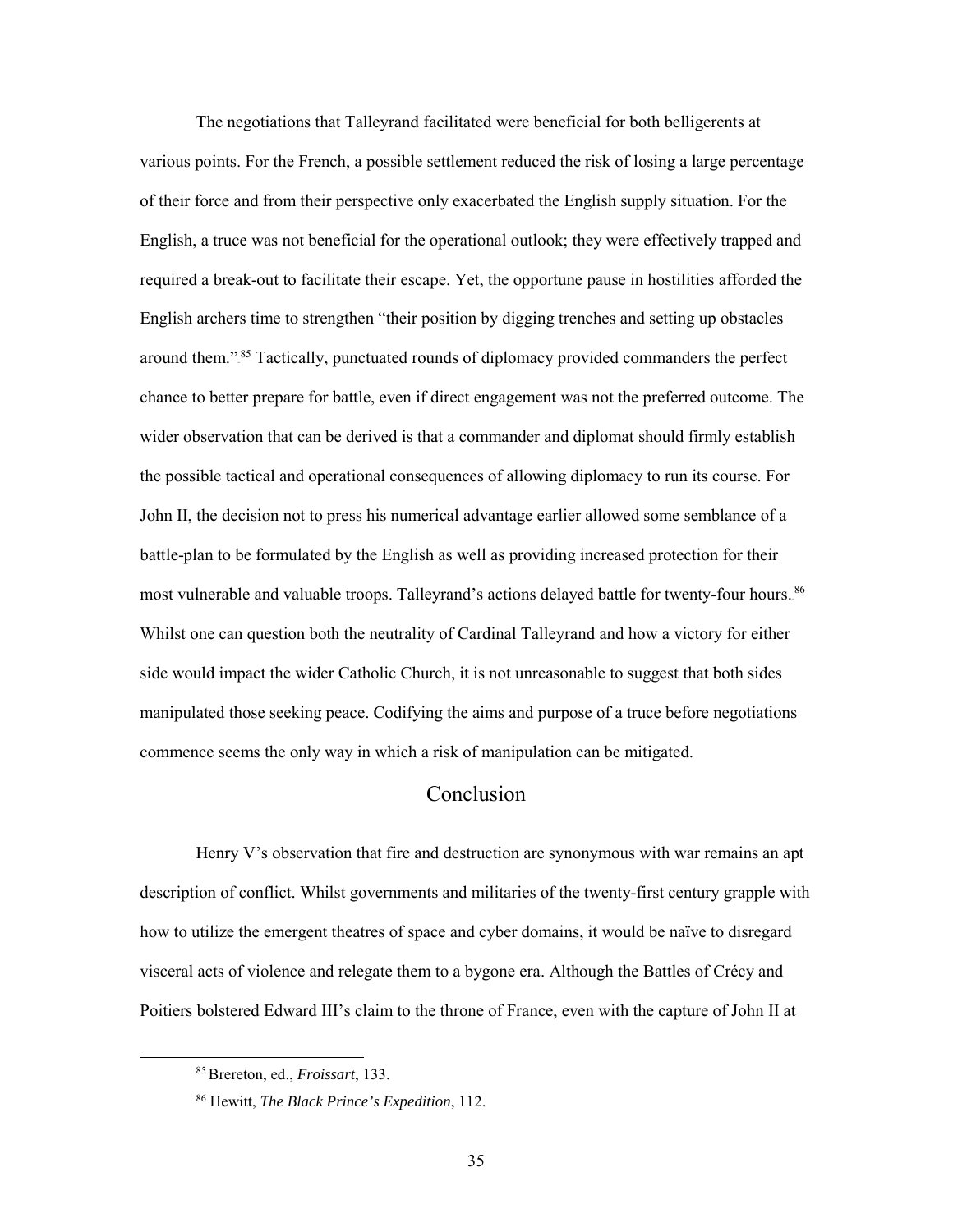Poitiers, battles in the period failed to deliver unilaterally what was sought. Even the Treaty of Brétigny (1360) came four years after King John's loss and was ultimately outpaced by further developments in the Hundred Years' War. Nevertheless, raiding and *chevauchee* became ways that relatively small armies could have an inordinate effect against a defending government, becoming part of a strategy to gain political concessions. Although modern militaries are concerned with the possibility of conducting Large Scale Combat Operations (LSCO) as they demand an exorbitant number of supplies and material to be orchestrated effectively, violent and fast-moving campaigns conducted by less materially rich powers should not be ignored. Indeed, for large militaries, the challenge will be to ensure that their adversaries engage them on the former's terms as opposed confounding them in a more asymmetric manner.

Whilst the key protagonists of the period 1340-1360 saw victory in battle as way in which strategic aims could be met, for the English *chevauchee* became their operational approach to fighting the French by expeditions launched from England as well as contiguous borders to French territory. The economic advantages of doing so were numerous. Plundering would both contribute to the financing of the expeditions and severely hamper the unwilling host government's ability to respond if no central resources were available. Increased local taxation would only further weaken a population already impacted by *chevauchee* and would leave a bitter taste in the mouths of those that believed that their king had failed in their protection yet demanded recompense to prevent further damage. The weakening of the local infrastructure, primarily the destruction of property, farms, and buildings made those most affected question their loyalty to both central and local rulers. Although many did not defect, *chevauchee* provided an opportunity and excuse for them to do so. For those powerbrokers at the peripheries of a state, the challenge posed by *chevauchee* became increasingly problematic. As with the central government, local rulers faced problems of choosing how to responds as much as when and if to do so. Withdrawal into defensible positions that could be bypassed did not eradicate the potency of a raiding force and confronting them directly was a risky endeavor, particularly against armies

36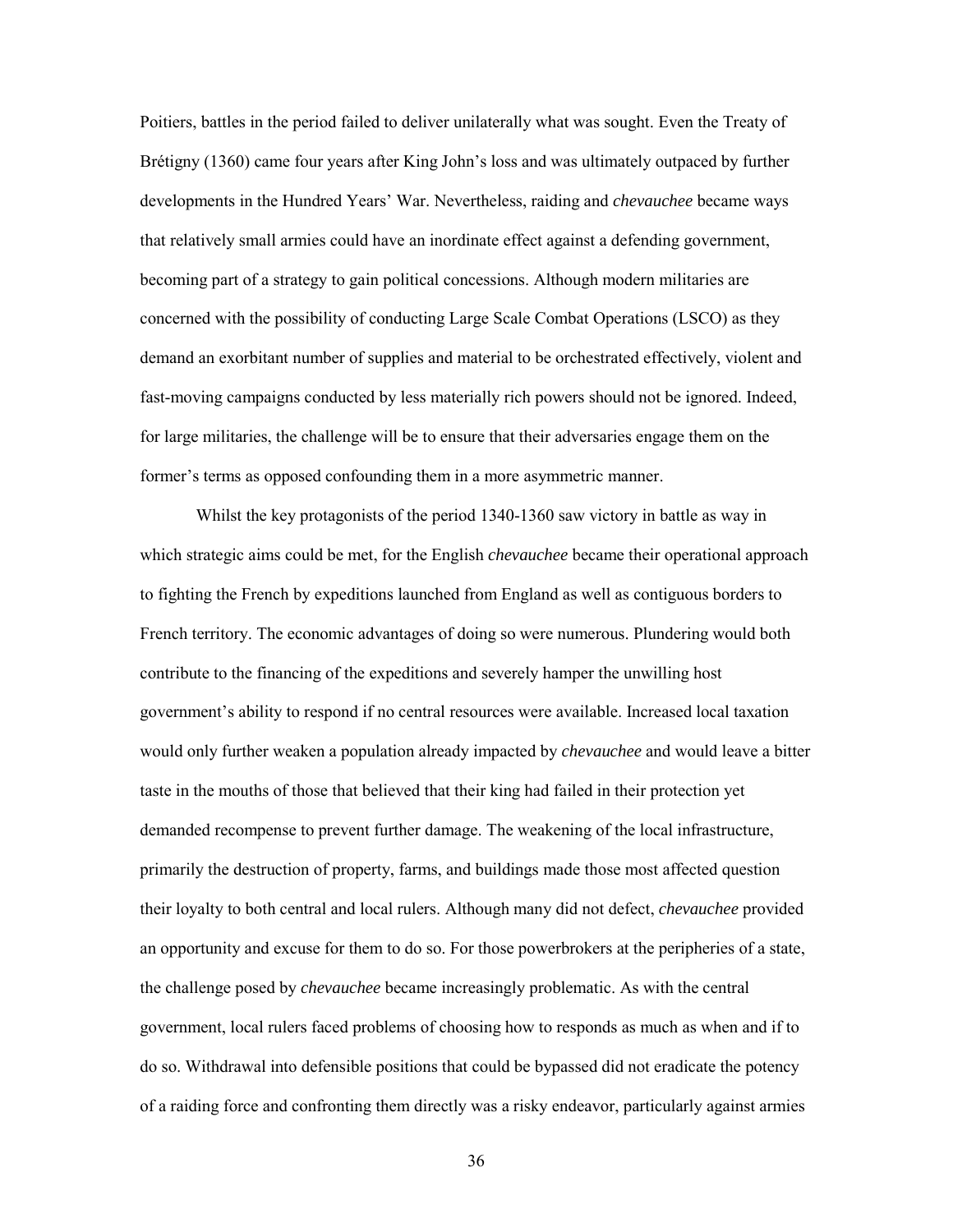that became well-versed in raiding. Yet, to do nothing was ostensibly the worst option. If anything, some immediate response would at least galvanize local support.

Whereas failure to respond to a *chevauchee* was damaging, proceeding with too much vigor was seemingly just as bad. Responding in a calculated way that enquired and put much into determining the ultimate objective of the *chevauchee* proved successful. By July 1356, the French had determined that mobilization of a main French Army and its deployment to a likely avenue of advance or retreat fundamentally weakened the English and Gascon forces. If able to achieve disruption to their lines of communication or limit their advance, the operational strengths of raiding were effectively neutered. Once contained, the attacker had to balance the tempo of his movement with his ability to sustain the force and maintain the fighting efficiency of it. During both the Crécy and Poitiers campaigns, the French had positioned their forces effectively enough to essentially defeat *chevauchee*. However, due to a lack of tactical patience as well as the fighting superiority of the English, both resulted in ignominious French defeat. Despite the combatants being imbued with the martial spirit of chivalry, it must be stressed that due consideration ought to be given for the judicious use of force rather than a ubiquitous one.

Diplomatic efforts ebbed and flowed in intensity throughout the Hundred Years' War. What is most relevant for today is the identification of as near as unbiased mediators as possible and a recognition that during diplomatic efforts the tactical situation may outpace the ability of those institutions to contrive an immediate and lasting settlement. Nevertheless, the importance of constant attempts at negotiation is undiminished. As with Edward the Black Prince's decision to split his forces during the winter and spring of 1355-1356 with a view to exert constant pressure on his adversaries, the application of constant diplomatic efforts promotes and increases options rather than reduces them. Clifford Rogers' decision to name his book on English activities in the Hundred Years' War, *War, Cruel and Sharp* best identifies the legacy of raiding in general and *chevauchee* as its purest form. Whilst western nations are training their militaries for the next large-scale conflict, ignoring how to intervene in local and regional disputes that form part of a

37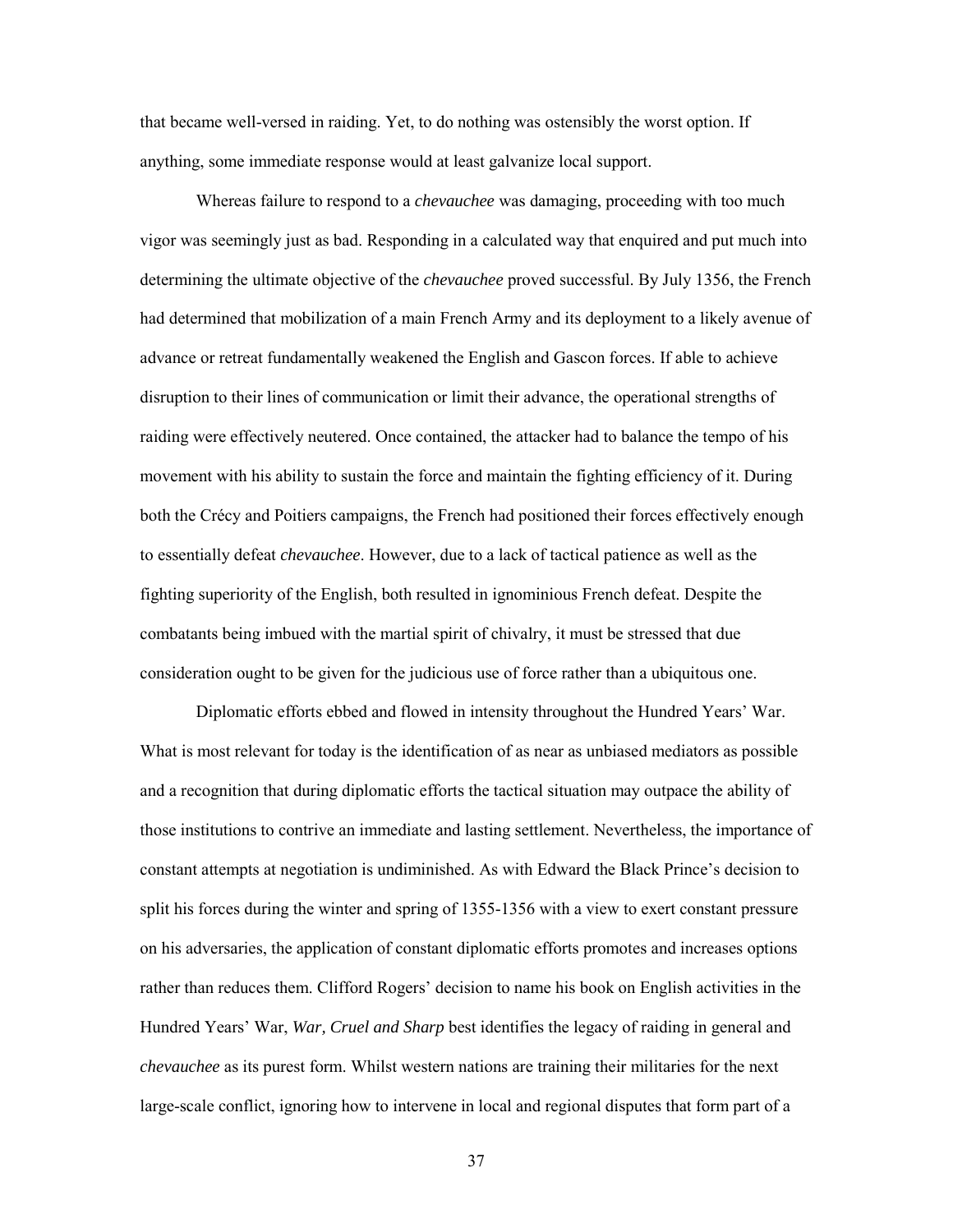superpower struggle is unwise. How the English and later Gascon forces attacked the seams of French authority during this period, promoting regional instability and ruthlessly exploiting marginal success, is both cautionary and enlightening for the military practitioner of today.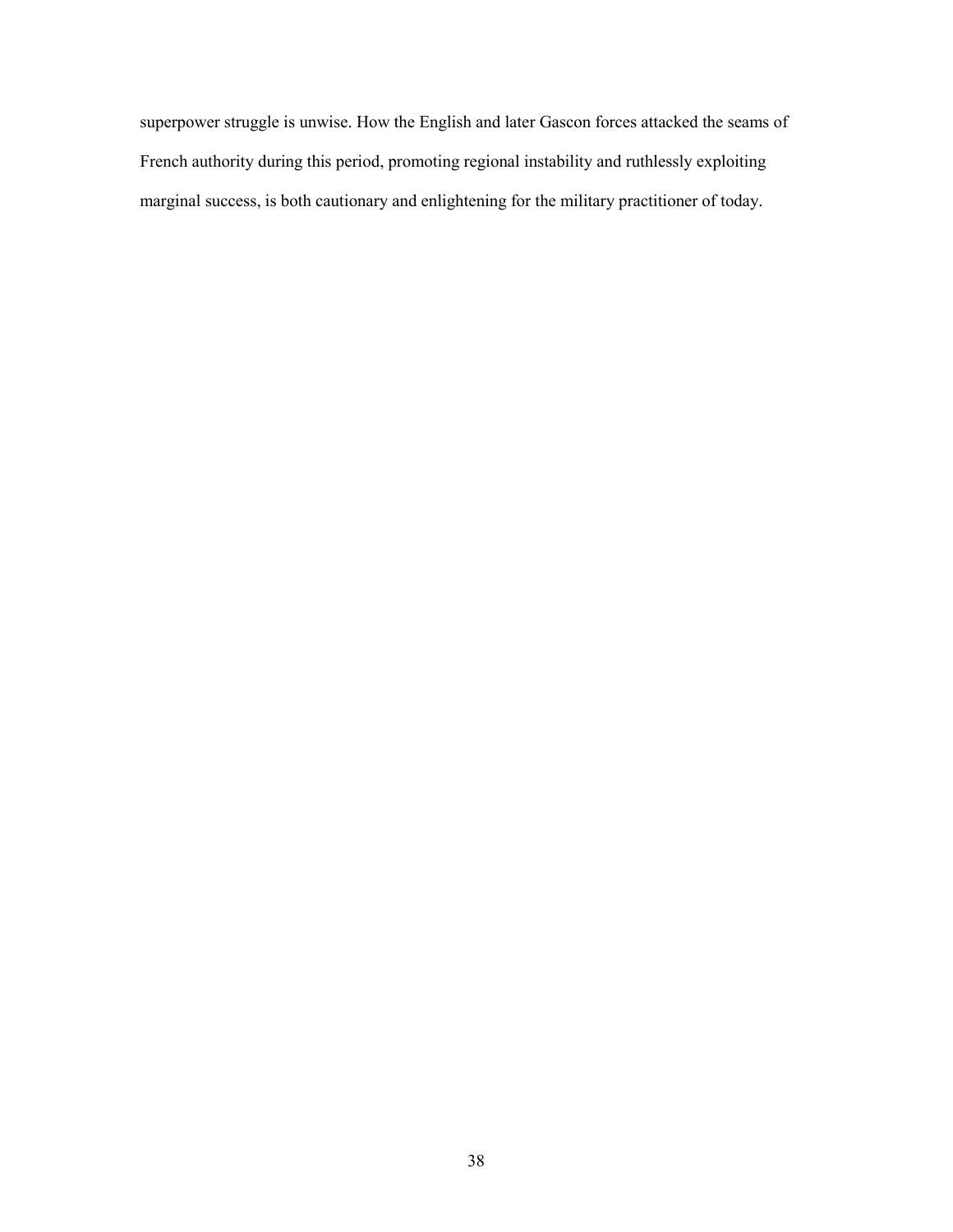#### Bibliography

<span id="page-45-0"></span>Ayton, Andrew and Philip Preston. *The Battle of Crécy, 1346.* Suffolk, UK: Boydell, 2005.

Allmand, Christopher T. *Society at War: The Experience of England and France during the Hundred Years War*. Edinburgh: Oliver & Boyd, 1973.

Barber, Richard, ed. *The Life and Campaigns of the Black Prince*. New York: St. Martin's, 1986.

Barker, Juliet. *Agincourt: The King, the Campaign, the Battle.* London: Abacus, 2006.

Brady, Lisa M. *War upon the Land: Military Strategy and the Transformation of Southern Landscapes during the American Civil War*. Athens: University of Georgia Press, 2012.

Brereton, Geoffrey, ed. *Froissart, Chronicles*. Middlesex, UK: Penguin, 1979.

British Army Land Warfare Development Centre. *Army Doctrine Publication AC71940*, *Land Operations*. Warminster: UK Government Publishing, 2017.

Burne, Alfred H. *The Agincourt War*. Westport, CT: Greenwood Press, 1980.

———. *The Art of War on the Land*. Harrisburg, PA: Military Service Publishing, 1947.

———. *The Crécy War: A military history of the Hundred Years War from 1337 to the peace of Bretigny 1360*. London: Eyre and Spottiswoode, 1955.

Curry, Anne. "Disciplinary ordinances for English and Franco-Scottish armies in 1385: An international code?" *Journal of Medieval History* 37, no. 3 (2011): 269-294.

Fowler, Kenneth, ed. *The Hundred Years' War*. London: Macmillan, 1971.

Freedman, Lawrence. *The Future of War*. New York: Public Affairs, 2017.

Harari*,* Yuval Noah. "Strategy and Supply in Fourteenth-Century Western European Invasion Campaigns." *The Journal of Military History* 64, no.2 (2000).

Hewitt, Herbert J. *The Black Prince's Expedition 1355-1357.* Manchester: Manchester University Press, 1958.

Jones, Michael. *The Black Prince: England's Greatest Medieval Warrior*. London: Pegasus Books, 2018.

Livingston, Michael and Kelly DeVries. *The Battle of Crecy: A Casebook*. Liverpool: Liverpool University Press, 2015.

Lynn, John A. *Battle: A History of Combat and Culture*. Boulder, CO: Westview, 2003.

Madden, Mollie M. *The Black Prince and the Grand Chevauchee of 1355*. Suffolk, UK: Boydell, 2018.